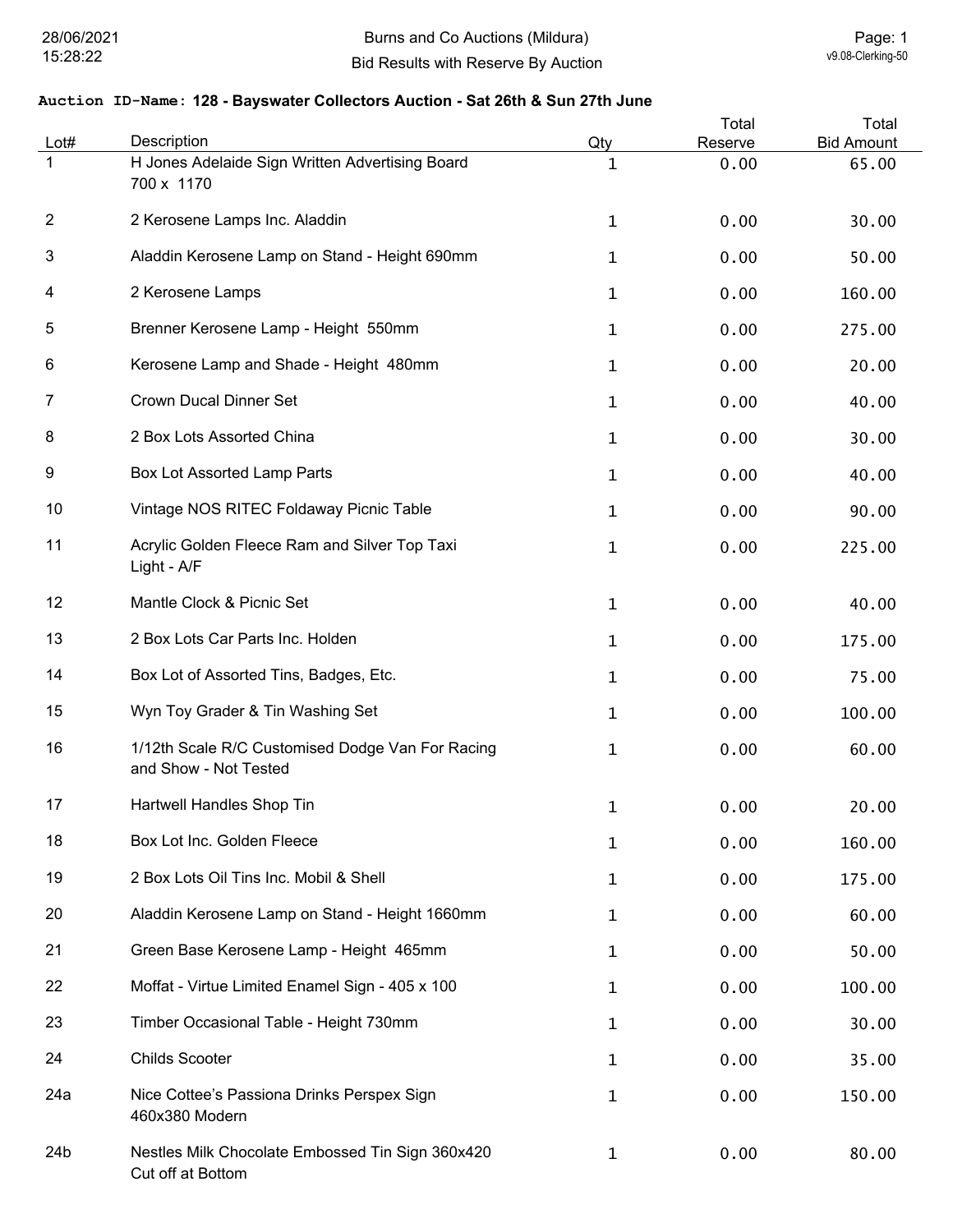| Lot#            | Description                                                                            | Qty          | Total<br>Reserve | Total<br><b>Bid Amount</b> |
|-----------------|----------------------------------------------------------------------------------------|--------------|------------------|----------------------------|
| 24c             | 4 x Collectable Bottles Including Hoadleys                                             | 1            | 0.00             | 65.00                      |
| 24d             | Restored Golden Fleece Motor Spirit Tin 4 Gallon                                       | 1            | 0.00             | 50.00                      |
| 24e             | Original COR Coralite Kerosene 4 Imperial Gallons                                      | 1            | 0.00             | 100.00                     |
| 24f             | Original 10 Quart Streets Milk Bar Ice Cream Tin                                       | 1            | 0.00             | 30.00                      |
| 24g             | Original Toppa Milk Bar Ice Cream Tin H600mm                                           | $\mathbf{1}$ | 0.00             | 60.00                      |
| 24h             | Large Peters Ice Cream Milk Bar Tin H600mm                                             | 1            | 0.00             | 70.00                      |
| 24i             | Original TARAX DRINKS Metal w/- Laminated Paper<br>Milk Bar Sign 400x560 (A/F)         | 1            | 0.00             | 40.00                      |
| 24j             | 4 x Original Cardboard Shop POS Advertising<br>Largest 750x500                         | 1            | 0.00             | 50.00                      |
| 24k             | 3 x Cardboard Shop POS Advertising Pieces 360x480                                      | 1            | 0.00             | 140.00                     |
| 241             | Original Plume House Glass Petrol Pump Globe<br>(A/F)                                  | 1            | 0.00             | 1,600.00                   |
| 24m             | 2 x Bushells Tea Tins inc Scarce Speaks for<br>Itself Pictorial and Paper Label        | 1            | 0.00             | 675.00                     |
| 24 <sub>n</sub> | Nice DAYLUBE Quart Oil Bottle                                                          | $\mathbf 1$  | 0.00             | 175.00                     |
| 24 <sub>o</sub> | 2 x NOS Cottee's Cottee Cola Cardboard Milk Bar<br>POS Displays 230x370                | 1            | 0.00             | 80.00                      |
| 24 <sub>p</sub> | Original Cardboard CADBURY'S Energy Chocolate<br>Racing Koala Bar Milk Bar 50x220      | 1            | 0.00             | 50.00                      |
| 24q             | Original Cardboard CADBURY'S Fruit & Nut<br>Chocolate Racing Koala Bar Milk Bar 50x220 | 1            | 0.00             | 50.00                      |
| 24r             | Original Cardboard CADBURY'S Dairy Milk<br>Chocolate Racing Koala Bar Milk Bar 50x220  | $\mathbf{1}$ | 0.00             | 50.00                      |
| 24s             | Original Tin TARAX Soft Drink Milk Bar Sign<br>750x350                                 | 1            | 0.00             | 750.00                     |
| 24t             | Cardboard Streets Milk Bar Shop Sign 380x510                                           | $\mathbf 1$  | 0.00             | 150.00                     |
| 24u             | Peek Frean Biscuit Tin Racing Game                                                     | $\mathbf{1}$ | 0.00             | 210.00                     |
| 24v             | 2 x Cast Plaques Victorian Railway NEWPORT<br>WORKSHOP 1907 1914 W110mm                | $\mathbf{1}$ | 0.00             | 80.00                      |
| 24w             | Steel NEPTUNE OIL Co Plaque W110mm<br>Has been Gold Plated.                            | 1            | 0.00             | 150.00                     |
| 24x             | Original Cardboard Shop Display ELASTRA STRAP<br>Trousers 230x430                      | 1            | 0.00             | 75.00                      |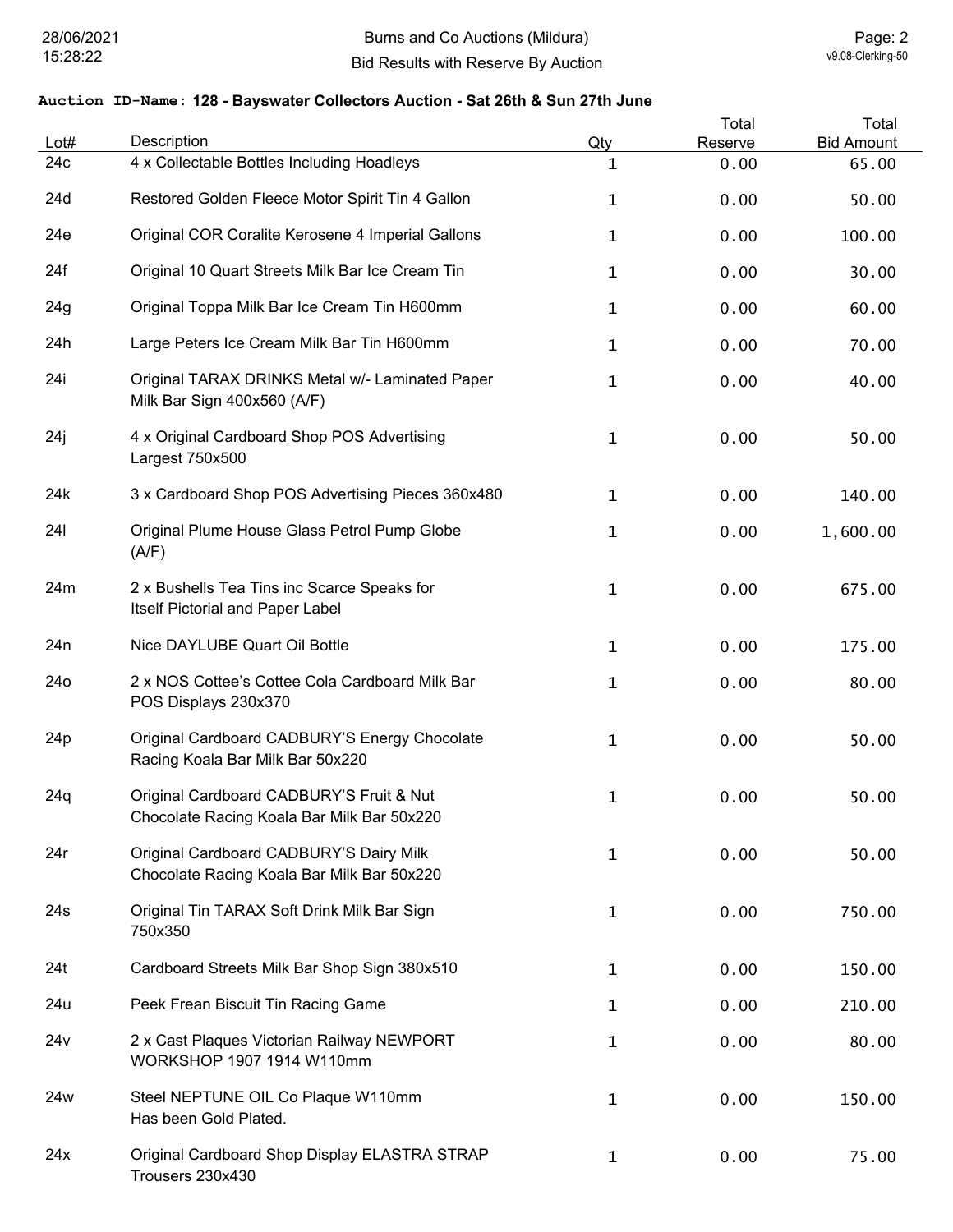| Lot# | Description                                                     | Qty          | Total<br>Reserve | Total<br><b>Bid Amount</b> |
|------|-----------------------------------------------------------------|--------------|------------------|----------------------------|
| 25   | The Deming Co Salem Restored Hand Water Pump                    | $\mathbf 1$  | 0.00             | 65.00                      |
| 26   | Original Eprad Drive In Speakers on Stand.<br>Height 970mm      | $\mathbf{1}$ | 0.00             | 400.00                     |
| 27   | <b>Embossed Brass Kindling Box</b>                              | $\mathbf 1$  | 0.00             | 90.00                      |
| 28   | Lord Nelson Crinoline Lady Tea Setting                          | $\mathbf 1$  | 0.00             | 80.00                      |
| 29   | Oak Leadlight Auto Trolley                                      | $\mathbf 1$  | 0.00             | 250.00                     |
| 30   | K L G Spark Plug Workshop Clock Untested                        | $\mathbf{1}$ | 0.00             | 650.00                     |
| 31   | 2 X Mustang Hub Caps - 14inch                                   | $\mathbf 1$  | 0.00             | 70.00                      |
| 32   | Pair Ampol Chevron Tin Tops Inc One Imperial Pint<br>Oil Bottle | $\mathbf{1}$ | 0.00             | 450.00                     |
| 33   | Pair Oil Tins Inc Shell X100                                    | $\mathbf{1}$ | 0.00             | 125.00                     |
| 34   | Box Lot Bone Handled Butter Knives                              | $\mathbf{1}$ | 0.00             | 25.00                      |
| 35   | Box Lot Mixed China & Glassware                                 | $\mathbf{1}$ | 0.00             | 90.00                      |
| 36   | Box Lot Inc. Bp, Energol Etc                                    | $\mathbf{1}$ | 0.00             | 175.00                     |
| 37   | Box Lot of Mixed American Number Plates<br>Surrounds            | $\mathbf{1}$ | 0.00             | 200.00                     |
| 38   | Vintage Blue Suitcase With Contents                             | $\mathbf 1$  | 0.00             | 10.00                      |
| 39   | Box Lot Royal Albert Cups, Saucers & Plates                     | $\mathbf 1$  | 0.00             | 80.00                      |
| 40   | Box Lot Myotts Cups, Saucers & Plates                           | 1            | 0.00             | 45.00                      |
| 41   | <b>Box Lot Carlton Ware</b>                                     | 1            | 0.00             | 100.00                     |
| 42   | 2 Box Lots Household & Plastic Lamp                             | $\mathbf 1$  | 0.00             | 75.00                      |
| 43   | <b>Box Lot Household</b>                                        | $\mathbf 1$  | 0.00             | 75.00                      |
| 44   | Box Lot Stickers Inc Mazda                                      | $\mathbf{1}$ | 0.00             | 125.00                     |
| 45   | Blue Glass Kerosene Lamp with Cast Iron Base -<br>Height 360mm  | $\mathbf{1}$ | 0.00             | 300.00                     |
| 46   | Green Glass Kerosene Lamp with Cast Iron Base -<br>Height 480mm | $\mathbf 1$  | 0.00             | 325.00                     |
| 47   | Clear Glass Kerosene Lamp - Height 440mm                        | $\mathbf{1}$ | 0.00             | 125.00                     |
| 48   | Milk Glass Kerosene Lamp with Cast iron Base -<br>Height 490mm  | $\mathbf 1$  | 0.00             | 225.00                     |
| 49   | Amber Glass Kerosene Lamp with Cast Iron Base -<br>Height 490mm | $\mathbf 1$  | 0.00             | 350.00                     |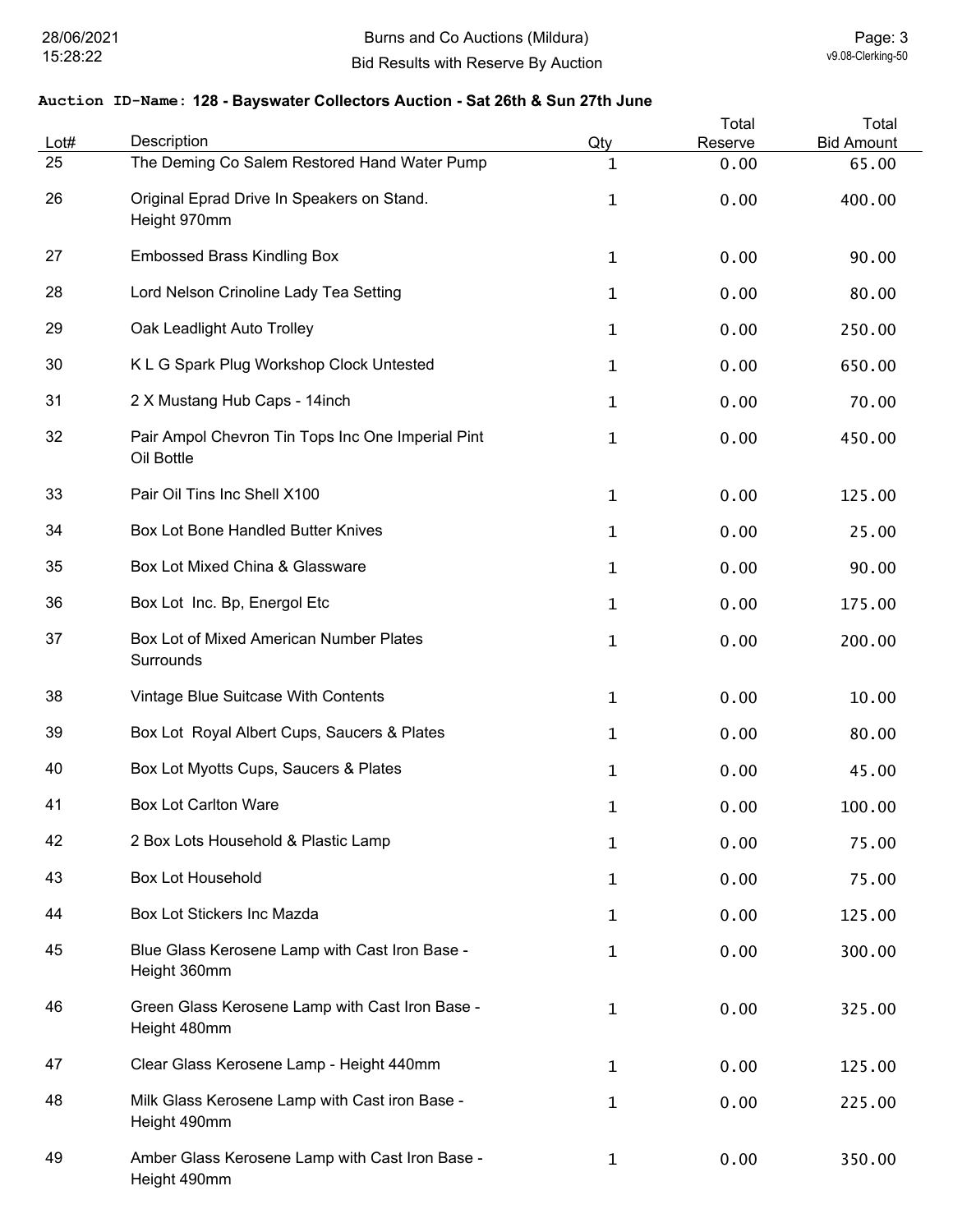| Lot# | Description                                              | Qty          | Total<br>Reserve | Total<br><b>Bid Amount</b> |
|------|----------------------------------------------------------|--------------|------------------|----------------------------|
| 50   | 2 Suitcase With Contents of Records                      | $\mathbf{1}$ | 0.00             | 60.00                      |
| 51   | Signed Michael Voss Football in Case No. 26/140          | $\mathbf{1}$ | 0.00             | 120.00                     |
| 52   | Box Lot N.O.S Basketball Cards                           | $\mathbf{1}$ | 0.00             | 120.00                     |
| 53   | <b>Box Lot Tin Kiss Badges</b>                           | 1            | 0.00             | 410.00                     |
| 54   | Pair Metters Enamel Oven Doors - 230 x 234mm             | $\mathbf{1}$ | 0.00             | 40.00                      |
| 55   | Box Lot 4 Vintage Alarm Clocks                           | $\mathbf{1}$ | 0.00             | 25.00                      |
| 56   | 4 x Box Lots N.O.S Kitchen Ware                          | $\mathbf{1}$ | 0.00             | 5.00                       |
| 57   | Box Lot N.O.S Toys                                       | $\mathbf 1$  | 0.00             | 85.00                      |
| 58   | 3 x Box Lots N.O.S Toys                                  | $\mathbf 1$  | 0.00             | 175.00                     |
| 59   | 6 x Box Lots Misc Inc Shoes                              | $\mathbf{1}$ | 0.00             | 10.00                      |
| 60   | Box Lot Household Inc Plates & Figures                   | $\mathbf{1}$ | 0.00             | 30.00                      |
| 61   | 3 x Enamel SEC Danger Signs                              | $\mathbf{1}$ | 0.00             | 45.00                      |
| 62   | Box Lot SEC Signs & Rabbit Trap                          | $\mathbf{1}$ | 0.00             | 360.00                     |
| 63   | 3 x Enamel SEC Signs                                     | $\mathbf{1}$ | 0.00             | 55.00                      |
| 64   | 3 x SEC Enamel Signs                                     | $\mathbf{1}$ | 0.00             | 50.00                      |
| 65   | 2 Box Lots Inc. Insulators and Misc                      | $\mathbf{1}$ | 0.00             | 60.00                      |
| 66   | 4 x Box Lots N.O.S Kitchen Ware                          | $\mathbf{1}$ | 0.00             | 5.00                       |
| 67   | 2 x Box Lots N.O.S Toys                                  | 1            | 0.00             | 10.00                      |
| 68   | 3 x Box Lots Household                                   | 1            | 0.00             | 5.00                       |
| 69   | 2 x Box lots N.O.S Toy Light Up Swords (Plastic)         | 1            | 0.00             | 2.50                       |
| 70   | Vintage Wall Hanging Car Grill and Headlight<br>Surround | $\mathbf{1}$ | 0.00             | 65.00                      |
| 71   | 2 Leather Saddles                                        | $\mathbf 1$  | 0.00             | 10.00                      |
| 72   | 4 x Box Lots Inc. DVDs & VHS                             | 1            | 0.00             | 30.00                      |
| 73   | Box Lot inc Bottles & Bushells Tin                       | 1            | 0.00             | 25.00                      |
| 74   | Box Lot of Wide Neck Milk Bottles                        | 1            | 0.00             | 65.00                      |
| 75   | 3 x Laurel Kerosene Bottles                              | $\mathbf{1}$ | 0.00             | 50.00                      |
| 76   | Box Lot Oil Tins Inc Shell, Castrol & Mobil              | 1            | 0.00             | 150.00                     |
| 77   | 3 x Box Lots N.O.S Kitchen Ware                          | $\mathbf{1}$ | 0.00             | 0.00                       |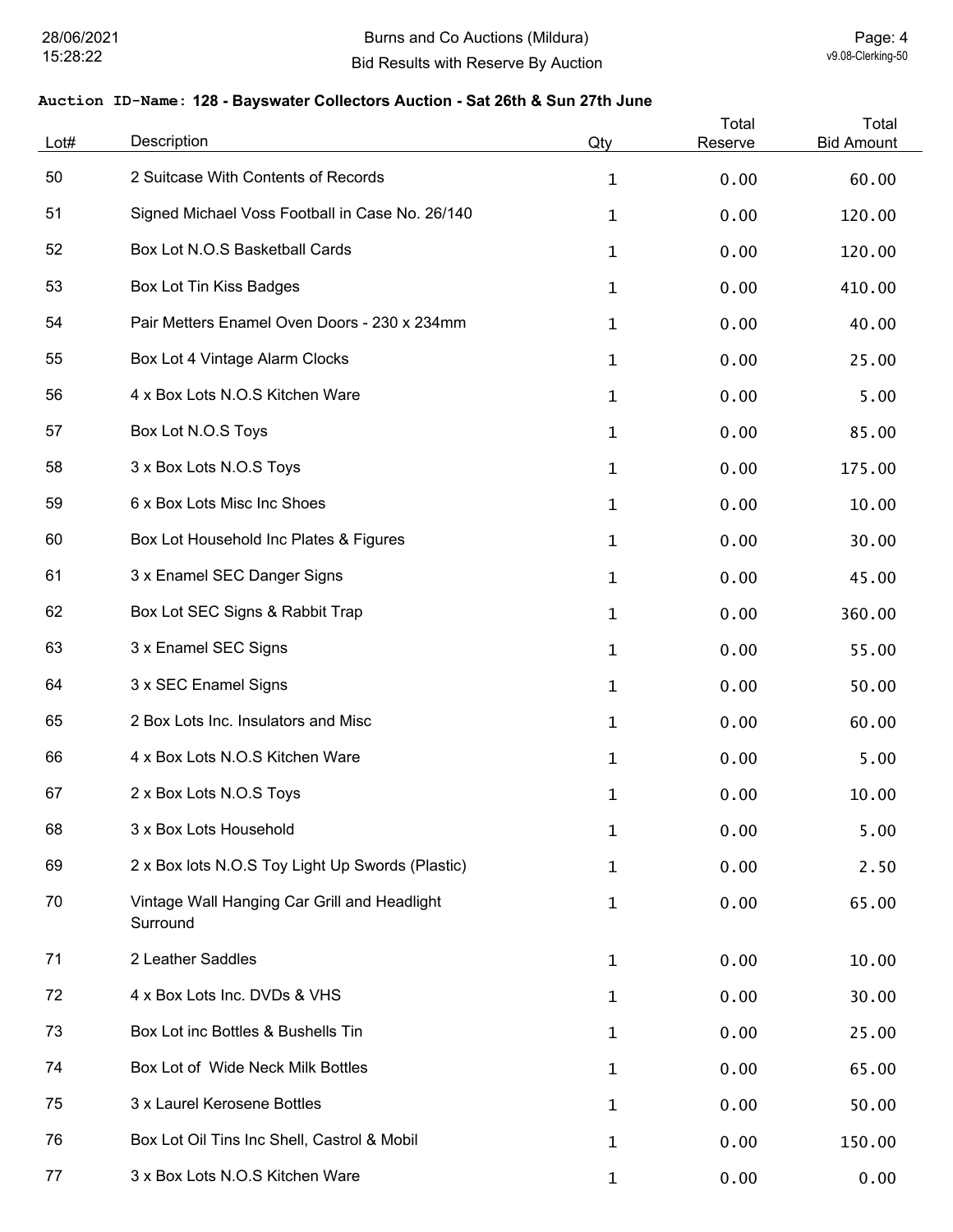| Lot# | Description                                                                                             | Qty          | Total<br>Reserve | Total<br><b>Bid Amount</b> |
|------|---------------------------------------------------------------------------------------------------------|--------------|------------------|----------------------------|
| 78   | 3 x Box Lots N.O.S Kitchen Ware                                                                         | $\mathbf{1}$ | 0.00             | 15.00                      |
| 79   | 2 x Wooden Oil Boxes Inc Shell                                                                          | $\mathbf{1}$ | 0.00             | 70.00                      |
| 80   | 3 x N.O.S Toys                                                                                          | $\mathbf{1}$ | 0.00             | 10.00                      |
| 81   | 3 x N.O.S Toys                                                                                          | $\mathbf{1}$ | 0.00             | 10.00                      |
| 82   | 5 x Box Lots Inc DVDs & VHS                                                                             | $\mathbf{1}$ | 0.00             | 30.00                      |
| 83   | Golden Fleece Military Defence 4 Gallon Drum                                                            | $\mathbf{1}$ | 0.00             | 55.00                      |
| 84   | Redex & Colonial Sugar Refining 5 Gallon Drums                                                          | $\mathbf{1}$ | 0.00             | 125.00                     |
| 85   | 2 Demijohns Inc. Sharpe Bros & Commonwealth<br>Fertilisers                                              | $\mathbf 1$  | 0.00             | 70.00                      |
| 86   | Boxed Bohemia Crystal Decanter Set                                                                      | $\mathbf{1}$ | 0.00             | 90.00                      |
| 87   | 2 x Box Lots N.O.S Toys                                                                                 | $\mathbf{1}$ | 0.00             | 10.00                      |
| 88   | 3 x Box Lots Inc. Kitchen Ware & Shoes                                                                  | $\mathbf{1}$ | 0.00             | 5.00                       |
| 89   | 4 x Brisbane Lions Framed Prints (early 2000s)                                                          | $\mathbf{1}$ | 0.00             | 15.00                      |
| 90   | The Met Malvern Station Perspex Railway Sign.<br>940 x 1140                                             | $\mathbf{1}$ | 0.00             | 160.00                     |
| 91   | Timber Oak Church Pew - Length 1630                                                                     | $\mathbf{1}$ | 0.00             | 140.00                     |
| 92   | Vintage childs Trike                                                                                    | $\mathbf{1}$ | 0.00             | 100.00                     |
| 92a  | Original Slushy Milk Bar Coin Op Dispenser<br>H1700mm Working Order with Key                            | $\mathbf{1}$ | 0.00             | 225.00                     |
| 93   | Life Size James Bond Polystyrene Cut Out<br><b>Height - 1800</b>                                        | $\mathbf 1$  | 0.00             | 40.00                      |
| 94   | Vintage Childs Trike                                                                                    | $\mathbf{1}$ | 0.00             | 80.00                      |
| 95   | Restorers Cyclops Clipper Peddle Car<br>Not Complete                                                    | $\mathbf{1}$ | 0.00             | 200.00                     |
| 96   | Cyclops Tipper Peddle Car                                                                               | $\mathbf{1}$ | 0.00             | 250.00                     |
| 97   | Superb 1930s Carousel Side Show Timber Horse<br>With Original Pole. Ex Melbourne Zoo. Rare Opportunity. | $\mathbf 1$  | 0.00             | 700.00                     |
| 98   | Vintage Childs Trike                                                                                    | $\mathbf{1}$ | 0.00             | 55.00                      |
| 99   | <b>Cardboard Holden Advertising Signs</b>                                                               | $\mathbf 1$  | 0.00             | 80.00                      |
| 99a  | Fangio Classic Grand Prix Vinyl Car Banner -<br>1300x 1790                                              | $\mathbf{1}$ | 0.00             | 65.00                      |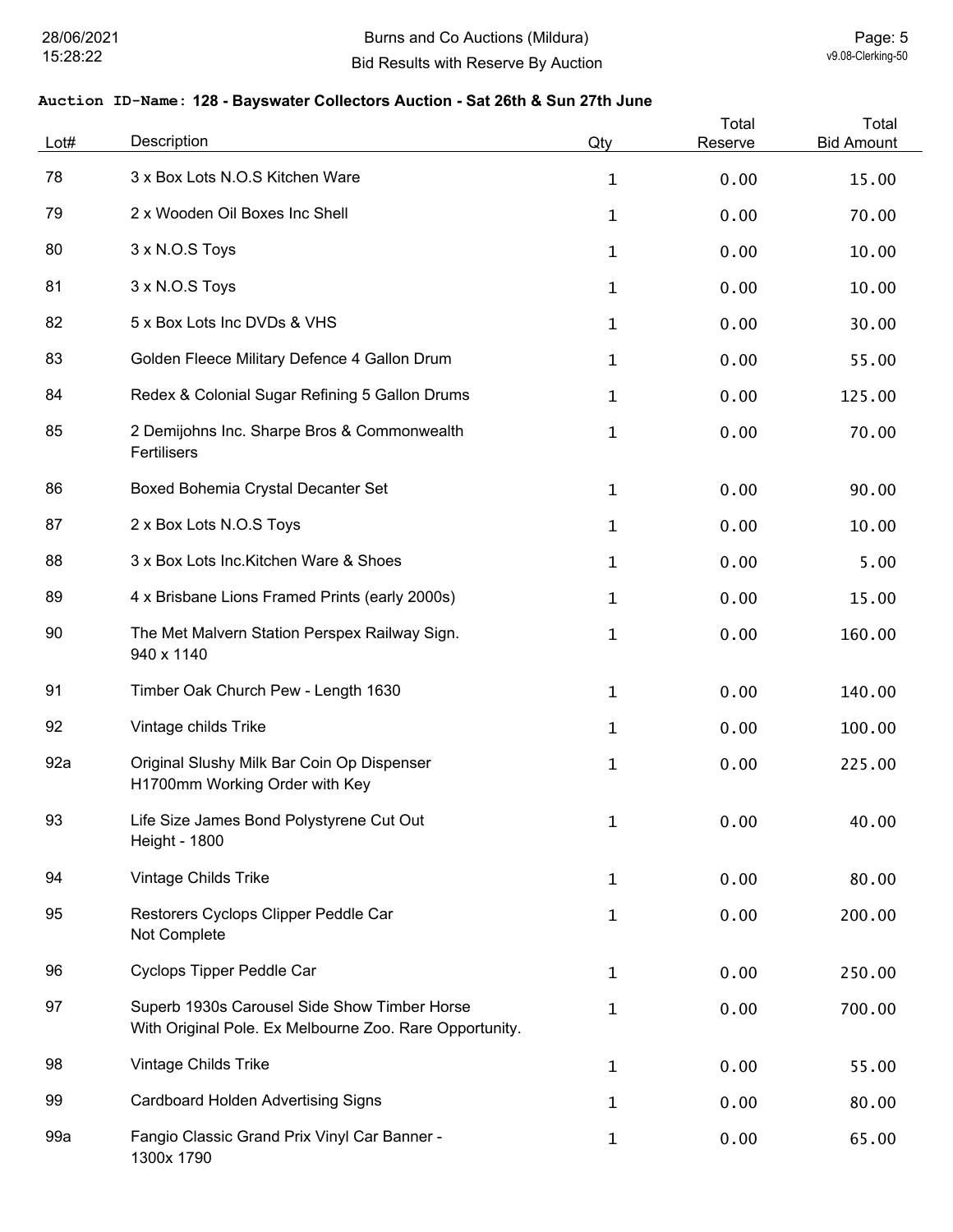| Lot#             | Description                                                                        | Qty         | Total<br>Reserve | Total<br><b>Bid Amount</b> |
|------------------|------------------------------------------------------------------------------------|-------------|------------------|----------------------------|
| 99 <sub>b</sub>  | Hot Rod Diner Vinyl Poster - 1800 x 1260 & Tin<br>Route 66 Sign - 430 x 455 Modern | 1           | 0.00             | 90.00                      |
| 100              | Qty Pole Pruners & Flood Light                                                     | 1           | 0.00             | 10.00                      |
| 101              | Golden Fleece CM Double Gilbarco Canopy                                            | 1           | 0.00             | 100.00                     |
| 102              | Pair of Original Drive-In Speakers and Mount                                       | 1           | 0.00             | 120.00                     |
| 103              | Timber Ericson Wall Mount Telephone                                                | 1           | 0.00             | 260.00                     |
| 104              | <b>Timber Wall Mount Telephone</b>                                                 | 1           | 0.00             | 700.00                     |
| 105              | Box Lot Ephemera Inc. Catalogues ect                                               | 1           | 0.00             | 20.00                      |
| 105a             | Unusual SUNBURST KEROSENE Box End Pictorial<br>Melbourne                           | $\mathbf 1$ | 0.00             | 80.00                      |
| 105b             | Unusual SUNBURST KEROSENE Box End Pictorial<br>Melbourne                           | 1           | 0.00             | 100.00                     |
| 105c             | 2 x SHELL Timber Box Ends                                                          | 1           | 0.00             | 30.00                      |
| 105d             | Original Super Shell Material Flag 600x900                                         | 1           | 0.00             | 60.00                      |
| 105e             | Set 4 x Cardboard Milk Bar POS Advertising inc<br>Minties Smarties etc 380x350     | $\mathbf 1$ | 0.00             | 125.00                     |
| 105f             | 5 x Large Soft Drink Bottles inc Fanta                                             | 1           | 0.00             | 15.00                      |
| 105g             | Original BILLY TEA Paper Mounted Advertising on<br>Timber Back 570x390             | 1           | 0.00             | 125.00                     |
| 105h             | Set 5LB Imperial Shop Superior Scales JA6868                                       | 1           | 0.00             | 55.00                      |
| 105i             | 2 x Advertising Pieces inc BP and British Paints<br>Colour Chart. BP 480x730       |             | 0.00             | 5.00                       |
| 105j             | Large Vintage Industrial Puller H480mm                                             | 1           | 0.00             | 40.00                      |
| 105k             | Selection Misc Collectable Bottles and Coke Cans                                   | 1           | 0.00             | 0.00                       |
| 1051             | Selection Collectable Bottles inc Marble                                           | 1           | 0.00             | 75.00                      |
| 105m             | Vintage Framed Coca Cola Advertising 470x570                                       | 1           | 0.00             | 20.00                      |
| 105 <sub>n</sub> | Golden Fleece Hanging Ram Box End. Nice colour                                     | 1           | 0.00             | 85.00                      |
| 105o             | Mobiloil Gargoyle and Texaco (A/F) Box End                                         | 1           | 0.00             | 40.00                      |
| 105p             | Assorted Jars Including MacRobertsons                                              | 1           | 0.00             | 40.00                      |
| 105q             | Original Cadbury Bournville Cocoa Cardboard POS<br>Display Sign - 420 x 745        | 1           | 0.00             | 20.00                      |
| 106              | Box Lot of 78s Records                                                             | 1           | 0.00             | 15.00                      |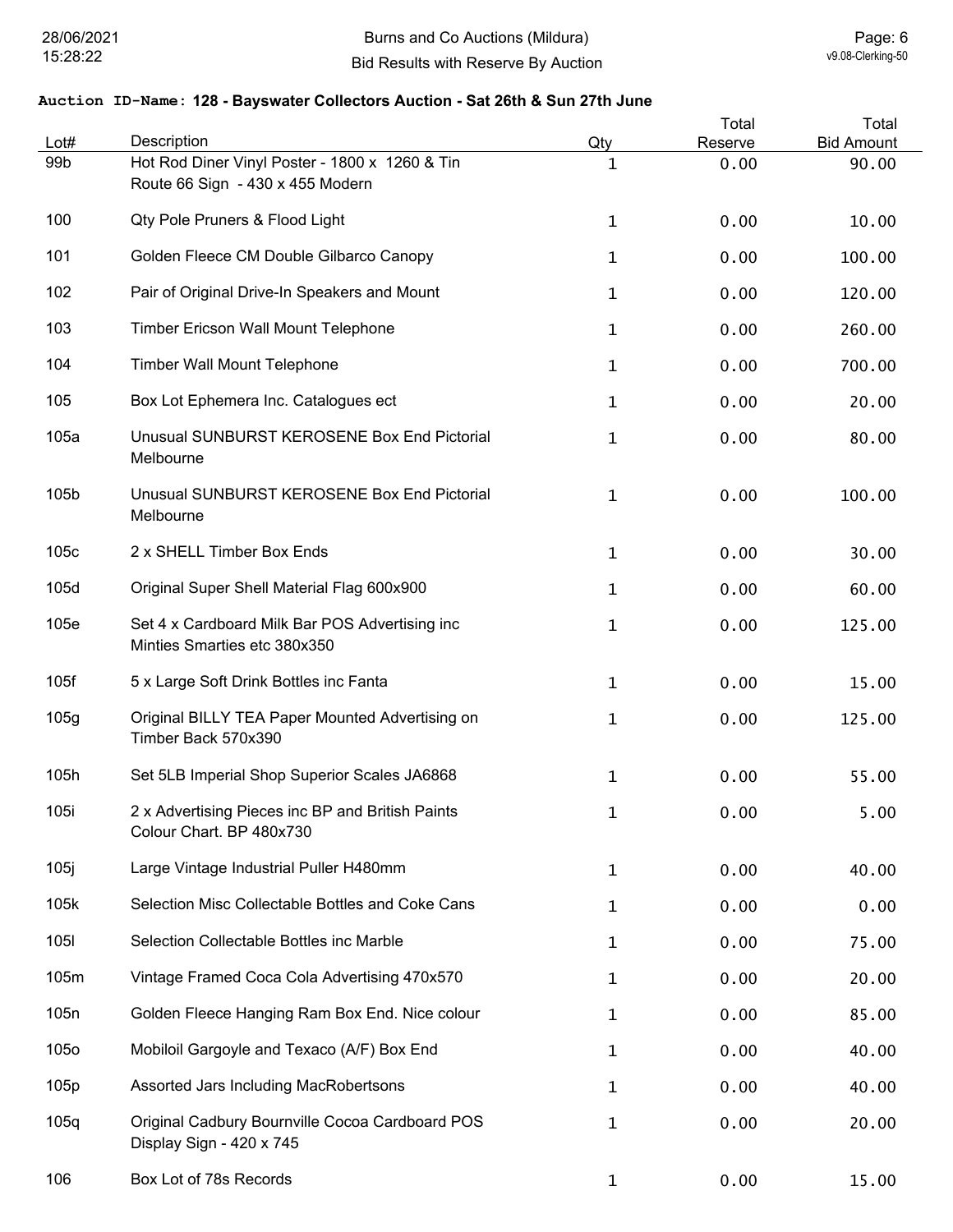| Lot# | Description                                                            | Qty          | Total<br>Reserve | Total<br><b>Bid Amount</b> |
|------|------------------------------------------------------------------------|--------------|------------------|----------------------------|
| 107  | Box Lot of Bottles                                                     | $\mathbf{1}$ | 0.00             | 160.00                     |
| 108  | Box Lot of Bottles                                                     | 1            | 0.00             | 110.00                     |
| 109  | Box Lot of Bottles                                                     | 1            | 0.00             | 110.00                     |
| 110  | <b>Box Lot of Bottles</b>                                              | 1            | 0.00             | 60.00                      |
| 111  | Box Lot of Bottles                                                     | 1            | 0.00             | 55.00                      |
| 112  | Box Lot of Tonka Toys                                                  | 1            | 0.00             | 70.00                      |
| 113  | Box Lot of Tonka Toys                                                  | 1            | 0.00             | 70.00                      |
| 114  | Box Lot of Tonka Toys                                                  | 1            | 0.00             | 40.00                      |
| 115  | Box Lot of Tonka Toys                                                  | $\mathbf{1}$ | 0.00             | 40.00                      |
| 116  | Box Lot of Tonka Toys                                                  | $\mathbf{1}$ | 0.00             | 80.00                      |
| 117  | Box Lot of Tonka Toys                                                  | $\mathbf{1}$ | 0.00             | 15.00                      |
| 118  | Silver Circle Timber Raffle Sign & Timber Wybrok<br>Point Of Sale Sign | 1            | 0.00             | 35.00                      |
| 119  | Box Lot of Car and Motorcycle Books & Magazines                        | 1            | 0.00             | 175.00                     |
| 120  | Zeppelin Calender & Selection of Prints Including<br>Titanic           | 1            | 0.00             | 0.00                       |
| 121  | <b>Box Lot Car Related Items</b>                                       | $\mathbf 1$  | 0.00             | 60.00                      |
| 122  | Box Lot of Tins                                                        | 1            | 0.00             | 10.00                      |
| 123  | Vintage Boxed Mining Blasting Machine Detonater                        | 1            | 0.00             | 950.00                     |
| 124  | Group 5 BP Energol Tin Tops with 4 One Imperial<br><b>Pint Bottles</b> | $\mathbf{1}$ | 0.00             | 750.00                     |
| 125  | Group 3 Tins Inc. Mobil & Castrol                                      | 1            | 0.00             | 100.00                     |
| 126  | <b>Champion Spark Plug Helmet Clock</b>                                | $\mathbf{1}$ | 0.00             | 725.00                     |
| 127  | Group 3 Tins Inc. Mobil & Castrol                                      | 1            | 0.00             | 40.00                      |
| 128  | One Gallon Shell Tin                                                   | $\mathbf{1}$ | 0.00             | 210.00                     |
| 129  | Two Gallon BP Coralite Kerosine Tin                                    | $\mathbf{1}$ | 0.00             | 65.00                      |
| 130  | 5 Australian Bottle Price Guide Booklets                               | $\mathbf{1}$ | 0.00             | 20.00                      |
| 131  | Box Lot BP Advertising Giveaways                                       | $\mathbf{1}$ | 0.00             | 15.00                      |
| 132  | <b>Box Lot Tonka Toys</b>                                              | 1            | 0.00             | 35.00                      |
| 133  | Box Lot Tonka Toys                                                     | 1            | 0.00             | 60.00                      |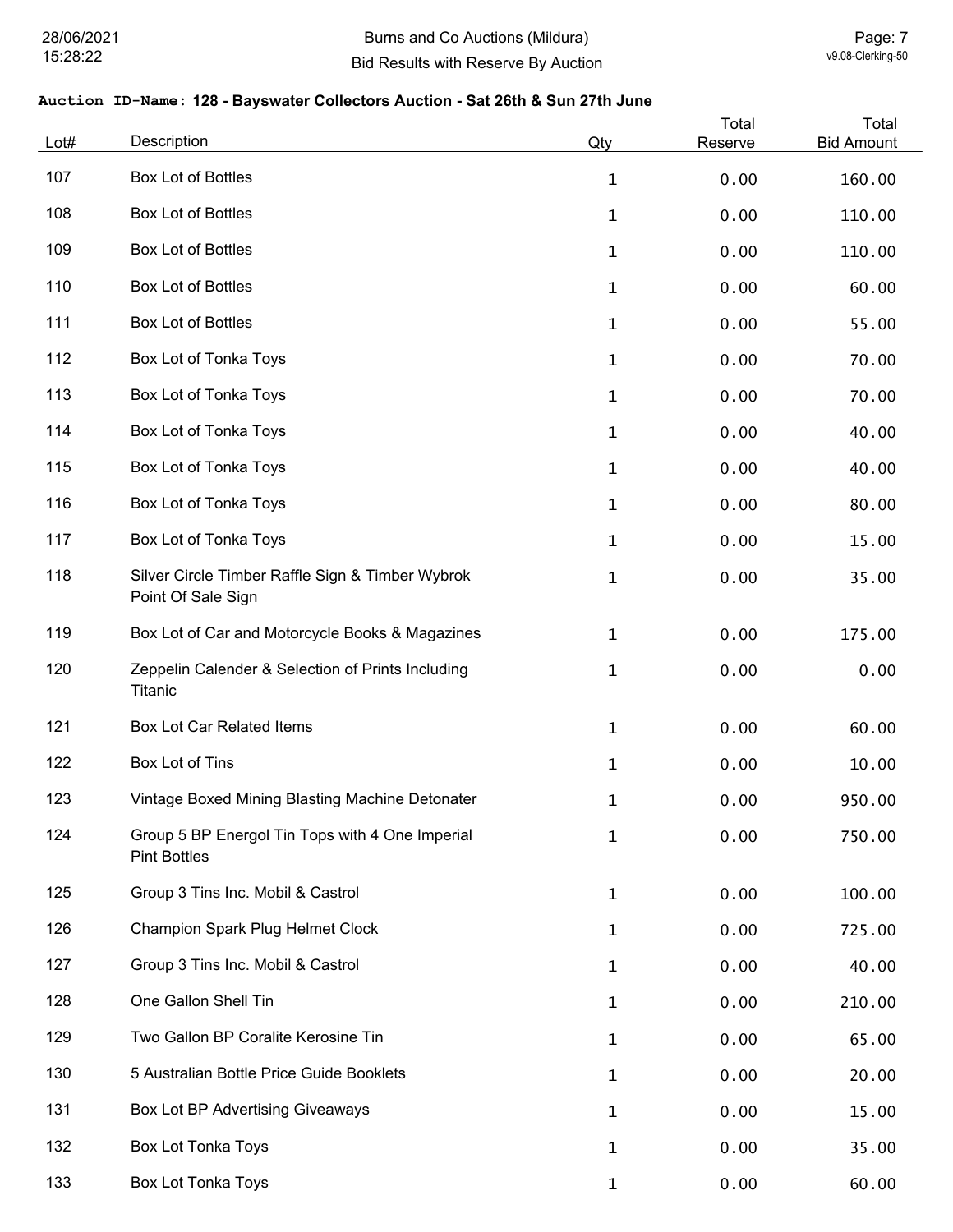| Lot# | Description                                                                            | Qty          | Total<br>Reserve | Total<br><b>Bid Amount</b> |
|------|----------------------------------------------------------------------------------------|--------------|------------------|----------------------------|
| 134  | <b>Box Lot Tonka Toys</b>                                                              | $\mathbf 1$  | 0.00             | 30.00                      |
| 135  | 2 x Box Lots Toys A/F                                                                  | $\mathbf 1$  | 0.00             | 15.00                      |
| 136  | Ships Wheel - 1070                                                                     | $\mathbf 1$  | 0.00             | 125.00                     |
| 137  | Box Lot N.O.S Packaging                                                                | 1            | 0.00             | 60.00                      |
| 138  | 2 x Box Lots Household Advertising Inc<br>MacRobertson. MacRobertson Jar Cracked (A/F) | $\mathbf 1$  | 0.00             | 40.00                      |
| 139  | Box Lot Ephemera                                                                       | 1            | 0.00             | 100.00                     |
| 140  | Box Lot Ephemera                                                                       | 1            | 0.00             | 50.00                      |
| 141  | Box Lot Ephemera                                                                       | 1            | 0.00             | 50.00                      |
| 142  | Railway Crossing Sign                                                                  | $\mathbf 1$  | 0.00             | 200.00                     |
| 143  | Box Lot of Vintage Soap Packaging                                                      | $\mathbf 1$  | 0.00             | 80.00                      |
| 144  | <b>Box Lot Golliwog</b>                                                                | $\mathbf 1$  | 0.00             | 270.00                     |
| 145  | Box Lot of Peters and Yogurt Jars                                                      | $\mathbf 1$  | 0.00             | 60.00                      |
| 146  | Box Lot of Bottles                                                                     | $\mathbf{1}$ | 0.00             | 100.00                     |
| 147  | Box Lot of Bottles                                                                     | $\mathbf 1$  | 0.00             | 10.00                      |
| 148  | Box Lot of Bottles                                                                     | $\mathbf 1$  | 0.00             | 30.00                      |
| 149  | Gilbarco Petrol Pump Nozzel                                                            | $\mathbf 1$  | 0.00             | 90.00                      |
| 150  | Original Michelin Man Mascot - Height 240mm                                            | $\mathbf 1$  | 0.00             | 225.00                     |
| 151  | 2 x Chip Counter Top Plastic Display Contanters                                        | 1            | 0.00             | 200.00                     |
| 152  | Smiths Potato Crisps Plastic Counter Display<br>Container                              | $\mathbf{1}$ | 0.00             | 100.00                     |
| 153  | Box Lot Tins Inc. Bushells & Irish Moss                                                | $\mathbf 1$  | 0.00             | 70.00                      |
| 154  | Box Lot Household Tins & Jars Inc Eta                                                  | $\mathbf{1}$ | 0.00             | 50.00                      |
| 155  | 2 Original Framed Pears Soap Advertising Prints                                        | $\mathbf{1}$ | 0.00             | 70.00                      |
| 156  | 10lb Griffiths Bros Signal Brand Victoria<br>Centenary Tea Tin                         | $\mathbf 1$  | 0.00             | 125.00                     |
| 157  | Plume Motor Spirit Wooden Box Rebranded Rosella<br>Peanut Butter (Paper Label)         | $\mathbf{1}$ | 0.00             | 40.00                      |
| 158  | Pair Tea Tins Inc. Mutual & Bushells                                                   | 1            | 0.00             | 15.00                      |
| 159  | Group Lot Inc. Loys Crate, Billy Tea sign ect.                                         | $\mathbf{1}$ | 0.00             | 40.00                      |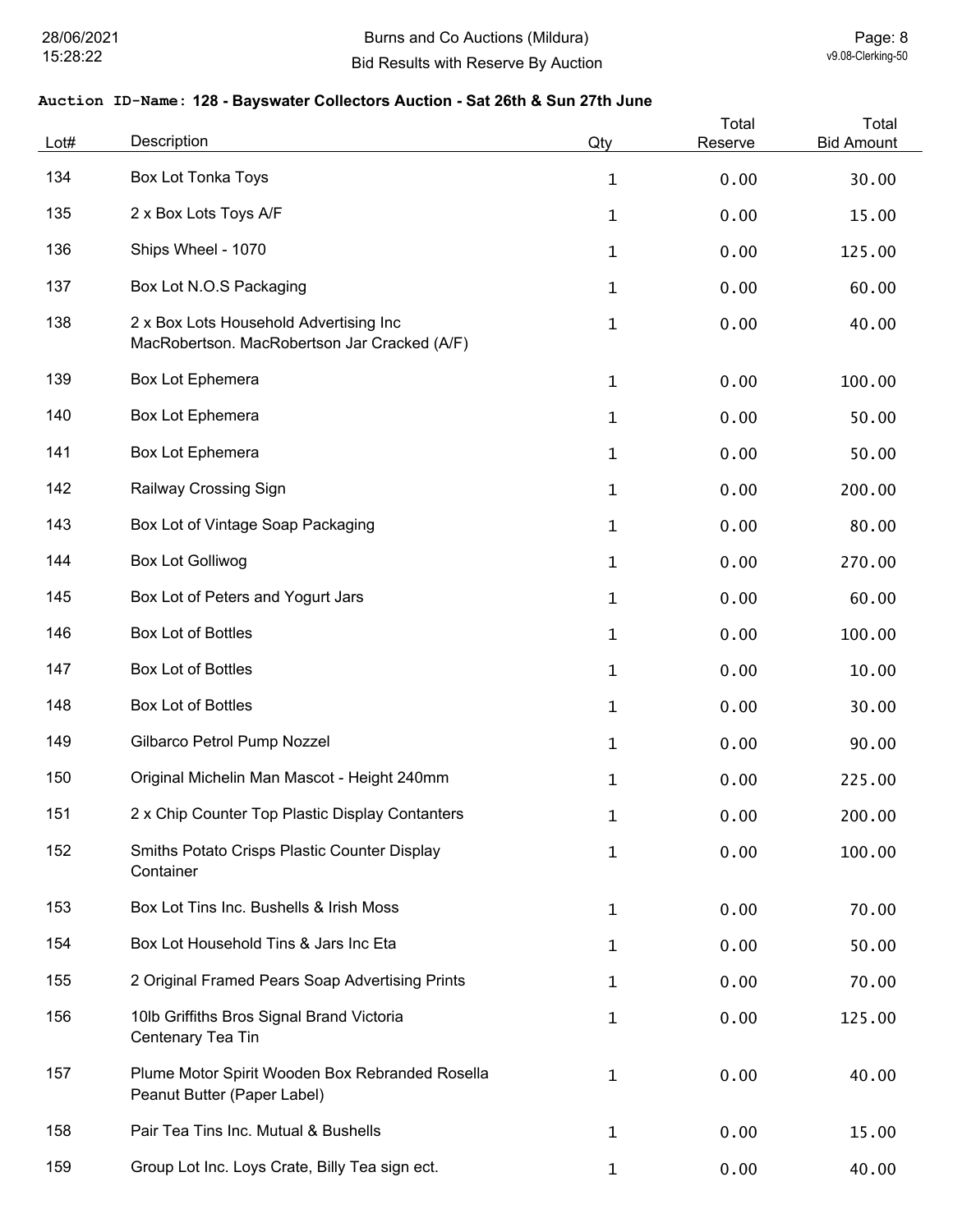| Lot# | Description                                              | Qty          | Total<br>Reserve | Total<br><b>Bid Amount</b> |
|------|----------------------------------------------------------|--------------|------------------|----------------------------|
| 160  | Box Lot Coca Cola Collectables                           | $\mathbf 1$  | 0.00             | 30.00                      |
| 161  | Box Lot of Ephemera                                      | $\mathbf 1$  | 0.00             | 35.00                      |
| 162  | Box Lot of Ephemera                                      | $\mathbf{1}$ | 0.00             | 70.00                      |
| 163  | 2 x Box Lots Ephemera                                    | $\mathbf 1$  | 0.00             | 50.00                      |
| 164  | Box Lot of Ephemera                                      | $\mathbf 1$  | 0.00             | 60.00                      |
| 165  | Box Lot of Ephemera                                      | 1            | 0.00             | 40.00                      |
| 166  | Box Lot Inc. Crate labels, Show Bag ect.                 | 1            | 0.00             | 40.00                      |
| 167  | Selection of Kraft Cheese Boxes                          | $\mathbf 1$  | 0.00             | 125.00                     |
| 168  | <b>Box Lot Tins</b>                                      | $\mathbf 1$  | 0.00             | 50.00                      |
| 169  | Box Lot Rolling Stones & Beatles Ephemera                | $\mathbf 1$  | 0.00             | 50.00                      |
| 170  | Selection of Vintage Packaging                           | $\mathbf{1}$ | 0.00             | 30.00                      |
| 171  | <b>Klaxton Horn</b>                                      | $\mathbf 1$  | 0.00             | 150.00                     |
| 172  | Vintage Seeder & Vickers MG Spare Parts Box (Empty       | $\mathbf{1}$ | 0.00             | 175.00                     |
| 173  | Wooden Wall Mounted Telephone                            | $\mathbf{1}$ | 0.00             | 160.00                     |
| 174  | Box Lot Inc. Esso & Castrol                              | 1            | 0.00             | 60.00                      |
| 175  | Moffat-Virtue & Telephone Cable Signs                    | $\mathbf{1}$ | 0.00             | 100.00                     |
| 176  | Selection Collectable Tins Inc. Caltex, Mobil &<br>Shell | 1            | 0.00             | 35.00                      |
| 177  | 2 x Box Lots Coca Cola Collectables                      | $\mathbf 1$  | 0.00             | 20.00                      |
| 178  | Selection of Coca Cola Matchbox Toys                     | 1            | 0.00             | 90.00                      |
| 179  | Selection of Coca Cola Toys                              | 1            | 0.00             | 55.00                      |
| 180  | 2 x Box Lots Coca Cola Collectables                      | $\mathbf{1}$ | 0.00             | 30.00                      |
| 181  | Large Holden Monaro Print in Frame 810 x 1060            | $\mathbf 1$  | 0.00             | 170.00                     |
| 182  | <b>Quantity of Metal Service Station Numbers</b>         | $\mathbf 1$  | 0.00             | 50.00                      |
| 183  | Box Lot Automotive Inc. Steering Wheel, Helmet<br>ect    | $\mathbf 1$  | 0.00             | 100.00                     |
| 184  | Hand Carved Wooden Goanna                                | $\mathbf 1$  | 0.00             | 50.00                      |
| 185  | <b>Box Lot Misc</b>                                      | $\mathbf 1$  | 0.00             | 35.00                      |
| 186  | 2 x Coca Cola Prints                                     | 1            | 0.00             | 0.00                       |
| 187  | Selection Plastic Oil Bottle Pourers                     | 1            | 0.00             | 70.00                      |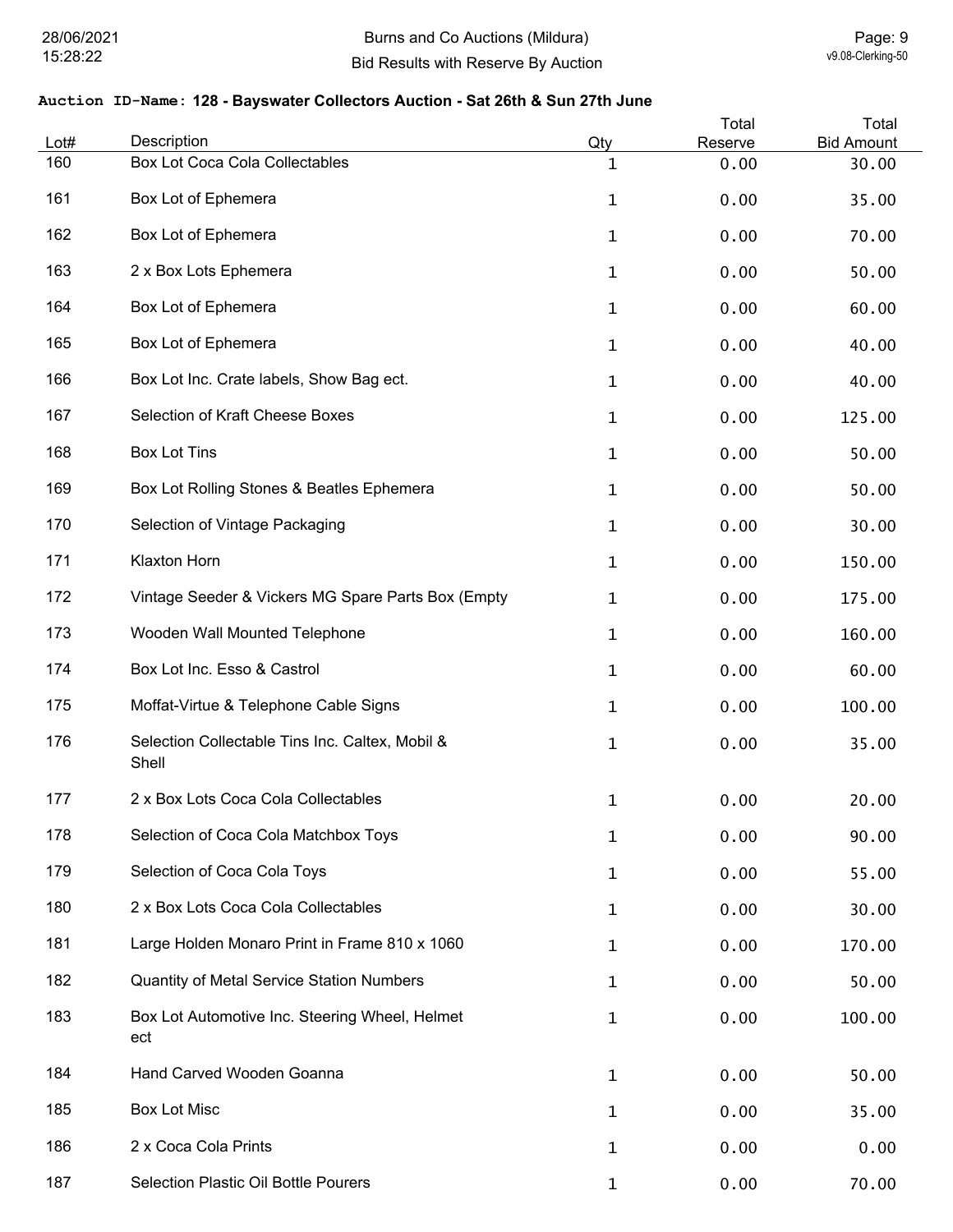| Lot# | Description                                   | Qty          | Total<br>Reserve | Total<br><b>Bid Amount</b> |
|------|-----------------------------------------------|--------------|------------------|----------------------------|
| 188  | Selection Household Packaging Chocolate etc   | $\mathbf{1}$ | 0.00             | 15.00                      |
| 189  | Selection of Household Packaging              | $\mathbf{1}$ | 0.00             | 20.00                      |
| 190  | Selection of Collectable Tobacco Tins         | 1            | 0.00             | 40.00                      |
| 191  | Selection Tin Oil Bottle Pourers              | 1            | 0.00             | 100.00                     |
| 192  | Selection of Vintage Household Items          | $\mathbf 1$  | 0.00             | 30.00                      |
| 193  | <b>Box Lot Mixed Advertising</b>              | $\mathbf 1$  | 0.00             | 50.00                      |
| 194  | Box Lot Plaques Inc Car                       | $\mathbf 1$  | 0.00             | 30.00                      |
| 195  | Selection of Vintage Metal Stencils           | $\mathbf 1$  | 0.00             | 60.00                      |
| 196  | Selection of Tobacco Tins                     | $\mathbf 1$  | 0.00             | 50.00                      |
| 197  | Selection of Tobacco Tins                     | $\mathbf 1$  | 0.00             | 40.00                      |
| 198  | Selection of Vintage Household Packaging      | $\mathbf 1$  | 0.00             | 40.00                      |
| 199  | Selection of Vintage Household Packaging      | $\mathbf 1$  | 0.00             | 30.00                      |
| 200  | Selection Ford Badges & Parts                 | $\mathbf 1$  | 0.00             | 25.00                      |
| 201  | <b>Box Lot BP Giveaways</b>                   | 1            | 0.00             | 15.00                      |
| 202  | <b>B.A Talent Torrita Milk Can</b>            | $\mathbf{1}$ | 0.00             | 60.00                      |
| 203  | 6 Bottle Oil Carry Basket                     | 1            | 0.00             | 90.00                      |
| 204  | Peter Jackson 30's Point of Sale Display A/F  | 1            | 0.00             | 310.00                     |
| 205  | <b>Tin Trunk</b>                              | 1            | 0.00             | 50.00                      |
| 206  | <b>Box Lot Misc Tins Ect</b>                  | $\mathbf 1$  | 0.00             | 80.00                      |
| 207  | 3 Driving Lights                              | 1            | 0.00             | 50.00                      |
| 208  | <b>Selection Household Tins</b>               | $\mathbf 1$  | 0.00             | 100.00                     |
| 209  | <b>Box Lot Misc</b>                           | 1            | 0.00             | 15.00                      |
| 210  | Box Lot Mixed Hub Caps                        | 1            | 0.00             | 70.00                      |
| 211  | Box Lot Rabbit Traps Inc Tonks, Griffiths ect | 1            | 0.00             | 95.00                      |
| 212  | Box Lot Mixed Hub Caps                        | $\mathbf{1}$ | 0.00             | 200.00                     |
| 213  | Box Lot Mixed Car Badges                      | $\mathbf{1}$ | 0.00             | 120.00                     |
| 214  | <b>Selection Hood Ornaments</b>               | $\mathbf{1}$ | 0.00             | 50.00                      |
| 215  | Selection of Mixed Car Ornaments & Badges     | $\mathbf{1}$ | 0.00             | 30.00                      |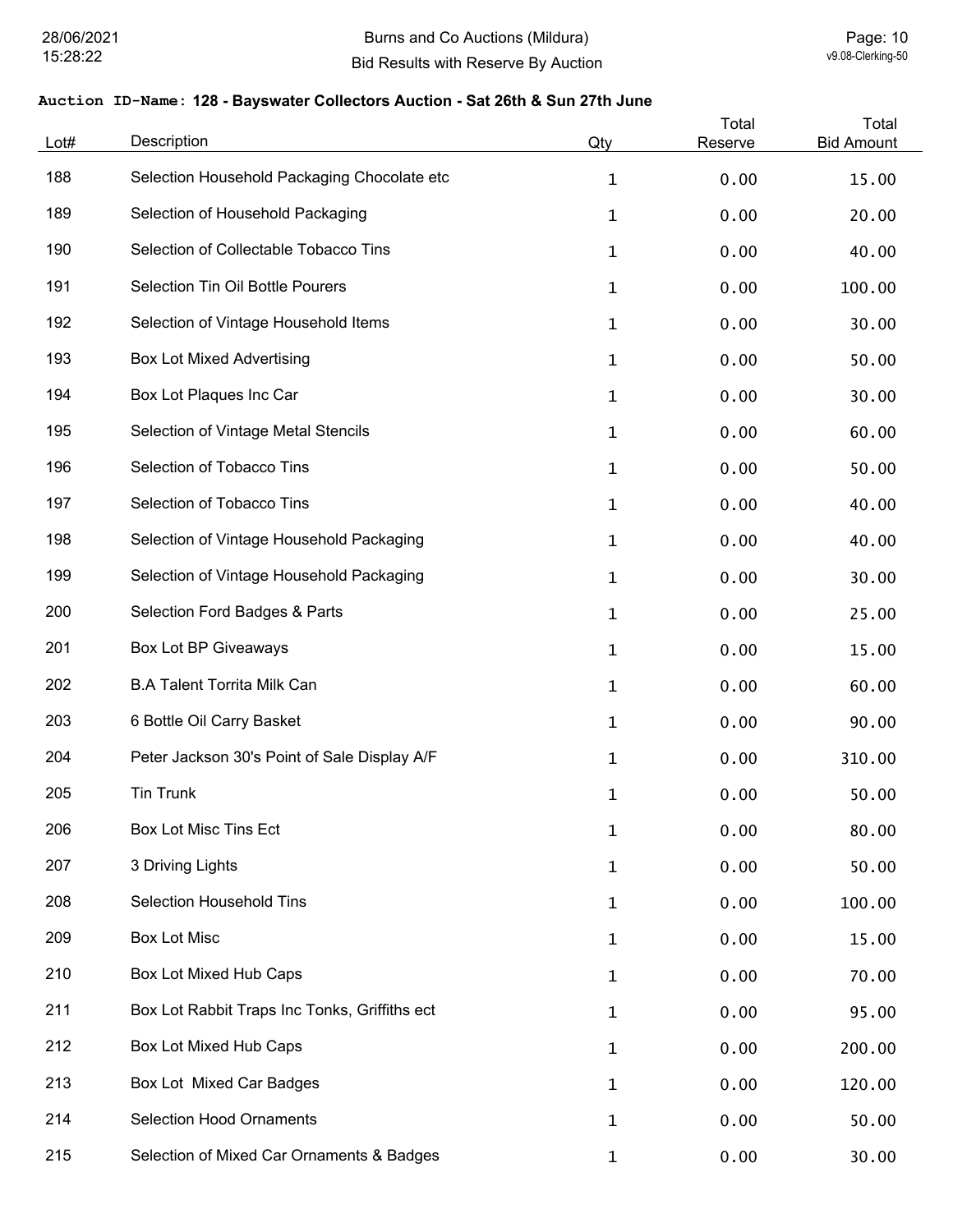| Lot# | Description                                                 | Qty          | Total<br>Reserve | Total<br><b>Bid Amount</b> |
|------|-------------------------------------------------------------|--------------|------------------|----------------------------|
| 216  | Box Lot Chromed Holden Parts                                | 1            | 0.00             | 125.00                     |
| 217  | Box Lot Car Hubs & Caps                                     | 1            | 0.00             | 50.00                      |
| 218  | <b>Box Lot Hood Ornaments</b>                               | $\mathbf{1}$ | 0.00             | 80.00                      |
| 219  | Box Lot Automotive Ornaments & Badges                       | 1            | 0.00             | 125.00                     |
| 220  | <b>Box Lot Rural</b>                                        | $\mathbf{1}$ | 0.00             | 40.00                      |
| 221  | Box Lot Automotive Ornaments & Badges                       | 1            | 0.00             | 50.00                      |
| 222  | <b>Box Lot Household</b>                                    | 1            | 0.00             | 40.00                      |
| 223  | Vintage Childs Trike                                        | 1            | 0.00             | 30.00                      |
| 224  | 2 x Restorers Pond Yachts                                   | 1            | 0.00             | 25.00                      |
| 225  | Enamel Dunlop Sign on Hanging Bracket<br><b>Bracket A/F</b> | 1            | 0.00             | 1,700.00                   |
| 226  | 2 x Box Lots Vintage Buttons & Fragrencies                  | 1            | 0.00             | 40.00                      |
| 227  | <b>Box Lot Vintage Bakelite</b>                             | $\mathbf{1}$ | 0.00             | 30.00                      |
| 228  | Box Lot Kitsch Inc. Egg Cups & Salt and Pepper              | 1            | 0.00             | 20.00                      |
| 229  | 2 x Box Lots Swap Card Albums                               | 1            | 0.00             | 45.00                      |
| 230  | Vintage Cyclops Childs Bike                                 | $\mathbf{1}$ | 0.00             | 50.00                      |
| 230a | The Met Flinders Street Station Sign - 670 x 920            | $\mathbf{1}$ | 0.00             | 50.00                      |
| 231  | 2 x Box Lots Vintage Grooming                               | 1            | 0.00             | 50.00                      |
| 232  | <b>Box Lot Vintage Photos</b>                               | 1            | 0.00             | 25.00                      |
| 233  | Box Lot Ephemera                                            | 1            | 0.00             | 60.00                      |
| 234  | Selection Badges Inc. Anzac, Olympics ect.                  | $\mathbf{1}$ | 0.00             | 35.00                      |
| 235  | Selection of Military & Anzac Badges                        | $\mathbf{1}$ | 0.00             | 175.00                     |
| 236  | Selection of Bakelite Advertising Ash Trays                 | $\mathbf{1}$ | 0.00             | 40.00                      |
| 237  | <b>Selection Assorted Patches</b>                           | $\mathbf{1}$ | 0.00             | 30.00                      |
| 238  | <b>Selection Assorted Patches</b>                           | $\mathbf{1}$ | 0.00             | 30.00                      |
| 239  | Selection Vintage Bakelite Shaving Accessories              | $\mathbf{1}$ | 0.00             | 50.00                      |
| 240  | <b>Selection Assorted Patches</b>                           | $\mathbf{1}$ | 0.00             | 15.00                      |
| 241  | Selection Collectable Labelled Household Bottles            | 1            | 0.00             | 90.00                      |
| 242  | Box Lot Vintage Household Bakelite                          | $\mathbf{1}$ | 0.00             | 25.00                      |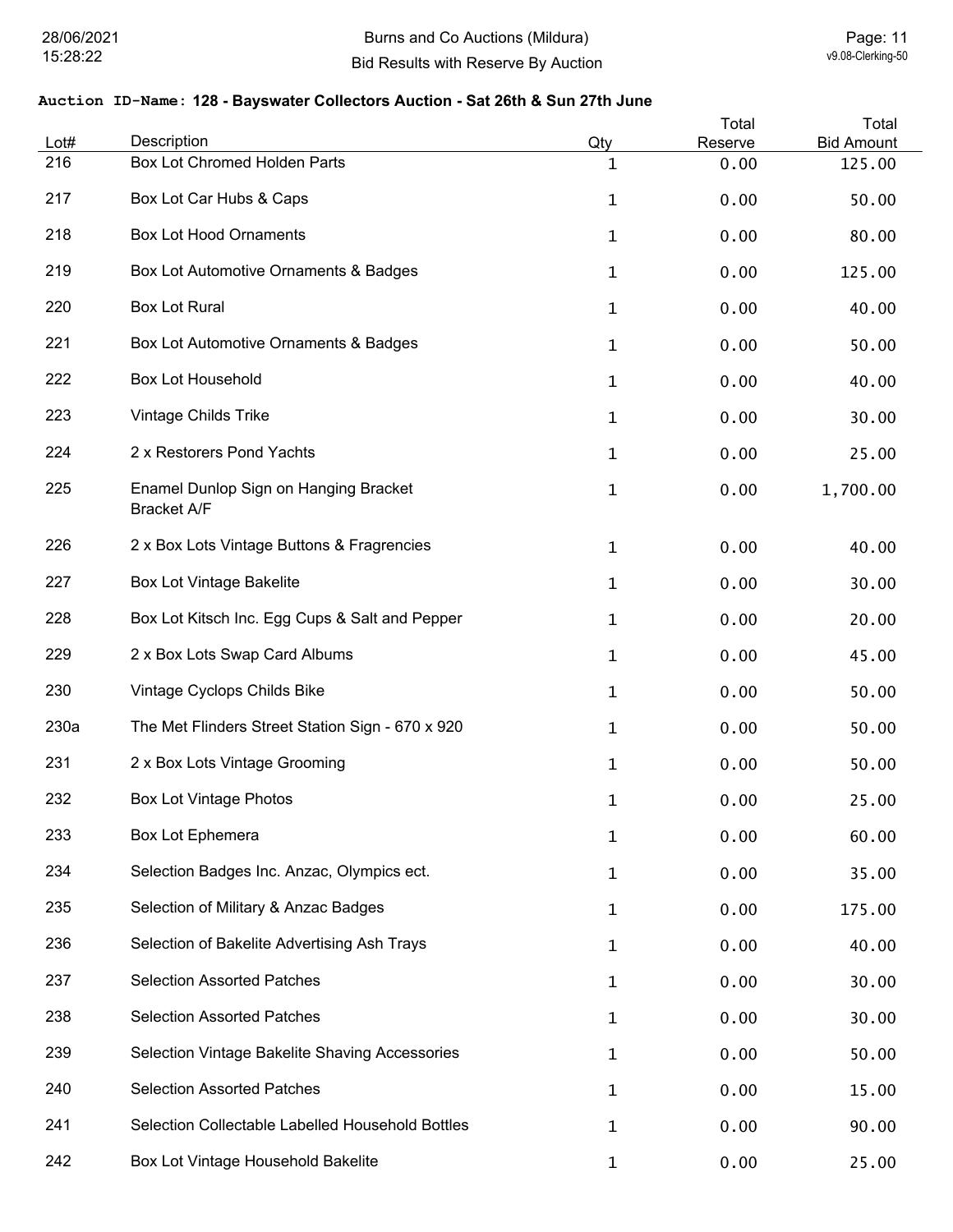| Lot# | Description                                    | Qty          | Total<br>Reserve | Total<br><b>Bid Amount</b> |
|------|------------------------------------------------|--------------|------------------|----------------------------|
| 243  | Selection of Masonic Badges                    | 1            | 0.00             | 50.00                      |
| 244  | Selection of Assorted Badges Inc. Bowling      | 1            | 0.00             | 90.00                      |
| 245  | Childs Timber Horse Rocker                     | $\mathbf{1}$ | 0.00             | 10.00                      |
| 246  | <b>Galvanised Hip Bath</b>                     | $\mathbf{1}$ | 0.00             | 200.00                     |
| 247  | <b>Box Lot Ink Stamps</b>                      | $\mathbf{1}$ | 0.00             | 20.00                      |
| 248  | Box Lot Assorted Badges Inc. Sport             | $\mathbf{1}$ | 0.00             | 80.00                      |
| 249  | Box Lot of Collectable Polish Tins             | 1            | 0.00             | 100.00                     |
| 250  | Box Lot of Vintage Labeled Ointment Jars       | $\mathbf{1}$ | 0.00             | 50.00                      |
| 251  | Box Lot Assorted Football Badges               | $\mathbf{1}$ | 0.00             | 90.00                      |
| 252  | <b>Box Lot Assorted Collectable Tins</b>       | $\mathbf{1}$ | 0.00             | 120.00                     |
| 253  | <b>Box Lot Assorted Labelled Bottles</b>       | $\mathbf{1}$ | 0.00             | 80.00                      |
| 254  | <b>Box Lot Assorted Badges</b>                 | $\mathbf{1}$ | 0.00             | 15.00                      |
| 255  | Box Lot Assorted Household Tins and Bottles    | $\mathbf{1}$ | 0.00             | 55.00                      |
| 256  | Box Lot Assorted Vintage Cook Books            | $\mathbf{1}$ | 0.00             | 15.00                      |
| 257  | 2 x Box Lots Vintage Packaging                 | 1            | 0.00             | 20.00                      |
| 258  | <b>Box Lot Vintage Shaving</b>                 | $\mathbf{1}$ | 0.00             | 50.00                      |
| 259  | <b>Assorted Military Items</b>                 | $\mathbf{1}$ | 0.00             | 70.00                      |
| 260  | <b>Box Lot Assorted Badges</b>                 | 1            | 0.00             | 20.00                      |
| 261  | <b>Box Lot Assorted Badges</b>                 | 1            | 0.00             | 10.00                      |
| 262  | Box Lot Assorted Badges Inc. Bowling           | $\mathbf{1}$ | 0.00             | 50.00                      |
| 263  | Box Lot Assorted Marching Badges               | $\mathbf{1}$ | 0.00             | 20.00                      |
| 264  | Pair Wooden Boxes Inc. Neptune & Plume         | $\mathbf{1}$ | 0.00             | 125.00                     |
| 265  | 3 x Wooden Boxes Inc. Pennant, Texaco & Laurel | $\mathbf{1}$ | 0.00             | 170.00                     |
| 266  | Unusual Dux Motor Spirit Wooden Box            | $\mathbf{1}$ | 0.00             | 130.00                     |
| 267  | Wooden Velvet Soap Box                         | $\mathbf{1}$ | 0.00             | 100.00                     |
| 268  | Fibreglass Tweety Bird Display 1215 x 800      | $\mathbf 1$  | 0.00             | 45.00                      |
| 269  | Selection of Car & Motorbike Related Prints    | $\mathbf{1}$ | 0.00             | 5.00                       |
| 270  | Box of Vintage Adult Magazines                 | $\mathbf{1}$ | 0.00             | 30.00                      |
| 271  | Car Radio & Movie Camera                       | $\mathbf{1}$ | 0.00             | 5.00                       |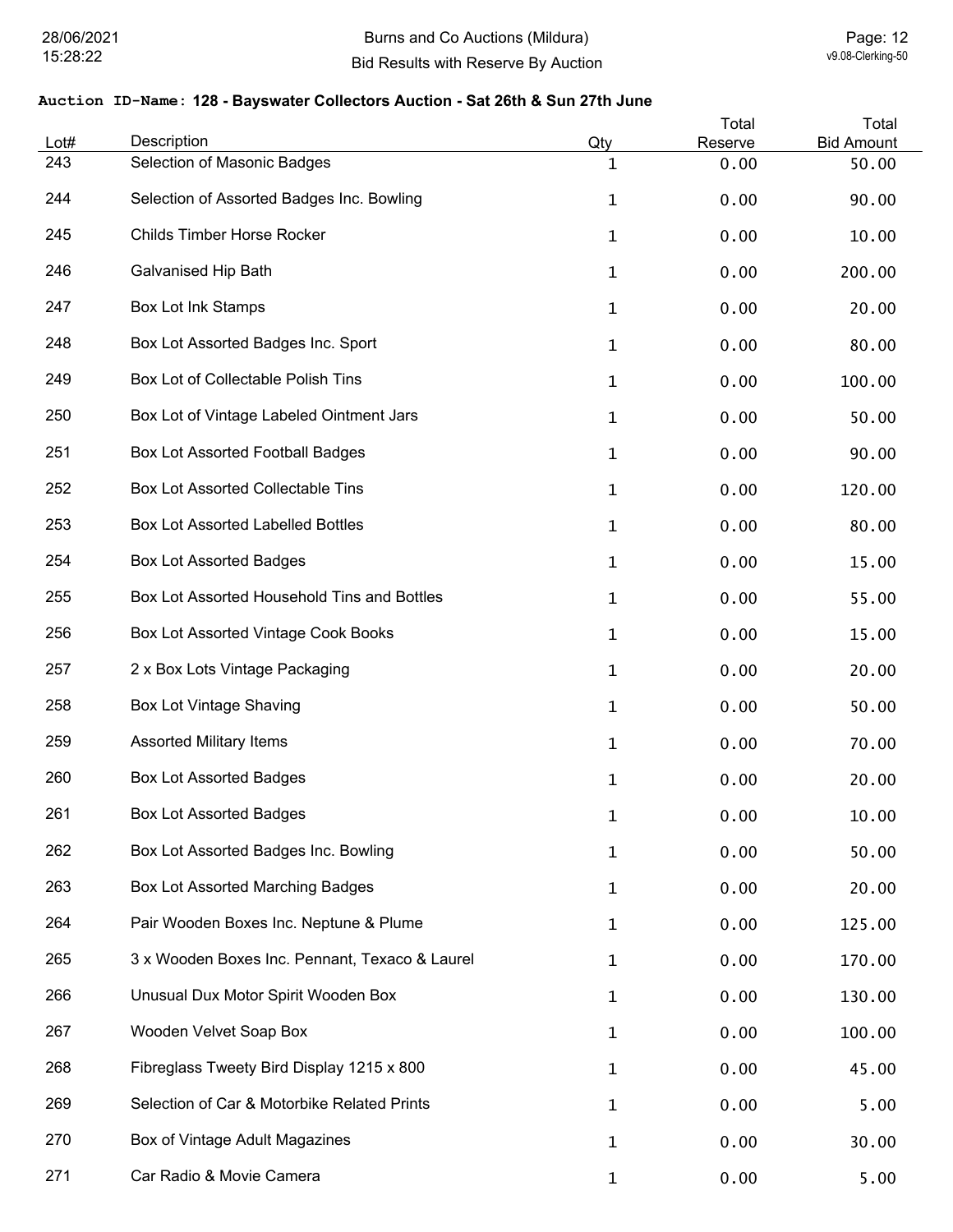| Lot# | Description                                                                                              | Qty          | Total<br>Reserve | Total<br><b>Bid Amount</b> |
|------|----------------------------------------------------------------------------------------------------------|--------------|------------------|----------------------------|
| 272  | Cuming-Smith Sign & Various Name Plaques                                                                 | $\mathbf{1}$ | 0.00             | 70.00                      |
| 273  | Branding Irons & Black Smith Tool                                                                        | 1            | 0.00             | 35.00                      |
| 274  | <b>Selection of Metal Stencils</b>                                                                       | 1            | 0.00             | 40.00                      |
| 275  | Pair of Framed Advertisements Inc. Peters & GM                                                           | 1            | 0.00             | 175.00                     |
| 276  | <b>Framed Victorian Amateur British Football</b><br>Association 1912 Team Photo                          | 1            | 0.00             | 25.00                      |
| 277  | Alfa - Laval Cream Separator                                                                             | 1            | 0.00             | 40.00                      |
| 278  | 2 x Ford Hub Caps                                                                                        | 1            | 0.00             | 50.00                      |
| 279  | Box Lot Tins inc. Castrol, BP & Golden Fleece                                                            | 1            | 0.00             | 125.00                     |
| 280  | <b>Box Lot Records</b>                                                                                   | 1            | 0.00             | 5.00                       |
| 281  | Carlton & United Brewery's Melbourne Wooden Beer<br>Barrel With Original Brass Barrel Bung. Height 550mm | 1            | 0.00             | 375.00                     |
| 282  | 2 x Wooden Shell Boxes                                                                                   | 1            | 0.00             | 220.00                     |
| 283  | 4 x Kerosene Lanterns                                                                                    | 1            | 0.00             | 70.00                      |
| 284  | Neptune Motor Oil One Gallon Tin                                                                         | 1            | 0.00             | 400.00                     |
| 285  | <b>Retro Anodised Light Fitting</b>                                                                      | 1            | 0.00             | 110.00                     |
| 286  | Pair of Council Signs                                                                                    | 1            | 0.00             | 20.00                      |
| 287  | Box lot Car Parts Inc. 1924 Chevrolet Steering<br>Wheel                                                  | 1            | 0.00             | 95.00                      |
| 288  | Pair 1920s Willys Overland Headlights                                                                    | 1            | 0.00             | 60.00                      |
| 289  | Set of 5 Ford V8 Hub Caps                                                                                | 1            | 0.00             | 70.00                      |
| 290  | Box Lot Misc 1924 Chevrolet Parts & Holden<br>Headlight Surround & Rubber Ect                            | $\mathbf{1}$ | 0.00             | 70.00                      |
| 291  | <b>Box Lot Car Manuals</b>                                                                               | 1            | 0.00             | 50.00                      |
| 292  | Original Framed 1924 Chevrolet Motor Vehicle<br>Insurance Certificate with Original Number Plate         | $\mathbf{1}$ | 0.00             | 100.00                     |
| 293  | <b>Box Lot Records</b>                                                                                   | 1            | 0.00             | 5.00                       |
| 294  | <b>Box Lot Records</b>                                                                                   | 1            | 0.00             | 5.00                       |
| 295  | Lister Hand Cream Separator                                                                              | 1            | 0.00             | 45.00                      |
| 296  | 2 x Box Lots Misc Household                                                                              | $\mathbf 1$  | 0.00             | 20.00                      |
| 297  | 2 x Vintage Fans (Not Tested)                                                                            | 1            | 0.00             | 60.00                      |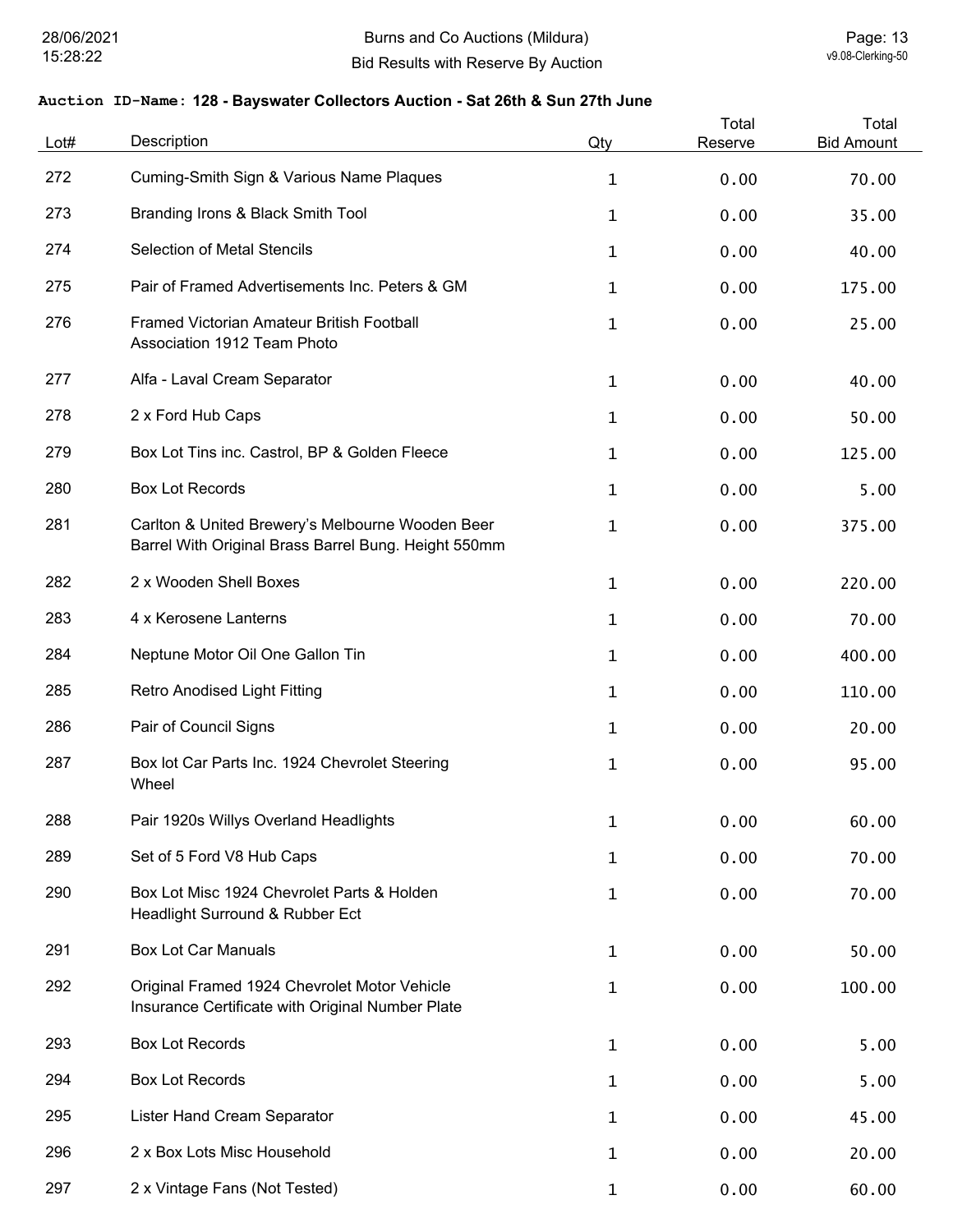| Lot# | Description                                                   | Qty          | Total<br>Reserve | Total<br><b>Bid Amount</b> |
|------|---------------------------------------------------------------|--------------|------------------|----------------------------|
| 298  | <b>Champion Spark Plug Cleaner</b>                            | $\mathbf{1}$ | 0.00             | 350.00                     |
| 299  | Box Lot Petrol & Oil Inc. 2 Quart Wakefield<br><b>Bottles</b> | $\mathbf{1}$ | 0.00             | 375.00                     |
| 300  | Framed Holden Monaro Print 800 x 1060                         | $\mathbf{1}$ | 0.00             | 150.00                     |
| 301  | <b>Cast Iron Book Press</b>                                   | 1            | 0.00             | 170.00                     |
| 302  | Box Lot Misc. Inc Wire Strainers                              | $\mathbf 1$  | 0.00             | 15.00                      |
| 303  | 2 x Box Lots Pianola Rolls                                    | 1            | 0.00             | 90.00                      |
| 304  | Selection Books Inc. Engineering Wonders Of The<br>World.     | $\mathbf 1$  | 0.00             | 35.00                      |
| 305  | Box Lot Mixed Ephemera Inc. Photos & Booklets                 | $\mathbf 1$  | 0.00             | 70.00                      |
| 306  | Framed Holden Monaro Print 800 x 1060                         | 1            | 0.00             | 150.00                     |
| 307  | Box Lot Mixed China & Spoons                                  | 1            | 0.00             | 5.00                       |
| 308  | 2 x Box Lots Inc Franklin Mint Indian Plates                  | $\mathbf{1}$ | 0.00             | 10.00                      |
| 309  | Box Lot Inc. Toby Jugs & Statues                              | $\mathbf{1}$ | 0.00             | 10.00                      |
| 310  | Box Lot Toby Jugs & Statues                                   | $\mathbf{1}$ | 0.00             | 20.00                      |
| 311  | Box Lot Inc. Beer Steins & Toby Jugs                          | 1            | 0.00             | 20.00                      |
| 312  | Box Lot Toby Jugs                                             | $\mathbf{1}$ | 0.00             | 30.00                      |
| 313  | Group 3 Mobil Tin Signs -Modern                               | 1            | 0.00             | 80.00                      |
| 314  | Group 4 Signs Inc. Victa Corflute                             | 1            | 0.00             | 5.00                       |
| 315  | Pair Porsche & Corvette Wall Hangings                         | 1            | 0.00             | 160.00                     |
| 316  | K.L.G Spark Plug Cabinet                                      | $\mathbf{1}$ | 0.00             | 325.00                     |
| 317  | Selection of Crucibles                                        | $\mathbf{1}$ | 0.00             | 50.00                      |
| 318  | <b>Boxed Lot Mixed China</b>                                  | $\mathbf{1}$ | 0.00             | 20.00                      |
| 319  | Dayton Hobart Vintage Scales                                  | $\mathbf{1}$ | 0.00             | 20.00                      |
| 320  | Pair Cast Iron Kettles                                        | $\mathbf{1}$ | 0.00             | 150.00                     |
| 321  | E. Matthews Mt Evelyn Milk Can                                | $\mathbf{1}$ | 0.00             | 270.00                     |
| 322  | Tin Meat Safe. Height 360mm                                   | $\mathbf{1}$ | 0.00             | 40.00                      |
| 323  | Group 3 Prints & Corflute Inc. Ned Kelly                      | $\mathbf{1}$ | 0.00             | 10.00                      |
| 324  | Large Sydney & Suburbs Hanging Canvas Map.                    | 1            | 0.00             | 20.00                      |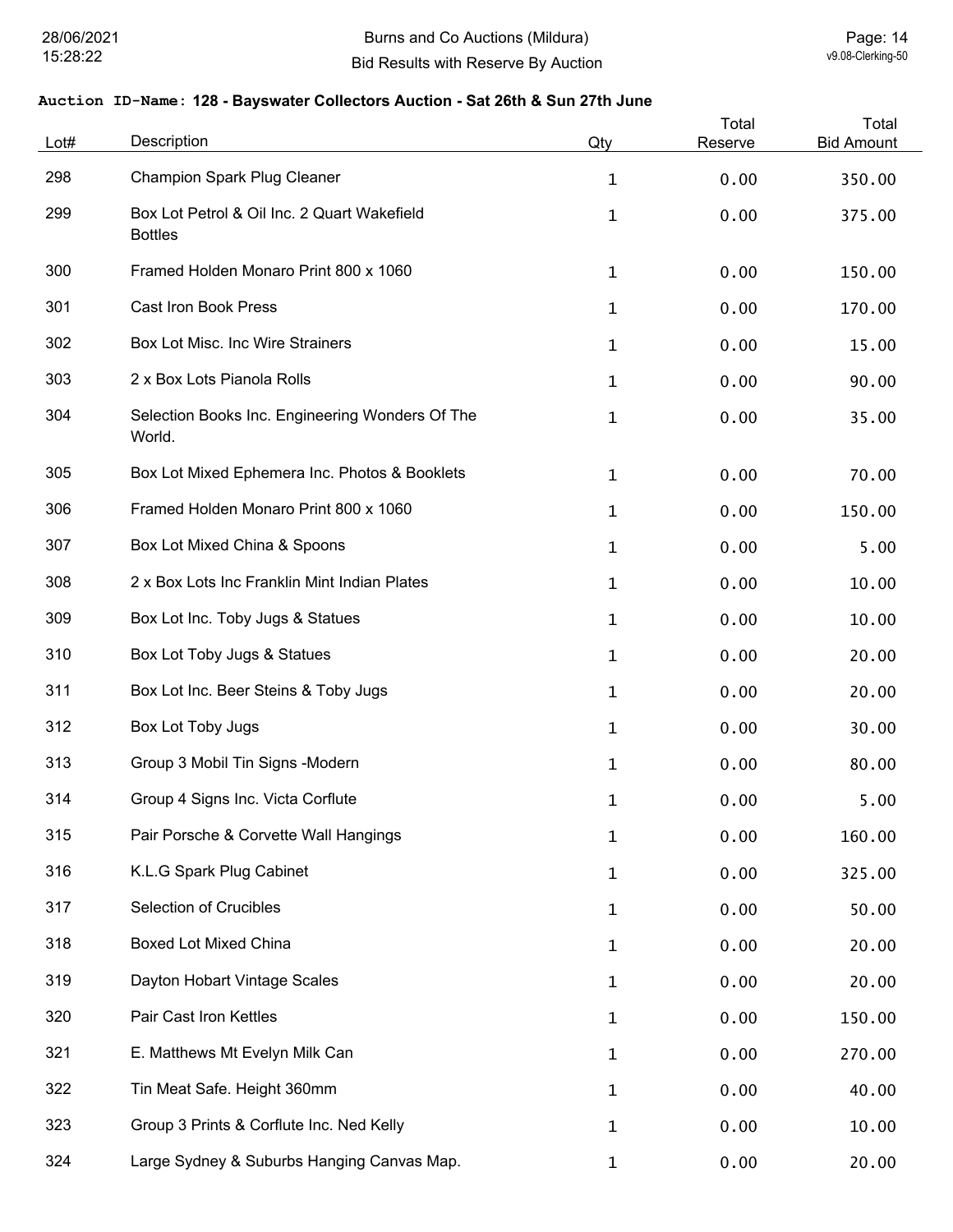| Lot# | Description                                                                               | Qty | Total<br>Reserve | Total<br><b>Bid Amount</b> |
|------|-------------------------------------------------------------------------------------------|-----|------------------|----------------------------|
| 325  | Coca Cola Bar Mirror & Camel Filters Print                                                | 1   | 0.00             | 125.00                     |
| 326  | Cast Iron Saddle Stool                                                                    | 1   | 0.00             | 300.00                     |
| 327  | 3 x Wooden Boxes Inc Shell                                                                | 1   | 0.00             | 15.00                      |
| 328  | Group lot Inc. Golf Clubs                                                                 | 1   | 0.00             | 15.00                      |
| 329  | Box Lot Hub Caps                                                                          | 1   | 0.00             | 125.00                     |
| 330  | Box Lot Household Inc. Cast Iron Kettle.                                                  | 1   | 0.00             | 30.00                      |
| 331  | Pair Kerosene Lanterns. One has Cracked Glass.                                            | 1   | 0.00             | 70.00                      |
| 332  | 6 Wooden Oil Box Ends Inc. Shell & Golden Fleece                                          | 1   | 0.00             | 50.00                      |
| 333  | 4 x Kerosene Lanterns                                                                     | 1   | 0.00             | 90.00                      |
| 334  | Cast Iron Saddle Stool                                                                    | 1   | 0.00             | 250.00                     |
| 335  | Pair 1 Gallon Sharpe Bros Demijohns                                                       | 1   | 0.00             | 90.00                      |
| 336  | 3 Ginger Beer Bottles Inc Bourke, Walkerville &<br>Coonamble                              | 1   | 0.00             | 150.00                     |
| 337  | Gents Of Leicester Copper Clock - Ex Korumburra<br>Railway Station?                       | 1   | 0.00             | 220.00                     |
| 338  | Pair Golden Fleece Hex & Paper Labeled Sungoil 4<br>Gallon Tins. Hex Has The Top Cut Out. | 1   | 0.00             | 525.00                     |
| 339  | Pair Wooden Boxes Inc. Shell & Laurel                                                     | 1   | 0.00             | 40.00                      |
| 340  | Texaco Motor Spirit Wooden Box                                                            | 1   | 0.00             | 30.00                      |
| 341  | Waratah Motor Spirit Wooden Box                                                           | 1   | 0.00             | 250.00                     |
| 342  | Golden Fleece Motor Spirit Wooden Box                                                     | 1   | 0.00             | 425.00                     |
| 343  | Selection of Crown Seal Bottles                                                           | 1   | 0.00             | 110.00                     |
| 343a | Vintage Balance Scales                                                                    | 1   | 0.00             | 50.00                      |
| 344  | 1 Gallon Wy-Wy Brewed & Aerated Beverages<br>Demijohn                                     | 1   | 0.00             | 50.00                      |
| 345  | Pair Demijohns - Loy Bros Sydney (Half Gallon) &<br>McWilliams & Sons Sydney (2 Gallon)   | 1   | 0.00             | 130.00                     |
| 346  | Selection Bottles Inc. Thomas Trood Sale,<br>MacRobertson & Warner's                      | 1   | 0.00             | 90.00                      |
| 347  | <b>Selection Crown Seal Bottles</b>                                                       | 1   | 0.00             | 55.00                      |
| 348  | Golden Fried Chicken light Box 900 x 700 Working                                          | 1   | 0.00             | 120.00                     |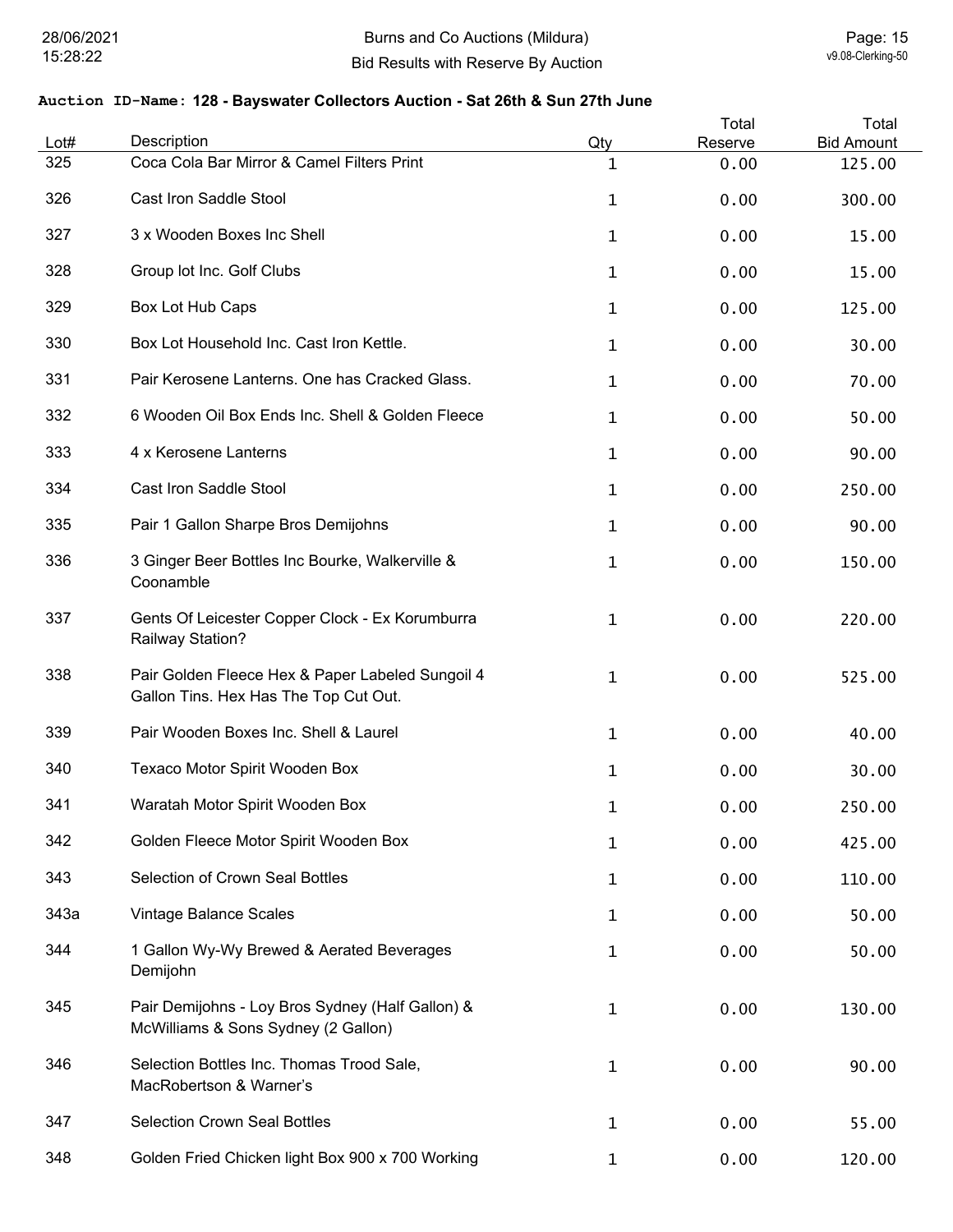| Lot# | Description                                                                         | Qty          | Total<br>Reserve | Total<br><b>Bid Amount</b> |
|------|-------------------------------------------------------------------------------------|--------------|------------------|----------------------------|
| 348a | Original N.O.S NRMA Perspex Light Topper Length<br>390mm                            | 1            | 0.00             | 250.00                     |
| 348b | Original NRMA Perspex Light Topper - Length 390mm                                   | 1            | 0.00             | 150.00                     |
| 348c | Original NRMA Perspex Light Topper - Length 550mm                                   | 1            | 0.00             | 240.00                     |
| 348d | Original NRMA Perspex Truck Topper Light<br>(Not Tested)                            | 1            | 0.00             | 550.00                     |
| 348e | Original NRMA Perspex Light Mounted on Board<br>(Not Tested)                        | 1            | 0.00             | 950.00                     |
| 348f | Original Lucas Driving Lights Plastic Showroom<br>Light Box. (Not tested) 140 x 110 | 1            | 0.00             | 275.00                     |
| 348g | Original Golden Fleece Supreme Screen Print Oil<br>Rack Sign - 510 x 280            | 1            | 0.00             | 550.00                     |
| 348h | Original Craven Filter Cigarettes Point Of Sale<br>Light Box - Working- 555 x 110   | $\mathbf{1}$ | 0.00             | 490.00                     |
| 348i | GOLD CROWN GASOLINE Wooden Box                                                      | $\mathbf{1}$ | 0.00             | 85.00                      |
| 348j | LAUREL KEROSENE Wooden Box                                                          | 1            | 0.00             | 40.00                      |
| 348k | <b>SHELL Wooden Box</b>                                                             | 1            | 0.00             | 35.00                      |
| 3481 | MOBILOIL GARGOYLE Wooden Box                                                        | 1            | 0.00             | 40.00                      |
| 348m | <b>TEXACO Wooden Box</b>                                                            | 1            | 0.00             | 225.00                     |
| 348n | <b>ARCHER Wooden Box</b>                                                            | 1            | 0.00             | 70.00                      |
| 349  | Vintage Coin-Op Wall Mounted Mini Golf Arcade<br>Game 540 x 650 (Not tested)        | 1            | 0.00             | 500.00                     |
| 350  | Box Lot 14 Reproduction Metal oil bottle tops                                       | 1            | 0.00             | 60.00                      |
| 351  | Box Lot Plastic Bank Money Boxes                                                    | 1            | 0.00             | 10.00                      |
| 352  | <b>Box Lot Money Boxes</b>                                                          | 1            | 0.00             | 30.00                      |
| 353  | Group Lot Inc. Fire alarm, Clock & Compass                                          | 1            | 0.00             | 150.00                     |
| 354  | <b>Bakelite Telephone</b>                                                           | 1            | 0.00             | 125.00                     |
| 355  | Pair Enamel Wayne Bullseye Facias                                                   | 1            | 0.00             | 275.00                     |
| 356  | Pair Wayne Bezzels & Petrol Pump Nozzle                                             | 1            | 0.00             | 275.00                     |
| 357  | 6 Gallon Glass Petrol Pump Bowl -Modern                                             | 1            | 0.00             | 125.00                     |
| 358  | Lolly Serving Tray & Addis Point of Sale Tooth<br><b>Brush Display</b>              | 1            | 0.00             | 30.00                      |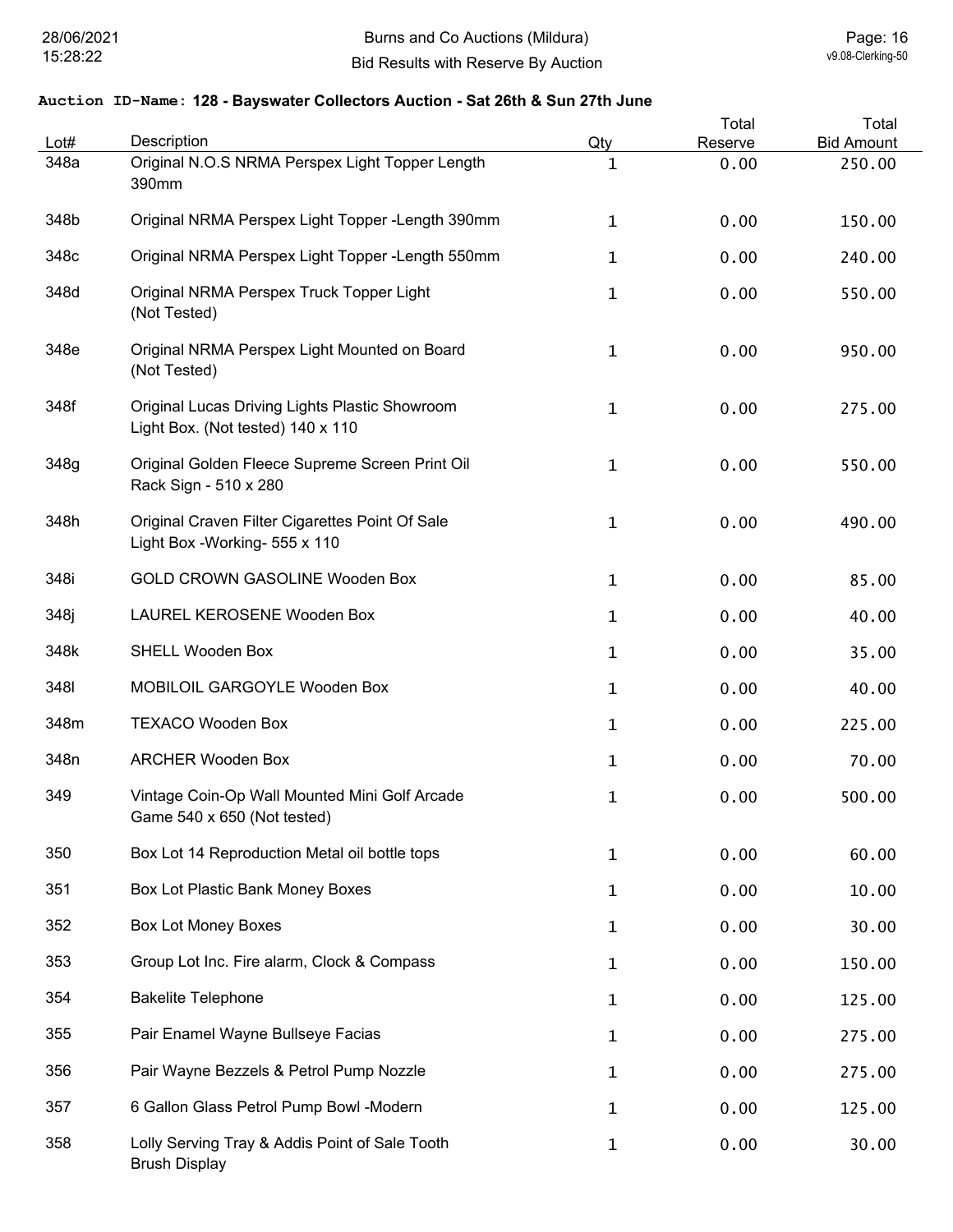| Lot# | Description                                                          | Qty          | Total<br>Reserve | Total<br><b>Bid Amount</b> |
|------|----------------------------------------------------------------------|--------------|------------------|----------------------------|
| 359  | Airline Bags & Assorted Posters                                      | 1            | 0.00             | 25.00                      |
| 360  | Carlton Mid Strength Point Of Sale Counter Sign<br>320 x 340 working | $\mathbf{1}$ | 0.00             | 180.00                     |
| 361  | NRMA Rooftop Light - Width 560mm A/F                                 | $\mathbf{1}$ | 0.00             | 125.00                     |
| 362  | Minties Counter Top Lolly Jar                                        | $\mathbf{1}$ | 0.00             | 550.00                     |
| 363  | Group of Cardboard Point Of Sale Advertising Inc.<br>Nasco           | 1            | 0.00             | 30.00                      |
| 363a | Vintage Road Side Lantern & Slide Projector - Not<br><b>Tested</b>   | $\mathbf 1$  | 0.00             | 125.00                     |
| 364  | Mounted Perspex Milk Bar Sign 1400 x 250                             | $\mathbf{1}$ | 0.00             | 850.00                     |
| 365  | Original K.L.G Spark Plug Clock (Smiths) 450 x 450                   | 1            | 0.00             | 450.00                     |
| 366  | <b>Chrysler Grill</b>                                                | 1            | 0.00             | 50.00                      |
| 366a | Vintage Toledo Scales                                                | $\mathbf{1}$ | 0.00             | 55.00                      |
| 367  | <b>Box Lot Tobacco Tins</b>                                          | 1            | 0.00             | 60.00                      |
| 368  | Assorted King Fisher Ware - A/F                                      | 1            | 0.00             | 275.00                     |
| 369  | Box Lot Plastic Animal Egg Cups                                      | 1            | 0.00             | 25.00                      |
| 370  | <b>Box Lot Tobacco Tins</b>                                          | $\mathbf 1$  | 0.00             | 70.00                      |
| 371  | <b>Box Lot Tobacco Tins</b>                                          | $\mathbf 1$  | 0.00             | 90.00                      |
| 372  | Box Lot Football Memorabilia                                         | $\mathbf 1$  | 0.00             | 90.00                      |
| 373  | Box Lot Assorted Ephemera                                            | 1            | 0.00             | 70.00                      |
| 374  | Box Lot Scrapbooks & Photo Albums                                    | $\mathbf 1$  | 0.00             | 55.00                      |
| 375  | Assorted Ephemera Inc. Scrapbooks                                    | $\mathbf 1$  | 0.00             | 60.00                      |
| 375a | Sanyo Record Player & Speakers & TEAC CD Player<br>(Not Tested)      | $\mathbf 1$  | 0.00             | 10.00                      |
| 376  | 2 x Box Lots Inc Watches & View Masters                              | 1            | 0.00             | 60.00                      |
| 377  | <b>Assorted Swap Card Albums</b>                                     | 1            | 0.00             | 70.00                      |
| 378  | Assorted Oil Company Road Maps                                       | 1            | 0.00             | 100.00                     |
| 379  | <b>Assorted Road Maps</b>                                            | 1            | 0.00             | 30.00                      |
| 380  | <b>Assorted Swap Card Albums</b>                                     | $\mathbf 1$  | 0.00             | 80.00                      |
| 381  | <b>Assorted Royalty Ephemera</b>                                     | 1            | 0.00             | 25.00                      |
| 382  | <b>Assorted Photos</b>                                               | $\mathbf{1}$ | 0.00             | 15.00                      |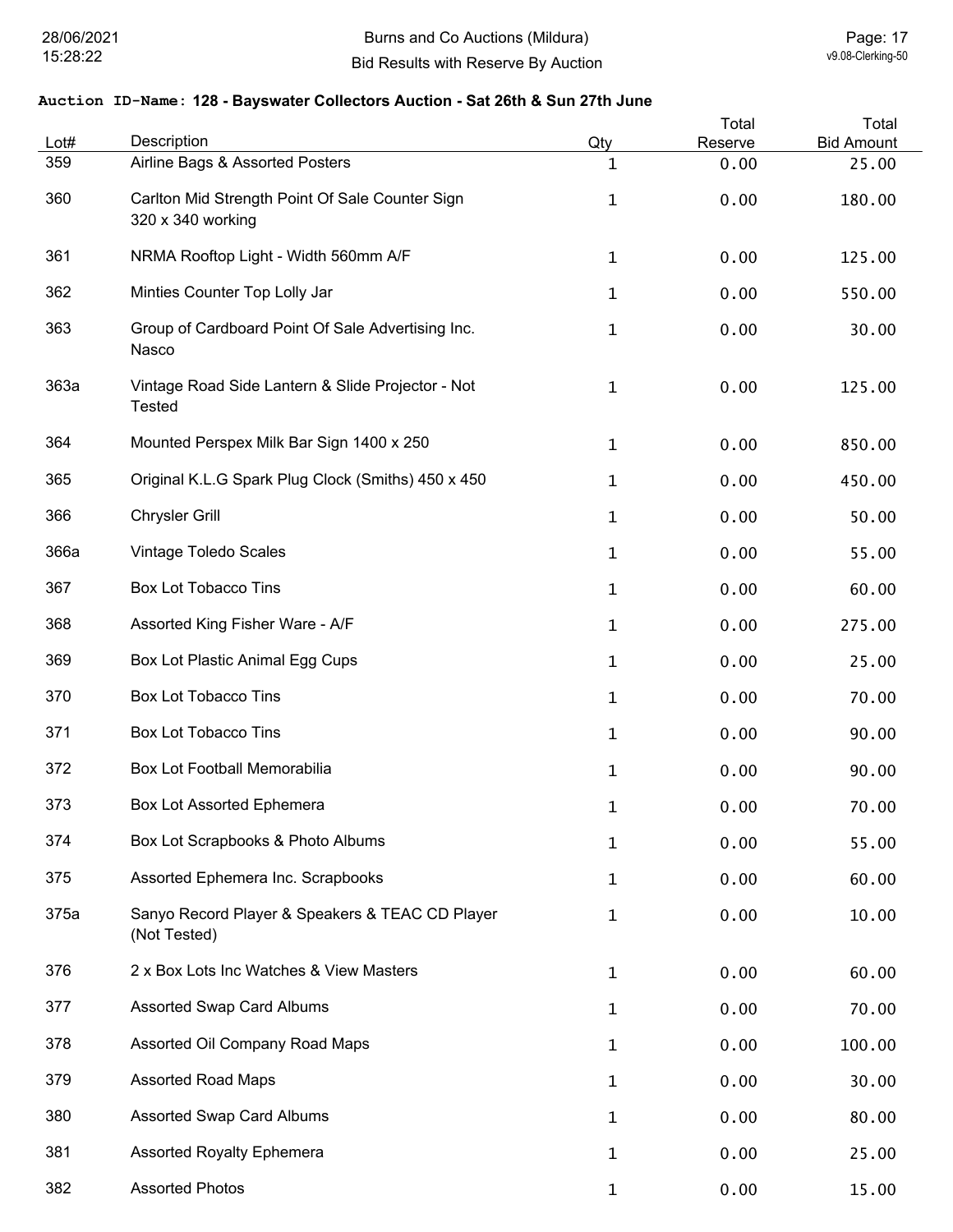| Lot# | Description                                                                                                           | Qty          | Total<br>Reserve | Total<br><b>Bid Amount</b> |
|------|-----------------------------------------------------------------------------------------------------------------------|--------------|------------------|----------------------------|
| 383  | 3 Vintage Scrap Books                                                                                                 | $\mathbf{1}$ | 0.00             | 30.00                      |
| 384  | Selection Football & Cricket Ephemera                                                                                 | 1            | 0.00             | 70.00                      |
| 385  | Selection Olympic Games Ephemera Inc. 1956<br>Melbourne Olympics                                                      | 1            | 0.00             | 150.00                     |
| 386  | Road House Acrylic Sign with internal Neon<br>Tubing. Individual Letters. Approx Length 3300mm.<br>Neon tubing is A/F | $\mathbf 1$  | 0.00             | 850.00                     |
| 387  | Selection of Swap Card Albums                                                                                         | 1            | 0.00             | 50.00                      |
| 388  | Smiths Crisps Point of Sale Container, Show Bag &<br>Decal                                                            | 1            | 0.00             | 30.00                      |
| 389  | Concorde Travel Bag & Framed Melbourne Show<br>Poster                                                                 | 1            | 0.00             | 20.00                      |
| 390  | Tri-ang Express Tin Toy Locomotive                                                                                    | 1            | 0.00             | 100.00                     |
| 391  | Tin Toy Truck & Jeep                                                                                                  | 1            | 0.00             | 175.00                     |
| 392  | Selection Vintage Movie Projector & Accessories                                                                       | 1            | 0.00             | 55.00                      |
| 393  | 3 x Box Lots Misc Household                                                                                           | 1            | 0.00             | 85.00                      |
| 394  | 2 x Box Lots Misc Household                                                                                           | 1            | 0.00             | 55.00                      |
| 395  | Assorted Car Parts Inc. Radios                                                                                        | 1            | 0.00             | 60.00                      |
| 396  | 2 x Box Lots Dolls                                                                                                    | 1            | 0.00             | 45.00                      |
| 397  | Pair BP Thermometers & HandClean                                                                                      | 1            | 0.00             | 200.00                     |
| 398  | <b>Assorted BP Giveaways</b>                                                                                          | $\mathbf 1$  | 0.00             | 20.00                      |
| 399  | Assorted Agricultural Journals                                                                                        | 1            | 0.00             | 5.00                       |
| 400  | Assorted Vintage Kitchenalia                                                                                          | 1            | 0.00             | 20.00                      |
| 401  | Assorted Bakelite Containers Inc. Shaving                                                                             | 1            | 0.00             | 20.00                      |
| 402  | <b>Assorted Post Cards</b>                                                                                            | 1            | 0.00             | 15.00                      |
| 403  | 2 x Box Lots Household Inc Lanterns                                                                                   | 1            | 0.00             | 60.00                      |
| 404  | 3 x Box Lots International Marketing Guides                                                                           | 1            | 0.00             | 5.00                       |
| 405  | Assorted Bakelite Inc. String Dispensers                                                                              | 1            | 0.00             | 30.00                      |
| 406  | Assorted N.O.S Lustalyne Trays&Compact Containers                                                                     | 1            | 0.00             | 20.00                      |
| 407  | Assorted Toys & Household                                                                                             | 1            | 0.00             | 20.00                      |
| 408  | <b>Assorted Pennants &amp; Flags</b>                                                                                  | 1            | 0.00             | 30.00                      |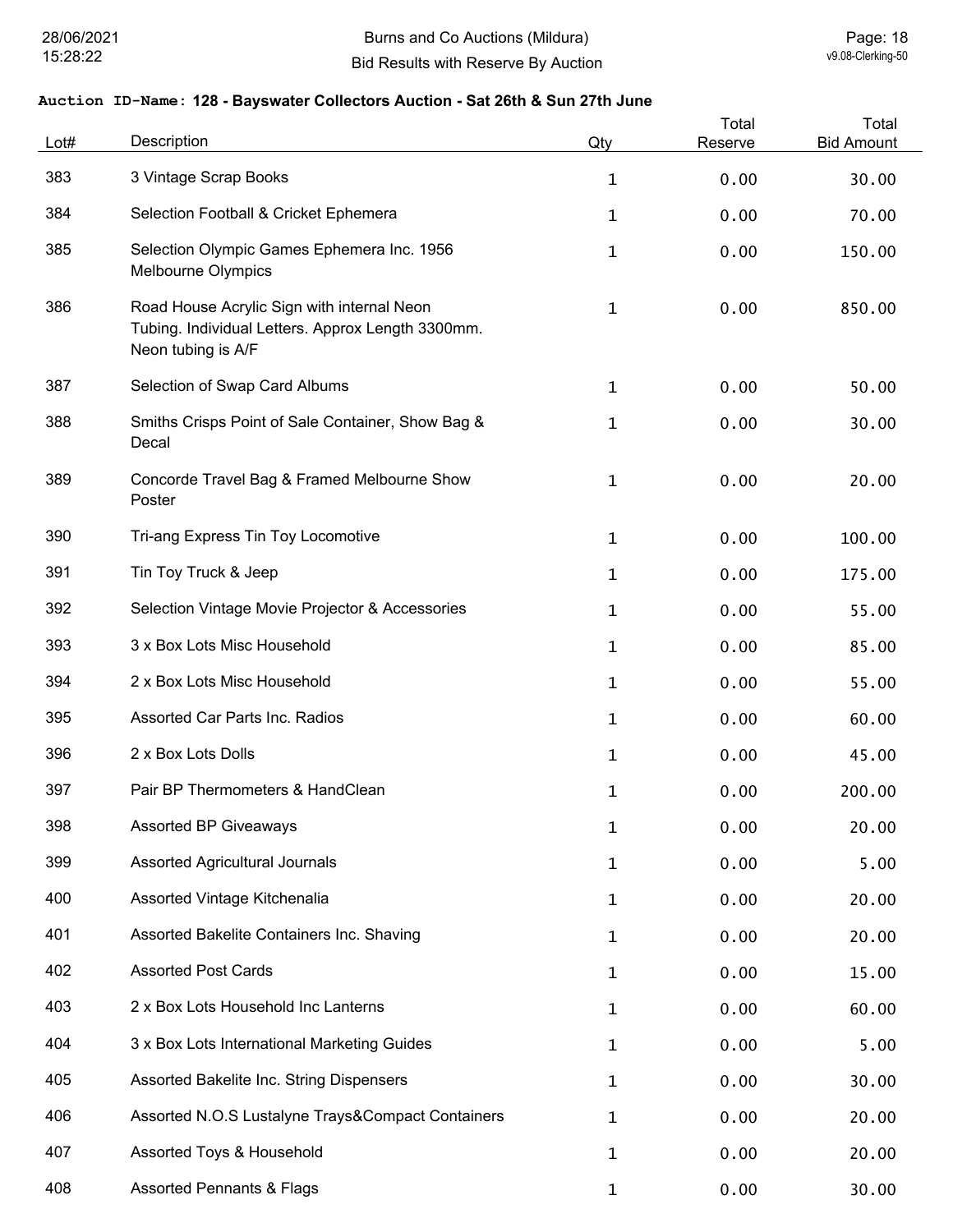| Lot# | Description                                                                     | Qty          | Total<br>Reserve | Total<br><b>Bid Amount</b> |
|------|---------------------------------------------------------------------------------|--------------|------------------|----------------------------|
| 409  | Assorted Advertising Match Box Covers                                           | $\mathbf{1}$ | 0.00             | 60.00                      |
| 410  | Assorted Ephemera Inc. Souvenir Programs                                        | 1            | 0.00             | 40.00                      |
| 411  | Assorted Football Memorabilia                                                   | 1            | 0.00             | 85.00                      |
| 412  | 4 Westclox Inc. N.O.S                                                           | 1            | 0.00             | 50.00                      |
| 413  | <b>Assorted Vintage Alarm Clocks</b>                                            | 1            | 0.00             | 10.00                      |
| 414  | Assorted King Fishers Inc. Luster Ware                                          | 1            | 0.00             | 250.00                     |
| 415  | Assorted Vintage Kitchenalia                                                    | 1            | 0.00             | 10.00                      |
| 416  | <b>Assorted Retro Wall Vases</b>                                                | 1            | 0.00             | 130.00                     |
| 417  | Superb Smiths Electric Wall Clock - Working<br>Order.                           | $\mathbf 1$  | 0.00             | 150.00                     |
| 418  | <b>Box Lot Advertising Matches</b>                                              | 1            | 0.00             | 10.00                      |
| 419  | Box Lot Assorted Vintage Scrap Books                                            | 1            | 0.00             | 5.00                       |
| 420  | Assorted Shell Swap Card Albums                                                 | $\mathbf{1}$ | 0.00             | 45.00                      |
| 421  | Box Lot Retro Toys                                                              | $\mathbf{1}$ | 0.00             | 35.00                      |
| 422  | Assorted Celluloid Football Dolls. Unusual Items                                | 1            | 0.00             | 60.00                      |
| 423  | Superb Black Lance Half Hose Counter Top Display.                               | $\mathbf{1}$ | 0.00             | 100.00                     |
| 423a | Original Plaster Negro Man Lamp. Some Chipping.<br>Height 750mm<br>(Not tested) | 1            | 0.00             | 85.00                      |
| 424  | Pair Counter Top Radio Displays                                                 | 1            | 0.00             | 20.00                      |
| 425  | Philips Bakelite Radio (Not Tested)                                             | 1            | 0.00             | 80.00                      |
| 426  | Assorted Glass Neon Signage - Inc. Esso. A/F                                    | 1            | 0.00             | 5.00                       |
| 427  | 3 Holden Trax Collector Cars In Boxes                                           | 1            | 0.00             | 450.00                     |
| 428  | Hit The Heights Advertising Light Box 430 x 300<br>Working                      | 1            | 0.00             | 55.00                      |
| 429  | Carlton Light Light Box 480 x 480 (Working)                                     | 1            | 0.00             | 425.00                     |
| 430  | Vintage Telephone A/F                                                           | 1            | 0.00             | 55.00                      |
| 431  | Box Lot Serving Trays & Hazard Light                                            | 1            | 0.00             | 30.00                      |
| 432  | Golden Fried Chicken Fast Food Double Sided Light<br>Box 1220 x 520 (Working)   | 1            | 0.00             | 220.00                     |
| 433  | <b>Box Lot Assorted Car Parts</b>                                               | 1            | 0.00             | 35.00                      |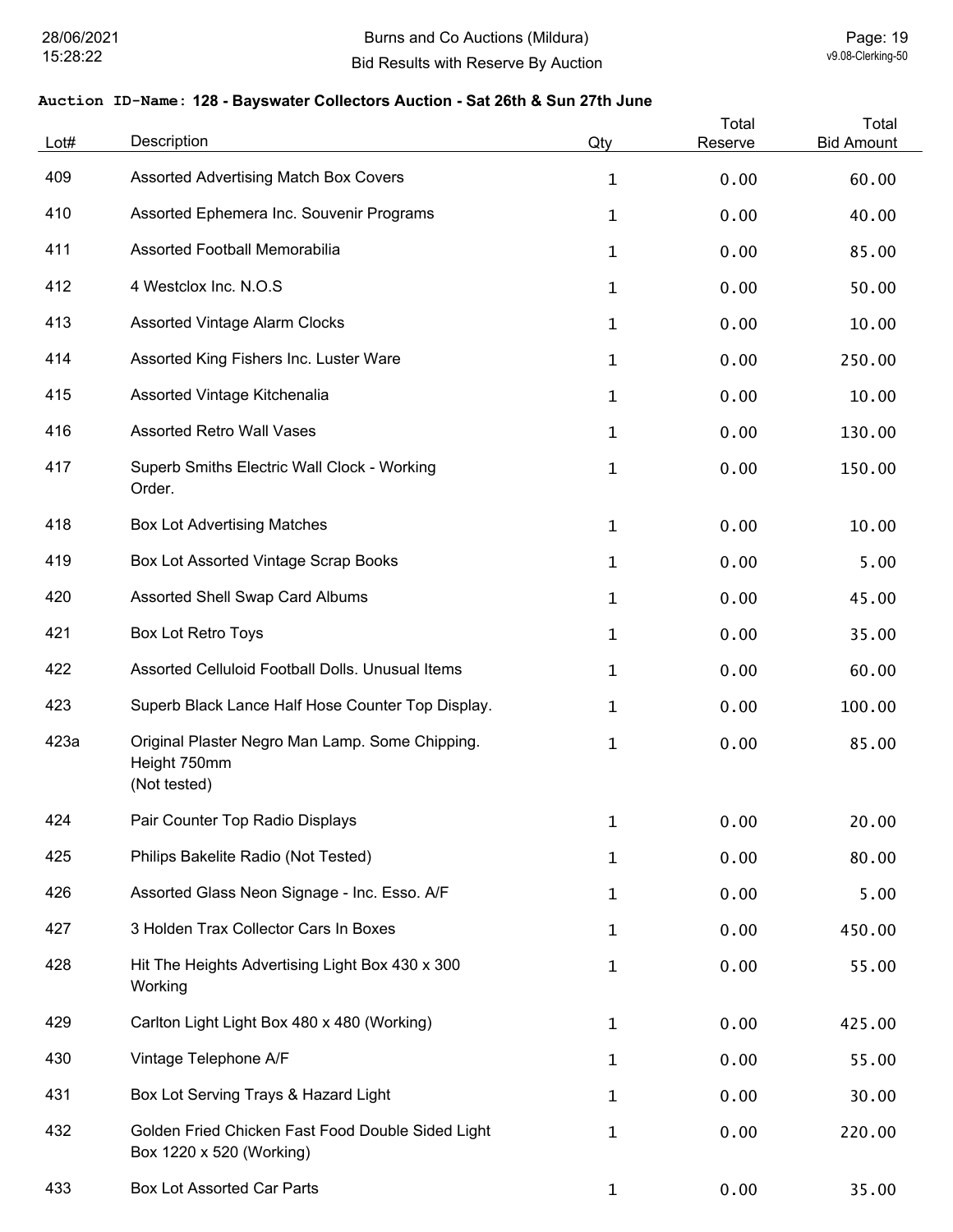| Lot# | Description                                                                                          | Qty          | Total<br>Reserve | Total<br><b>Bid Amount</b> |
|------|------------------------------------------------------------------------------------------------------|--------------|------------------|----------------------------|
| 434  | <b>Assorted Plastic Money Boxes</b>                                                                  | $\mathbf{1}$ | 0.00             | 30.00                      |
| 435  | 3 Cast Iron Coin Banks                                                                               | $\mathbf 1$  | 0.00             | 210.00                     |
| 436  | 6 Reproduction Castrol Oil Bottles With Pourers &<br>&Caps                                           | $\mathbf 1$  | 0.00             | 80.00                      |
| 437  | <b>Assorted American Number Plates</b>                                                               | $\mathbf{1}$ | 0.00             | 120.00                     |
| 438  | Box Lot Inc. 6 Reproduction Oil Bottles, & 2<br><b>Original Plastic Pourers</b>                      | $\mathbf 1$  | 0.00             | 80.00                      |
| 439  | Reproduction 10 Bottle Golden Fleece Oil Rack<br>with Reproduction Oil Bottles Tops & Caps           | $\mathbf{1}$ | 0.00             | 425.00                     |
| 440  | <b>Box Lot Assorted Number Plates</b>                                                                | $\mathbf{1}$ | 0.00             | 85.00                      |
| 441  | Group Lot Inc. BP & Re-Po                                                                            | $\mathbf{1}$ | 0.00             | 40.00                      |
| 442  | Pair Golden Fleece & Shell 4oz Handy Oilers                                                          | $\mathbf 1$  | 0.00             | 220.00                     |
| 443  | Pair AC Spark Plug Display & Tin                                                                     | $\mathbf 1$  | 0.00             | 210.00                     |
| 444  | Group 4 Holden Tins & Bottle                                                                         | $\mathbf{1}$ | 0.00             | 300.00                     |
| 445  | 6 x Nasco & Holden Jars                                                                              | $\mathbf{1}$ | 0.00             | 325.00                     |
| 446  | Model Mamod Steam Traction Engine                                                                    | $\mathbf 1$  | 0.00             | 440.00                     |
| 447  | Enamel Penalty £20 Railway Sign 280 x 70<br>Modern                                                   | $\mathbf 1$  | 0.00             | 70.00                      |
| 448  | Model Mamod Steam Wagon                                                                              | $\mathbf 1$  | 0.00             | 280.00                     |
| 448a | Superb Original Peters Ice Cream Micro Commer<br>Truck - Length 175mm                                | 1            | 0.00             | 1,100.00                   |
| 449  | Pair Nevr Dull Tins                                                                                  | $\mathbf{1}$ | 0.00             | 15.00                      |
| 450  | Shell X-100 Car Care Kit                                                                             | 1            | 0.00             | 100.00                     |
| 451  | 1:18 Scale XY Falcon GTHO Biante Classics Boxed                                                      | 1            | 0.00             | 275.00                     |
| 452  | Pair Marvel Mystery Oil Tins                                                                         | $\mathbf 1$  | 0.00             | 80.00                      |
| 453  | Pair Glitter Polish Tins                                                                             | $\mathbf 1$  | 0.00             | 30.00                      |
| 454  | Boxed N.O.S Total Household Plastic Handy Oliers                                                     | $\mathbf 1$  | 0.00             | 150.00                     |
| 455  | Pair 13oz Crown Seal Bottles. Cessnock & McLean.<br>Cessnock has had the side lip ground down. - A/F | $\mathbf{1}$ | 0.00             | 375.00                     |
| 456  | Pair Enamel Heritage Number Plates. (DISPLAY<br>ONLY)                                                | $\mathbf{1}$ | 0.00             | 625.00                     |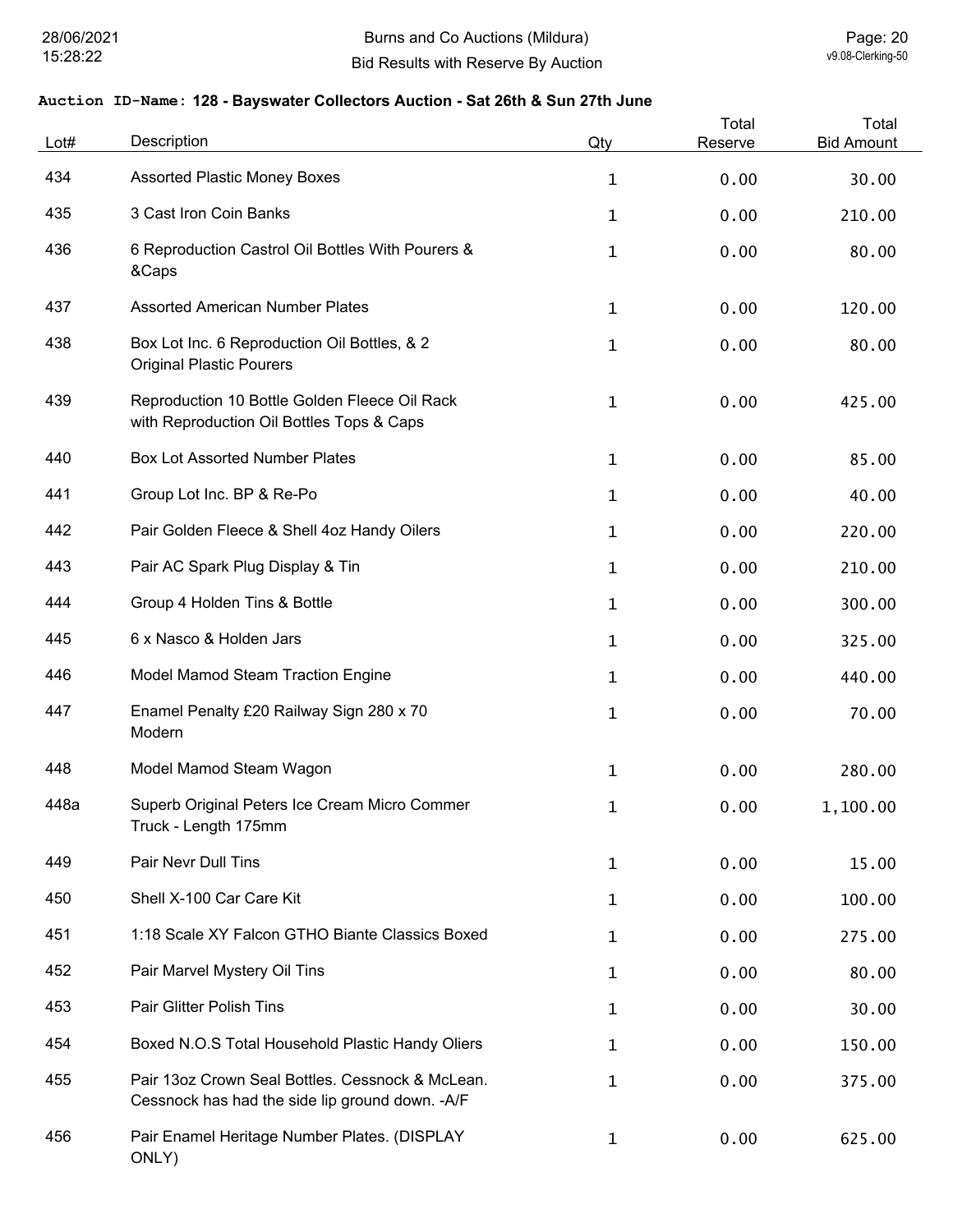| Lot# | Description                                                                  | Qty          | Total<br>Reserve | Total<br><b>Bid Amount</b> |
|------|------------------------------------------------------------------------------|--------------|------------------|----------------------------|
| 456a | Assorted Ephemera Inc Mobil, Ampol & Shell                                   | 1            | 0.00             | 10.00                      |
| 456b | Neptune & Atlantic Badges & Pencil                                           | 1            | 0.00             | 100.00                     |
| 456c | 3 x Handy Oilers Inc Singer & 3 in 1                                         | 1            | 0.00             | 90.00                      |
| 456d | Misc Collectors Lot Inc Esso                                                 | 1            | 0.00             | 30.00                      |
| 456e | 3 x Collectors Radios Inc Chevron, Mobil, &<br>Marathon                      | 1            | 0.00             | 60.00                      |
| 457  | BP Visco 10 Bottle Oil Rack                                                  | 1            | 0.00             | 225.00                     |
| 458  | Wooden Chopping Block on Stand -Bendigo Pottery                              | $\mathbf{1}$ | 0.00             | 130.00                     |
| 459  | Kriesler Record Player                                                       | 1            | 0.00             | 30.00                      |
| 460  | Vintage Child's Trike                                                        | 1            | 0.00             | 50.00                      |
| 461  | Victa 18 Lawn Mower                                                          | 1            | 0.00             | 250.00                     |
| 462  | N.O.S Victa Spare Parts & Service Centre Footpath<br>Display Sign 770 x 1030 | 1            | 0.00             | 875.00                     |
| 463  | Coca Cola Wall Mount Clock - 440mm American Plug<br>(Untested)               | 1            | 0.00             | 450.00                     |
| 464  | Enamel Stapletons Claude Neon Sign (No Neon) 2400<br>x 300                   | 1            | 0.00             | 200.00                     |
| 465  | Original Triumph Herald Poster 1000x 840                                     | 1            | 0.00             | 50.00                      |
| 465a | 2 x Suzuki Motor Cycle Posters 500 x 730                                     | 1            | 0.00             | 15.00                      |
| 466  | Original Streets Ice Cream Light Box 1650 x 420<br>(Not Tested) A/F.         | 1            | 0.00             | 350.00                     |
| 467  | Original Totes Board 360 x 670                                               | 1            | 0.00             | 380.00                     |
| 468  | Enamel Mobiloil Cycles Sign 450 x 380 Modern                                 | $\mathbf{1}$ | 0.00             | 225.00                     |
| 469  | Enamel Holden Sales & Service Sign 440 Diameter<br>Modern                    | 1            | 0.00             | 270.00                     |
| 470  | Original State Savings Bank Double Sided Light<br>1220 x 390 (Not tested)    | 1            | 0.00             | 750.00                     |
| 471  | Penguin Ice Cream two Piece Tin Sign 1790 x 290                              | 1            | 0.00             | 2,200.00                   |
| 472  | Pair Enamel Michelin Tyres Signs -Modern<br>500 x<br>400                     | 1            | 0.00             | 300.00                     |
| 473  | Ford Wings Enamel sign 580 x 245 Modern                                      | 1            | 0.00             | 850.00                     |
| 474  | Original Blue & White Enamel Footwear Sign 1220 x                            | $\mathbf{1}$ | 0.00             | 175.00                     |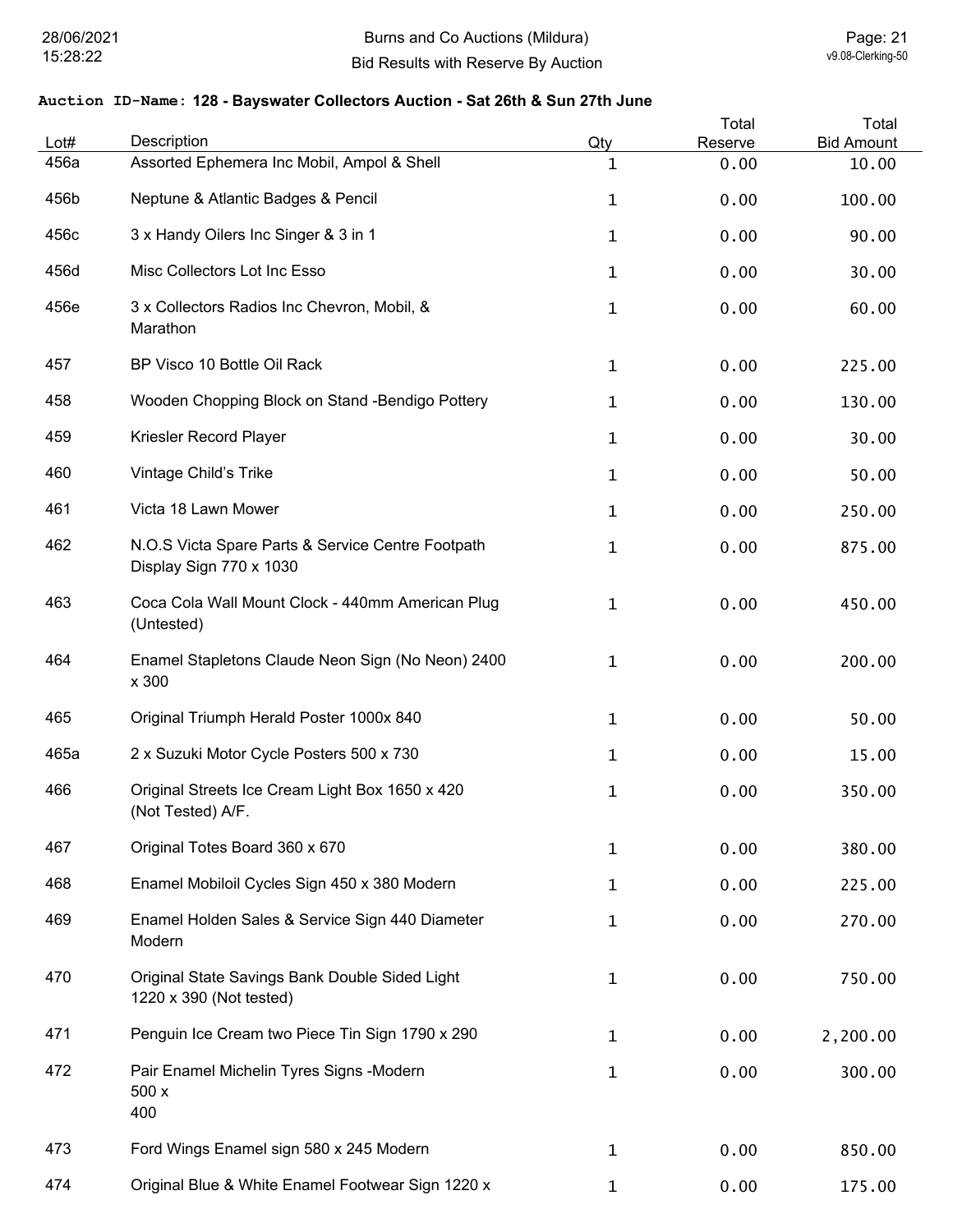| Lot# | Description                                                                               | Qty          | Total<br>Reserve | Total<br><b>Bid Amount</b> |
|------|-------------------------------------------------------------------------------------------|--------------|------------------|----------------------------|
|      | 155                                                                                       |              |                  |                            |
| 475  | Kangaroo Enamel Oil Rack Sign -470 x 280 Modern                                           | 1            | 0.00             | 450.00                     |
| 475a | Enamel Penrite Oil Rack Sign 425 x 300 -Modern                                            | 1            | 0.00             | 600.00                     |
| 476  | Pennzoil Enamel Sign. 300 - Modern                                                        | 1            | 0.00             | 150.00                     |
| 477  | Superb Original Ampol Point Of Sale Rack Sign 680<br>x 585                                | 1            | 0.00             | 1,000.00                   |
| 478  | Enamel Shell Motor Oil Triangle 610 x 320 Modern                                          | 1            | 0.00             | 600.00                     |
| 478a | Enamel Shell Disc - 340mm Diameter- Modern                                                | 1            | 0.00             | 600.00                     |
| 479  | Original Grisons Swiss Milk Chocolate Enamel Sign<br>450 x 300                            | 1            | 0.00             | 225.00                     |
| 480  | Original Screen Print COR Motor Spirit Sign 340 x<br>500                                  | 1            | 0.00             | 1,100.00                   |
| 481  | Enamel Michelin Tyres Sign 210 x 500 Modern                                               | 1            | 0.00             | 350.00                     |
| 482  | Original Enamel Independent Service Station Sign<br>1045 x 690                            | 1            | 0.00             | 1,100.00                   |
| 483  | Briggs & Stratton Screen Print Dealership Sign<br>895 x 585                               | 1            | 0.00             | 45.00                      |
| 484  | Original Double Sided Olympic Tyres Screen Print<br>Dealership Tyre Rack Sign 920 x 530   | 1            | 0.00             | 1,800.00                   |
| 485  | Original Olympic Tyres Double Sided Screen Print<br>Dealership Sign 910 x 125             | 1            | 0.00             | 1,000.00                   |
| 486  | Screen Print Pepsi Sign 300 x 1220                                                        | 1            | 0.00             | 75.00                      |
| 487  | Enamel Atlantic Union Motor Spirt Post Mount<br>Sign. Flange Has been Flattened 600 x 380 | $\mathbf{1}$ | 0.00             | 290.00                     |
| 488  | Enamel Shell Sign 600 x 150                                                               | 1            | 0.00             | 550.00                     |
| 489  | Superb Coopers Point of Sale Masonite Advertising<br>Brochure Board 600 x 670             | $\mathbf{1}$ | 0.00             | 300.00                     |
| 490  | Truck or Tractor Grill? Height 850mm                                                      | 1            | 0.00             | 225.00                     |
| 491  | Pair Screen Print Barastoc & Wattyl Signs                                                 | 1            | 0.00             | 300.00                     |
| 492  | Screen Print Castrol Oil Rack Sign 760 x 300                                              | 1            | 0.00             | 260.00                     |
| 493  | Tip Top Sandwich Black Board 450 x 600                                                    | 1            | 0.00             | 95.00                      |
| 494  | Enamel Indian Motor Oils Sign 300 Modern                                                  | 1            | 0.00             | 500.00                     |
| 495  | Enamel Fosters Lager Sign 360 x 480 Modern                                                | 1            | 0.00             | 200.00                     |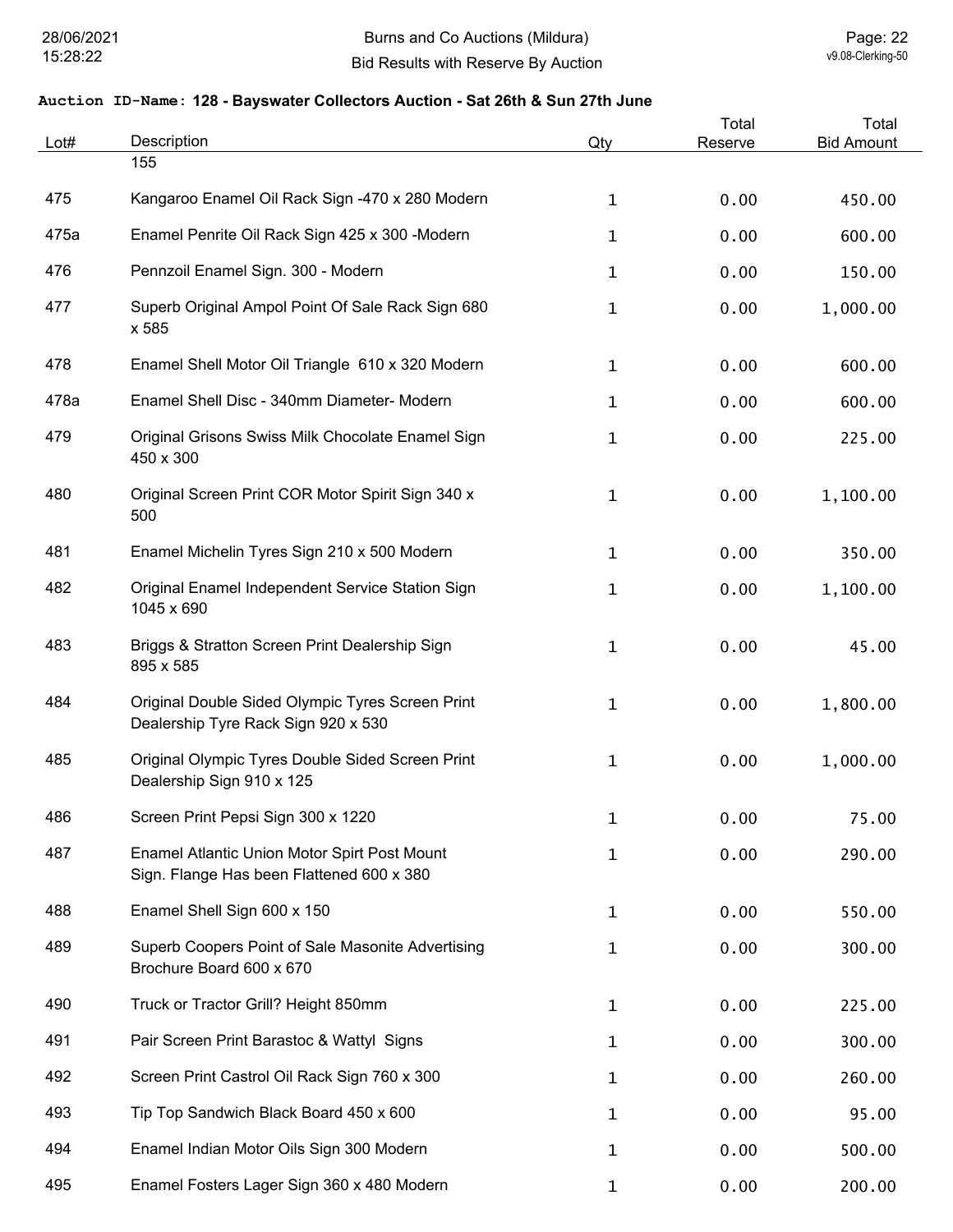| Lot# | Description                                                                                                                                                | Qty | Total<br>Reserve | Total<br><b>Bid Amount</b> |
|------|------------------------------------------------------------------------------------------------------------------------------------------------------------|-----|------------------|----------------------------|
| 496  | Enamel Black & White Whisky Sign - 360                                                                                                                     | 1   | 0.00             | 140.00                     |
| 497  | State Faunal Reserve Sign & Caltex Mini Orb                                                                                                                | 1   | 0.00             | 25.00                      |
| 498  | Original 1960s Toyota Genuine Parts Acrylic Wall<br>Mount Sign On Bracket - Damage to the Botton edge on<br>one sign. 500 x 470 . A/F                      | 1   | 0.00             | 2,000.00                   |
| 499  | Large Golden Fleece Fibreglass Wall Mount Ram<br>1660 x 1100 - Modern                                                                                      | 1   | 0.00             | 410.00                     |
| 500  | Coca Cola Wall Mount Clock. American Plug 420mm<br>(Untested)                                                                                              | 1   | 0.00             | 150.00                     |
| 501  | Plastic Michelin Man Mascot - Height 360mm                                                                                                                 | 1   | 0.00             | 110.00                     |
| 502  | Enamel Met Train System Sign 640 x 1000                                                                                                                    | 1   | 0.00             | 220.00                     |
| 502a | Enamel United Insurance Sign 500 x 300 -Modern                                                                                                             | 1   | 0.00             | 225.00                     |
| 503  | The Sun-Herald Masonite Awning Sign 1820 x 300                                                                                                             | 1   | 0.00             | 70.00                      |
| 504  | Part Shell Motor oil Embossed Tin Sign (900 x<br>1800) Middle Section of a 3 Piece Sign                                                                    | 1   | 0.00             | 350.00                     |
| 504a | Tin Hanging Pegasus - W1400 Modern                                                                                                                         | 1   | 0.00             | 250.00                     |
| 505  | Swing Soft Drinks Double Sided Screen Print Sign<br>900 x 600                                                                                              | 1   | 0.00             | 300.00                     |
| 505a | Pair Rosella Oil & Rajah Cigar Signs                                                                                                                       | 1   | 0.00             | 70.00                      |
| 506  | Original Totes Board 360 x 590                                                                                                                             | 1   | 0.00             | 310.00                     |
| 507  | Restored Cast Iron Fire Alarm Height 1730                                                                                                                  | 1   | 0.00             | 1,900.00                   |
| 508  | Superb Original 1949 Coca Cola Ice Chest.<br>Purchased by the vendor at Jimmy Barnes Auction In<br>Bowral (NSW) 1994                                       | 1   | 0.00             | 4,600.00                   |
| 509  | Wurlitzer Juke Box In Working Order With Remote.<br>Includes a Travel Pin in the Table top. Control. Recently<br>Serviced By the Vendor. Fully functional. | 1   | 0.00             | 5,750.00                   |
| 510  | Superb Original Glass Reschs Dinner Ale Sign<br>Written Pub Advertisement in Original Frame 1230 x 920                                                     | 1   | 0.00             | 1,900.00                   |
| 511  | Superb Original Draught Brewed KB Sign Written<br>Pub Advertisement in Original Frame 1220 x 920                                                           | 1   | 0.00             | 1,800.00                   |
| 512  | Framed Glass Golden Fleece Motor Oil Advertising<br>Piece 800 x 860 Attractive Piece. Modern                                                               | 1   | 0.00             | 275.00                     |
| 513  | Original Mobil Pegasus Acrylic Lense 1200. Small                                                                                                           | 1   | 0.00             | 450.00                     |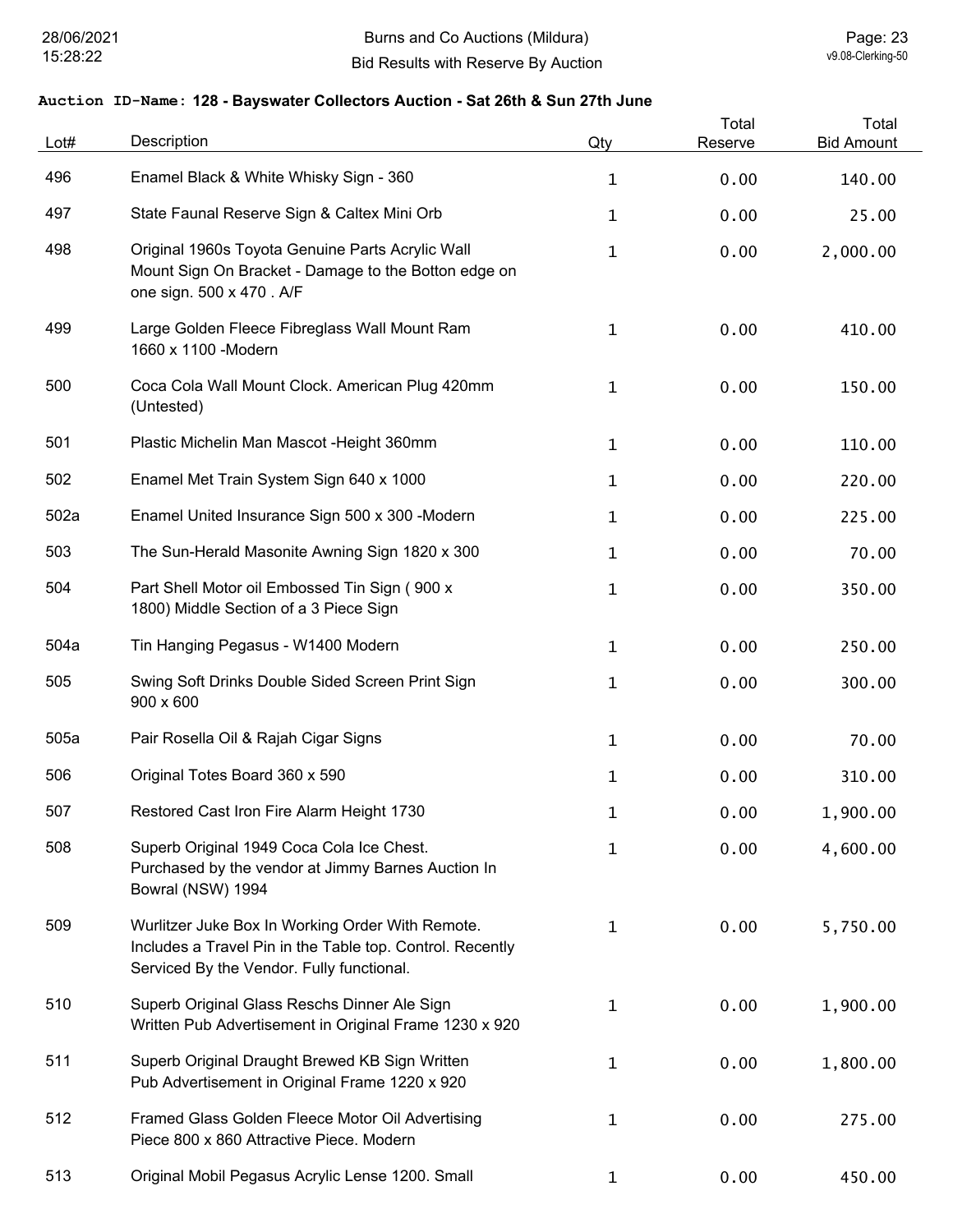| Lot# | Description                                                                       | Qty          | Total<br>Reserve | Total<br><b>Bid Amount</b> |
|------|-----------------------------------------------------------------------------------|--------------|------------------|----------------------------|
|      | Crack to bottom screw hole.                                                       |              |                  |                            |
| 514  | Superb Cast Iron Sunshine Gate With Original<br>Hinges. 880 x 900                 | 1            | 0.00             | 800.00                     |
| 515  | Kawasaki Trike                                                                    | 1            | 0.00             | 700.00                     |
| 516  | Benelli Mini Bike. Manufactured May 1970                                          | 1            | 0.00             | 1,300.00                   |
| 517  | NRMA Sign On Mounting Board 2850 x 550                                            | 1            | 0.00             | 400.00                     |
| 518  | Holden Hanging Light Box Double Sided with Modern<br>Lenses. 2450 x 360 Working   | 1            | 0.00             | 1,400.00                   |
| 519  | <b>Original Castrol Hiboy</b>                                                     | 1            | 0.00             | 375.00                     |
| 520  | Victa 18 Lawn Mower                                                               | 1            | 0.00             | 80.00                      |
| 521  | Victa Spare Parts & Service Centre Double Sided<br>Advertising Sign. 770 x 1000   | 1            | 0.00             | 190.00                     |
| 522  | Victa 18 Lawn Mower                                                               | $\mathbf{1}$ | 0.00             | 225.00                     |
| 523  | Early Victa Toe Cutter Lawn Mower                                                 | 1            | 0.00             | 350.00                     |
| 524  | Victa 18 Lawn Mower                                                               | 1            | 0.00             | 100.00                     |
| 525  | Original Rustic Tin Victa Lawn Mower Sign 1830 x<br>900                           | 1            | 0.00             | 375.00                     |
| 525a | Victa 18 Lawn Mower                                                               | 1            | 0.00             | 100.00                     |
| 525b | Regal Special Lawn Mower                                                          | 1            | 0.00             | 50.00                      |
| 526  | Vintage Cyclops Child's Sit Down Scooter                                          | 1            | 0.00             | 160.00                     |
| 527  | Vintage Timber Paddle Board. 540 x 3150                                           | $\mathbf 1$  | 0.00             | 110.00                     |
| 528  | Life Size Vintage Plastic Penguin Height 780                                      | 1            | 0.00             | 125.00                     |
| 528a | Tin Swallows Ice Cream Sign - Repainted - 1800 x<br>900                           | 1            | 0.00             | 175.00                     |
| 529  | Original Cottees Drink Fridge Milk Bar. A/F (Not<br>Tested)                       | 1            | 0.00             | 650.00                     |
| 530  | OK Used Cars Double Sided Post Mount Light Box<br>Working. 600mm Diameter. Modern | 1            | 0.00             | 625.00                     |
| 530a | Superb Original Ford Showroom Hanging Light Box<br>1090 x 1140 - Working          | $\mathbf{1}$ | 0.00             | 3,250.00                   |
| 531  | Left Facing Mobil Pegasus Sign. 830 x 560                                         | $\mathbf 1$  | 0.00             | 1,000.00                   |
| 532  | Right Facing Mobil Pegasus Sign. 830 x 560                                        | $\mathbf 1$  | 0.00             | 1,000.00                   |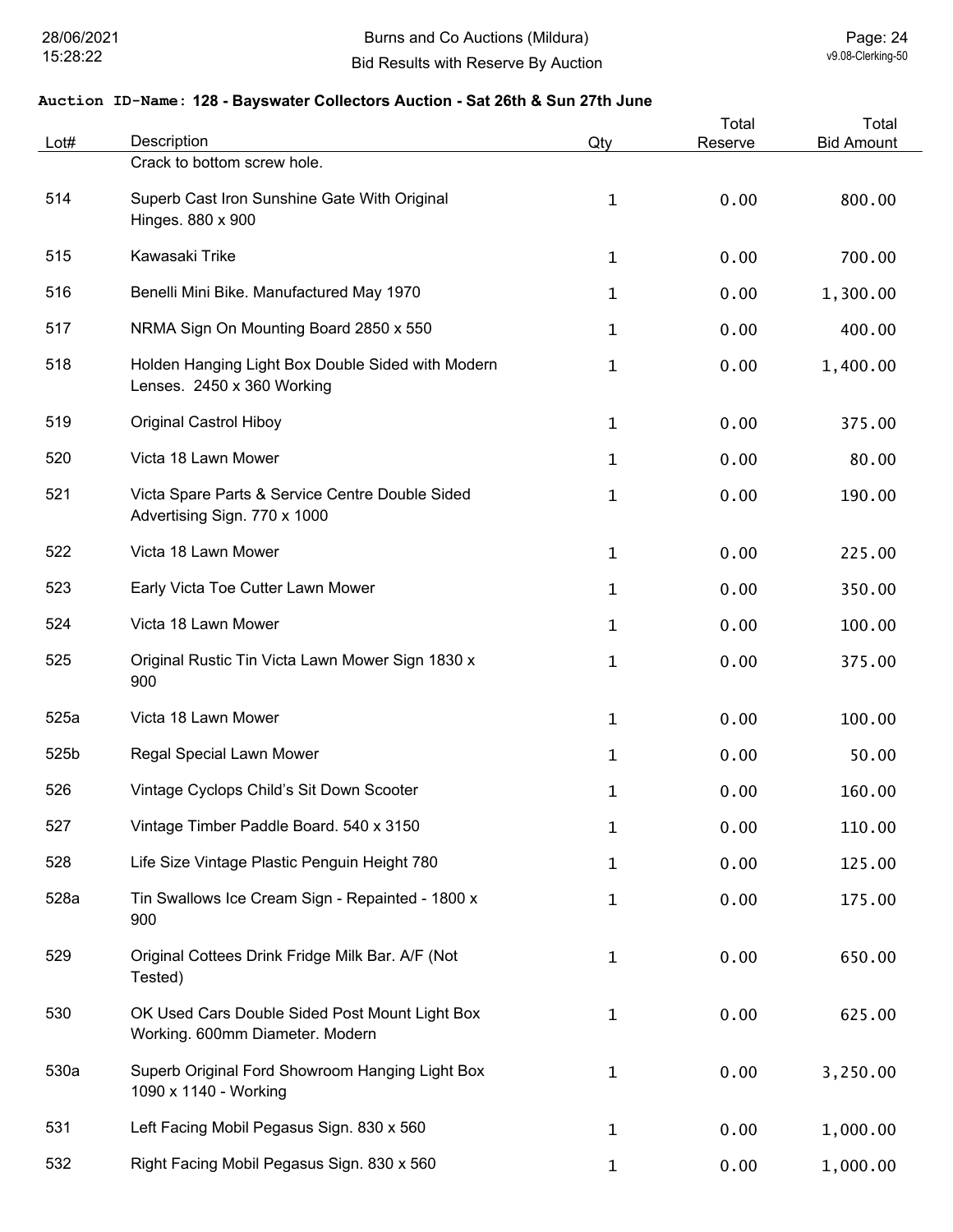| Lot# | Description                                                                                                                                                                                                                                           | Qty          | Total<br>Reserve | Total<br><b>Bid Amount</b> |
|------|-------------------------------------------------------------------------------------------------------------------------------------------------------------------------------------------------------------------------------------------------------|--------------|------------------|----------------------------|
| 532a | Mobiloil Pegasus Light Up Neon Sign W970mm                                                                                                                                                                                                            | $\mathbf{1}$ | 0.00             | 500.00                     |
| 533  | Light Up Holden Post Mount Light Box Double<br>Sided. 400mm Modern                                                                                                                                                                                    | $\mathbf{1}$ | 0.00             | 750.00                     |
| 534  | Set of 6 Original Holden Dealership Light<br>Boxes.                                                                                                                                                                                                   | $\mathbf 1$  | 0.00             | 4,100.00                   |
|      | Genuine Holden Acrylic Lenses in Modern Wired Light<br>Boxes. Can be displayed both horizontally and Vertically.<br>Needs to be wired up in sequence. H Lense A/F 3820 x<br>630 Ex Cootamundra Holden<br>Each individual light box measures 630 x 630 |              |                  |                            |
| 535  | Light Up Texaco Gasoline & Motor Oil Double Sided<br>Post Mount Light Box. 400mm Modern                                                                                                                                                               | $\mathbf 1$  | 0.00             | 360.00                     |
| 535a | Vintage Child's Scooter                                                                                                                                                                                                                               | $\mathbf{1}$ | 0.00             | 40.00                      |
| 536  | Unrestored Golden Fleece Gilbarco CMS Electric<br>Petrol Pump With Extra Nozzle.                                                                                                                                                                      | $\mathbf{1}$ | 0.00             | 1,800.00                   |
| 537  | Ruston & Hornsby (Australia) Size 3 No. 176993<br><b>Engine Unrestored</b>                                                                                                                                                                            | $\mathbf 1$  | 0.00             | 2,000.00                   |
| 538  | Field Forge Pump. The Leader No. 2 Elmira N.Y<br>Unrestored                                                                                                                                                                                           | $\mathbf 1$  | 0.00             | 1,000.00                   |
| 538a | 3Hp Ferro Cleveland Ohio Stationary Engine-<br>Unrestored                                                                                                                                                                                             | $\mathbf{1}$ | 0.00             | 450.00                     |
| 538b | 4 HP Baveu Melbourne Stationery Engine<br>-Unrestored                                                                                                                                                                                                 | $\mathbf 1$  | 0.00             | 75.00                      |
| 538c | Lister & Co Stationary Engine - Unrestored                                                                                                                                                                                                            | $\mathbf{1}$ | 0.00             | 100.00                     |
| 538d | 1.5 HP Stationary Engine - Unrestored                                                                                                                                                                                                                 | $\mathbf{1}$ | 0.00             | 1,000.00                   |
| 538e | 2 HP Stationary Engine - Unrestored                                                                                                                                                                                                                   | $\mathbf 1$  | 0.00             | 500.00                     |
| 538f | The Rosebert 2 HP Oil Engine - Unrestored                                                                                                                                                                                                             | $\mathbf 1$  | 0.00             | 100.00                     |
| 538g | <b>Stationary Engine - Unrestored</b>                                                                                                                                                                                                                 | $\mathbf 1$  | 0.00             | 2,300.00                   |
| 538h | McDonald & Co Imperial "Super-Diesel" Stationery<br>Engine - Unrestored                                                                                                                                                                               | $\mathbf 1$  | 0.00             | 150.00                     |
| 538i | <b>Stationary Engine - Unrestored</b>                                                                                                                                                                                                                 | $\mathbf 1$  | 0.00             | 700.00                     |
| 538j | <b>Cooper Stationary Engine Unrestored</b><br>And Untested with parts as per photos. 4hp                                                                                                                                                              | $\mathbf 1$  | 0.00             | 75.00                      |
| 538k | <b>Sundial Stationary Engine Unrestored</b>                                                                                                                                                                                                           | $\mathbf{1}$ | 0.00             | 150.00                     |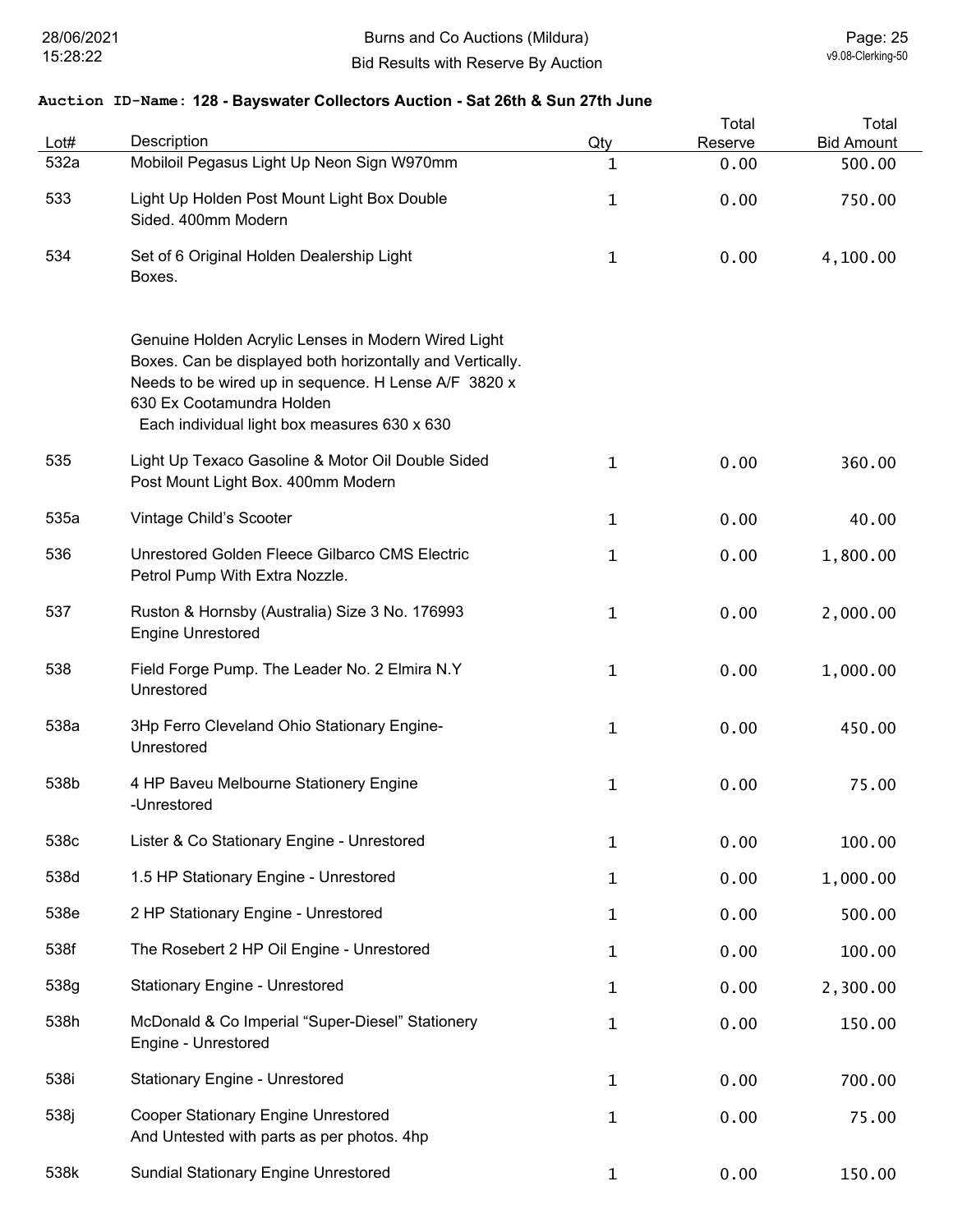| Lot# | Description                                                                                                                                      | Qty          | Total<br>Reserve | Total<br><b>Bid Amount</b> |
|------|--------------------------------------------------------------------------------------------------------------------------------------------------|--------------|------------------|----------------------------|
|      | and Untested. 2hp                                                                                                                                |              |                  |                            |
| 5381 | Assorted Wheels for Engine                                                                                                                       | $\mathbf{1}$ | 0.00             | 125.00                     |
| 538m | Cooper Stationary Engine and Parts Unrestored<br>and Untested                                                                                    | $\mathbf 1$  | 0.00             | 200.00                     |
| 538n | Assorted Parts and Spares for Stationary Engine                                                                                                  | $\mathbf{1}$ | 0.00             | 500.00                     |
| 538p | Langwill Bros Stationary Engine and Assorted<br>Parts                                                                                            | $\mathbf 1$  | 0.00             | 150.00                     |
| 539  | Pallet Lot Mixed Pump Parts                                                                                                                      | $\mathbf 1$  | 0.00             | 50.00                      |
| 540  | Pallet Lot Motorcycle Engine Part Inc. Rare<br>Prototype Engine Designed By Clem Daniels Wollongong<br>NSW.<br><b>Ex Clem Daniels Collection</b> | $\mathbf 1$  | 0.00             | 300.00                     |
|      |                                                                                                                                                  |              |                  |                            |
| 541  | <b>Unrestored Stationary Engine</b>                                                                                                              | $\mathbf 1$  | 0.00             | 400.00                     |
| 542  | Box Lot BSA Motorcycle Parts                                                                                                                     | $\mathbf 1$  | 0.00             | 15.00                      |
| 543  | Box Lot BSA Motorcycle Parts                                                                                                                     | $\mathbf{1}$ | 0.00             | 110.00                     |
| 544  | Box Lot BSA Motorcycle Parts                                                                                                                     | $\mathbf{1}$ | 0.00             | 40.00                      |
| 545  | Unrestored Part BSA Motorcycle                                                                                                                   | $\mathbf 1$  | 0.00             | 525.00                     |
| 546  | Unrestored Part BSA Motorcycle                                                                                                                   | $\mathbf{1}$ | 0.00             | 800.00                     |
| 547  | Unrestored Part BSA Motorcycle                                                                                                                   | $\mathbf{1}$ | 0.00             | 525.00                     |
| 548  | Unrestored Part BSA Motorcycle                                                                                                                   | 1            | 0.00             | 800.00                     |
| 549  | Pallet Lot Vintage 1924 Chevrolet Parts                                                                                                          | 1            | 0.00             | 30.00                      |
| 550  | 9 Vintage 1924 Chevrolet Wheels & Rims                                                                                                           | $\mathbf{1}$ | 0.00             | 100.00                     |
| 551  | 4 vintage Wire Spoked Mid 1930s Ford Wheels                                                                                                      | $\mathbf{1}$ | 0.00             | 110.00                     |
| 552  | Pair Cast Iron Street Lamp Brackets                                                                                                              | $\mathbf{1}$ | 0.00             | 360.00                     |
| 553  | Pair Cast Iron Street Lamp Brackets                                                                                                              | $\mathbf{1}$ | 0.00             | 310.00                     |
| 557  | Large Cast Wheel 990mm Diameter                                                                                                                  | $\mathbf{1}$ | 0.00             | 50.00                      |
| 558  | McDonald & Co Melbourne Imperial Super Diesel<br>Stationary Engine.                                                                              | $\mathbf 1$  | 0.00             | 2,700.00                   |
| 559  | McDonald & Co Melbourne Imperial Super Diesel<br>Stationary Engine. No 1890c Unrestored                                                          | $\mathbf 1$  | 0.00             | 350.00                     |
| 560  | Deutz Otto Stationary Engine No. 206896<br>Unrestored                                                                                            | $\mathbf{1}$ | 0.00             | 700.00                     |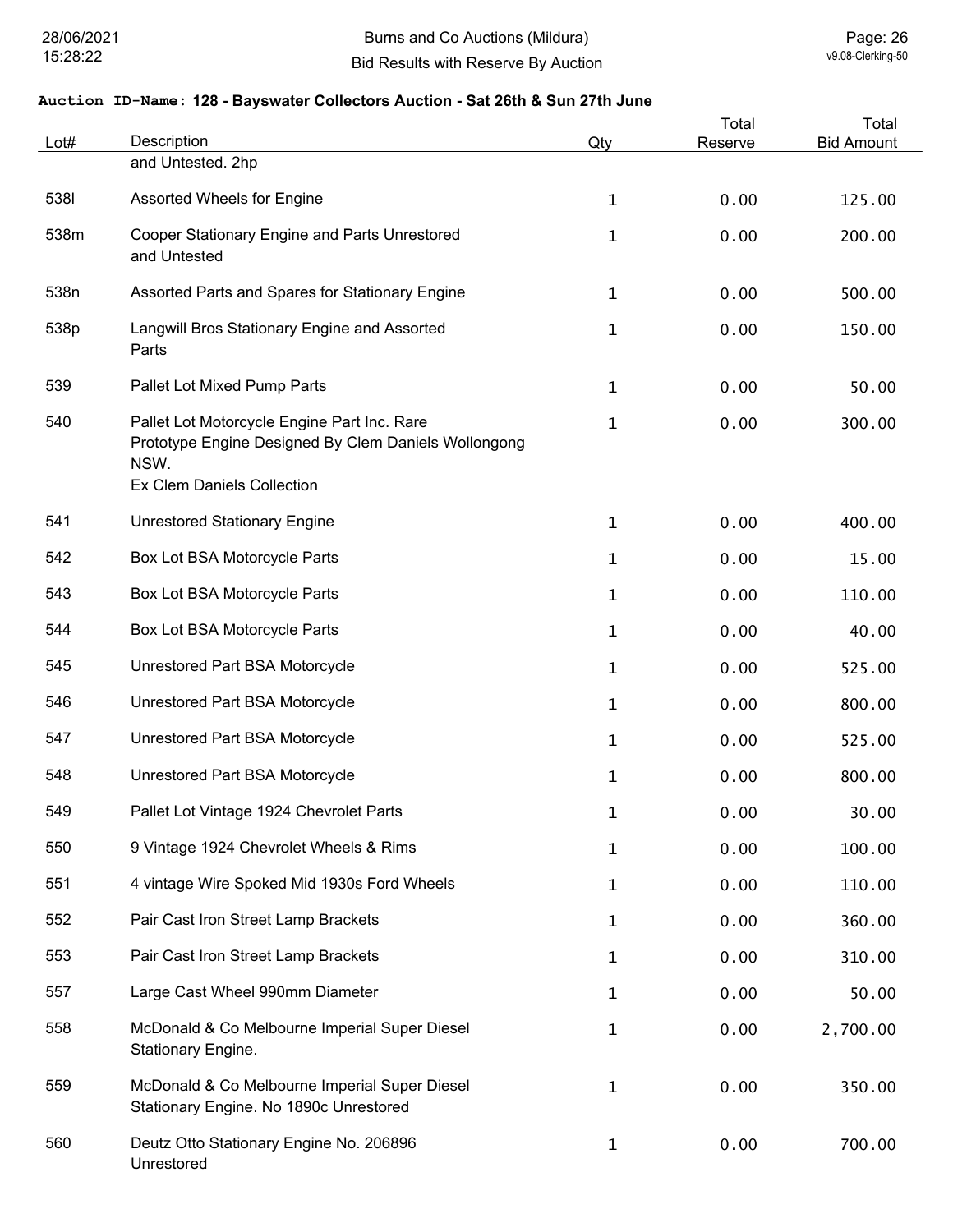| Lot# | Description                                                                                     | Qty          | Total<br>Reserve | Total<br><b>Bid Amount</b> |
|------|-------------------------------------------------------------------------------------------------|--------------|------------------|----------------------------|
| 561  | Pallet Lot Stationary Engine Parts                                                              | 1            | 0.00             | 200.00                     |
| 562  | Ronaldson Tippett Stationary Engine. Unrestored                                                 | $\mathbf 1$  | 0.00             | 100.00                     |
| 563  | Southern Cross Mark YB Stationary Engine No.<br>26258 Unrestored                                | 1            | 0.00             | 75.00                      |
| 564  | A.H McDonald & Co Melbourne Imperial Super<br>-Diesel Stationary Engine No 3495CD Unrestored    | $\mathbf 1$  | 0.00             | 400.00                     |
| 565  | A.H McDonald & Co Melbourne Imperial Super -<br>Diesel Stationary Engine. No. 2947SE Unrestored | $\mathbf 1$  | 0.00             | 350.00                     |
| 566  | Paris Desert Rally Childs Replica Toy Motorcycle                                                | 1            | 0.00             | 170.00                     |
| 567  | Pair Vintage Push Bikes Inc Healing & Malvern<br>Star                                           | 1            | 0.00             | 10.00                      |
| 568  | 2 x Masonite Tooheys Advertising Boards 900 x 1200                                              | $\mathbf 1$  | 0.00             | 30.00                      |
| 569  | Pair Surveyors Tools                                                                            | 1            | 0.00             | 50.00                      |
| 570  | Sunshine Harvester Sign 590 x 780                                                               | 1            | 0.00             | 130.00                     |
| 571  | Mobil Lub Enamel Sign Part 1800 x 880                                                           | 1            | 0.00             | 500.00                     |
| 572  | 3 x Signs Inc Priestman System Hull & Tennis<br><b>Attire Sign</b>                              | 1            | 0.00             | 55.00                      |
| 573  | Enamel Shell Sign Panel 900 x 1800                                                              | 1            | 0.00             | 400.00                     |
| 574  | Enamel Shell Sign Panel 900 x 1800                                                              | 1            | 0.00             | 300.00                     |
| 575  | Enamel Shell Sign Panel 900 x 1800                                                              | 1            | 0.00             | 300.00                     |
| 576  | Enamel Shell Sign Panel 900 x 1800                                                              | 1            | 0.00             | 300.00                     |
| 577  | Enamel Shell Sign Panel 900 x 1800                                                              | $\mathbf{1}$ | 0.00             | 950.00                     |
| 577a | Red BATES Ladies 1950's Bike                                                                    | $\mathbf{1}$ | 0.00             | 40.00                      |
| 578  | Tin Chicken Weather Vain. Height 1620                                                           | $\mathbf{1}$ | 0.00             | 35.00                      |
| 581  | Unrestored Bamford B.H.P 3 Stationary Engine No.<br>8793?                                       | 1            | 0.00             | 2,400.00                   |
| 582  | Vintage Chrome Child's Cot & Timber Child's<br>Rocker.                                          | $\mathbf 1$  | 0.00             | 5.00                       |
| 582a | CPA Mechanical Repairs Sign Written Sign 1830 x<br>510                                          | $\mathbf 1$  | 0.00             | 55.00                      |
| 583  | Petter Universal "M" Type Oil Engine No. 13276<br>Unrestored. Ridd Co Melbourne                 | $\mathbf 1$  | 0.00             | 900.00                     |
| 584  | Ronaldson Tippett Austral Stationary Engine No.                                                 | $\mathbf{1}$ | 0.00             | 100.00                     |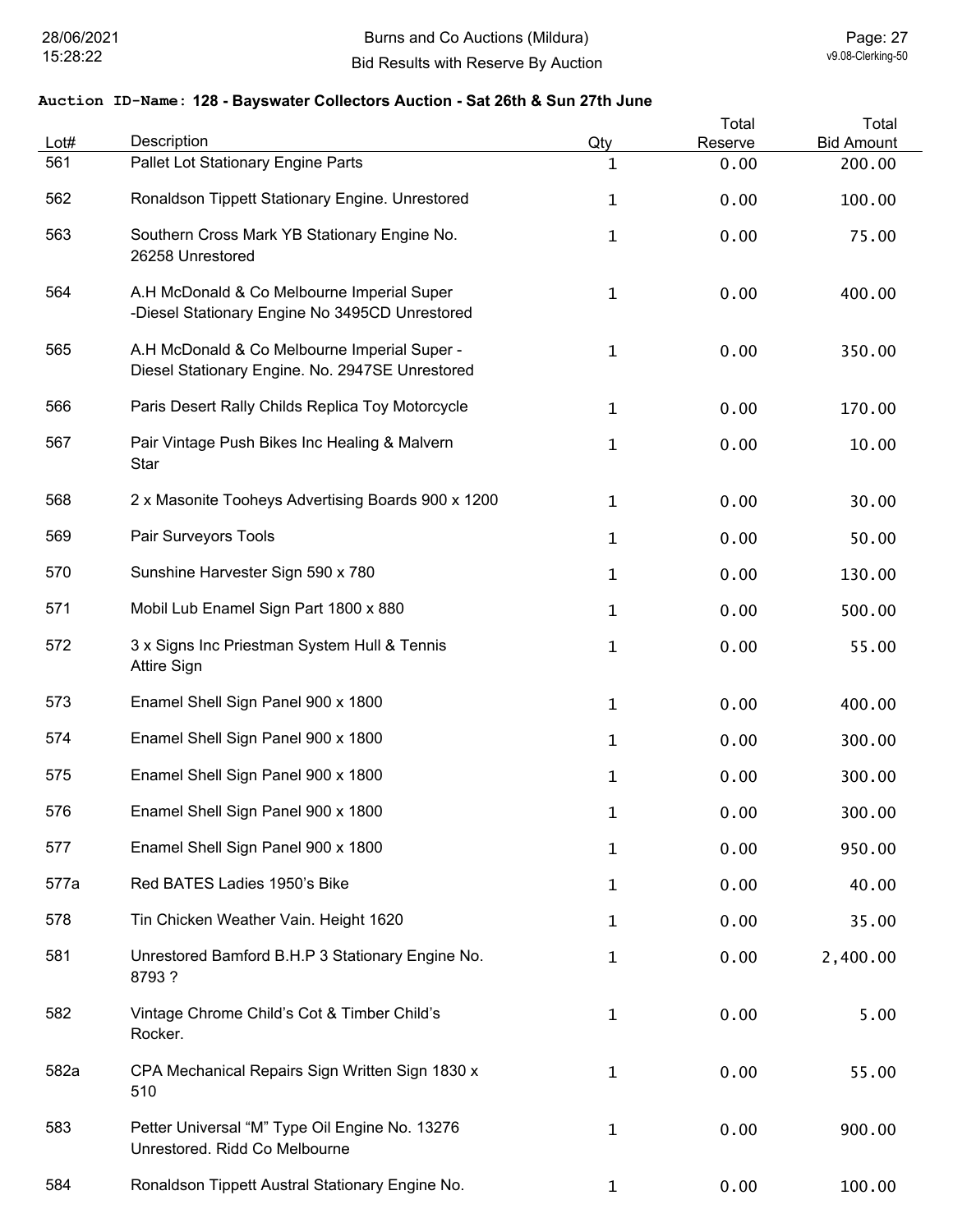| Lot# | Description                                                                                   | Qty          | Total<br>Reserve | Total<br><b>Bid Amount</b> |
|------|-----------------------------------------------------------------------------------------------|--------------|------------------|----------------------------|
|      | 9046 Unrestored                                                                               |              |                  |                            |
| 585  | <b>Unrestored Stationary Engine</b>                                                           | $\mathbf{1}$ | 0.00             | 2,600.00                   |
| 586  | McDonald Super - Diesel Stationary Engine With<br><b>Electric Power Plant - Unrestored</b>    | 1            | 0.00             | 450.00                     |
| 587  | Box Lot Vintage Motorcycle Parts.                                                             | $\mathbf{1}$ | 0.00             | 10.00                      |
| 588  | McDonald & Co Melbourne Imperial Super - Diesel<br>Stationary Engine on Transporter No. 3929F | 1            | 0.00             | 1,750.00                   |
| 589  | Vintage Comet Child's Trike                                                                   | $\mathbf{1}$ | 0.00             | 75.00                      |
| 589b | 1970s Era Men's Push Bike, Yamaha??                                                           | 1            | 0.00             | 200.00                     |
| 590  | Honda Postie Bike - Untested                                                                  | 1            | 0.00             | 350.00                     |
| 458a | Dairy Master Milk Can - Height 450mm                                                          | 1            | 0.00             | 40.00                      |
| 554  | 2 x Restorers Peddle Cars                                                                     | $\mathbf{1}$ | 0.00             | 25.00                      |
| 555  | Pallet Lot Victorian Tin Cornice & Panelling                                                  | 1            | 0.00             | 30.00                      |
| 556  | Cane Handled Golf Clubs, Bag & Trolley                                                        | 1            | 0.00             | 10.00                      |
| 579  | Pair Original Plow Seats                                                                      | 1            | 0.00             | 200.00                     |
| 580  | Pioneer 620 Chainsaw (Untested)                                                               | 1            | 0.00             | 40.00                      |
| 591  | Pair Nasco & Delco 1 Pint Tins                                                                | 1            | 0.00             | 225.00                     |
| 592  | GMH Coffee Mug FX /FJ Era                                                                     | 1            | 0.00             | 100.00                     |
| 593  | Genuine Holden Travel Bag                                                                     | 1            | 0.00             | 600.00                     |
| 594  | EH Holden Portable Air Chief Picnic Radio                                                     | $\mathbf 1$  | 0.00             | 370.00                     |
| 595  | Kitchen's Shaving Powder Tin                                                                  | $\mathbf 1$  | 0.00             | 100.00                     |
| 596  | Shell Upper Cylinder Lubricant Pourer                                                         | 1            | 0.00             | 825.00                     |
| 597  | Shell Tox Fly Sprayer                                                                         | $\mathbf 1$  | 0.00             | 370.00                     |
| 598  | 7 Original Tin Oil Bottle Dust Caps                                                           | $\mathbf 1$  | 0.00             | 150.00                     |
| 599  | Sample Players Navy Cut Cigarette Packet - 30mm x<br>x25mm                                    | $\mathbf 1$  | 0.00             | 70.00                      |
| 600  | Original Chalk Tin & Applicator                                                               | $\mathbf 1$  | 0.00             | 15.00                      |
| 601  | 3 Sample Beer Advertising Inc Cigarette Lighter                                               | 1            | 0.00             | 40.00                      |
| 602  | Nugget Boot Polish Calendar- Some Touch ups                                                   | $\mathbf 1$  | 0.00             | 80.00                      |
| 603  | Selection Of Vintage Toy Ducks                                                                | $\mathbf{1}$ | 0.00             | 20.00                      |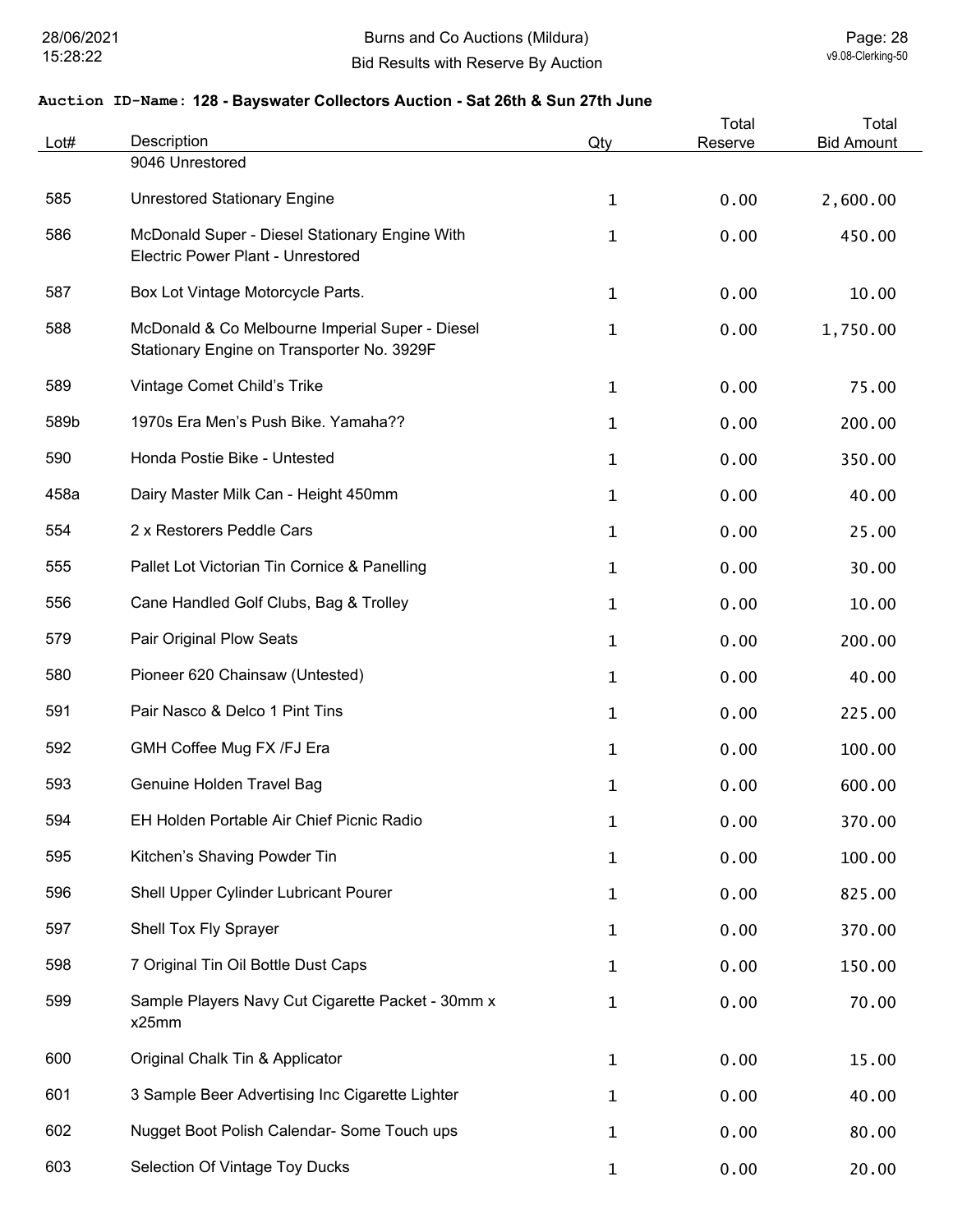| Lot# | Description                                                 | Qty          | Total<br>Reserve | Total<br><b>Bid Amount</b> |
|------|-------------------------------------------------------------|--------------|------------------|----------------------------|
| 604  | <b>Mack Truck Bonnet Mascot</b>                             | $\mathbf 1$  | 0.00             | 130.00                     |
| 605  | Holden Horn Button & Pair NOS Ford 500 Badges               | $\mathbf{1}$ | 0.00             | 120.00                     |
| 606  | Pair Plastic Fire Zone Pourer & One Bottle - One<br>Top A/F | $\mathbf 1$  | 0.00             | 170.00                     |
| 607  | Heleys Softdrink Bakelite Ashtray                           | $\mathbf{1}$ | 0.00             | 30.00                      |
| 608  | Lithographed Money Box                                      | $\mathbf{1}$ | 0.00             | 60.00                      |
| 609  | Five Little Nigger Boys Shooting Game. Box A/F              | $\mathbf 1$  | 0.00             | 900.00                     |
| 610  | <b>Selection BP Giveaways</b>                               | $\mathbf 1$  | 0.00             | 20.00                      |
| 611  | Cardboard Coca Cola Thermometer                             | $\mathbf 1$  | 0.00             | 85.00                      |
| 612  | <b>Assorted Bottle Openers</b>                              | $\mathbf{1}$ | 0.00             | 45.00                      |
| 613  | <b>Assorted Miniature Toby Jugs</b>                         | $\mathbf 1$  | 0.00             | 60.00                      |
| 614  | <b>Assorted Miniature Toby Jugs</b>                         | $\mathbf 1$  | 0.00             | 30.00                      |
| 615  | Pair Royal Doulton Toby Jugs                                | $\mathbf{1}$ | 0.00             | 60.00                      |
| 616  | <b>Assorted Miniature Toby Jugs</b>                         | 1            | 0.00             | 20.00                      |
| 617  | <b>Quantity Assorted Badges</b>                             | $\mathbf{1}$ | 0.00             | 25.00                      |
| 618  | <b>Quantity Assorted Badges</b>                             | $\mathbf{1}$ | 0.00             | 35.00                      |
| 619  | <b>Quantity Assorted Hat Pins</b>                           | $\mathbf 1$  | 0.00             | 500.00                     |
| 620  | <b>Quantity Assorted Hat Pins</b>                           | 1            | 0.00             | 300.00                     |
| 621  | Golden Fleece Hex 5 Gallon Drum                             | $\mathbf 1$  | 0.00             | 725.00                     |
| 622  | Shell Double 5 Gallon Drum                                  | 1            | 0.00             | 100.00                     |
| 623  | Golden Fleece Hex 5 Gallon Drum                             | 1            | 0.00             | 650.00                     |
| 624  | Bushells Royal 1lb Tea Tin                                  | $\mathbf{1}$ | 0.00             | 35.00                      |
| 625  | Bushells Blue Label 1lb Tea Tin                             | $\mathbf{1}$ | 0.00             | 600.00                     |
| 626  | Opal Tobacco Counter Top Display                            | $\mathbf{1}$ | 0.00             | 90.00                      |
| 627  | Teachers Whisky Cut Glass Decanter                          | $\mathbf{1}$ | 0.00             | 35.00                      |
| 628  | Pair Brockhoff & Peters                                     | $\mathbf{1}$ | 0.00             | 40.00                      |
| 629  | Lister 1/2 Gallon Separator Oil Tin                         | 1            | 0.00             | 400.00                     |
| 630  | Cadbury Chocolate Box & Koala                               | $\mathbf{1}$ | 0.00             | 75.00                      |
| 631  | Lifesavers Case                                             | $\mathbf{1}$ | 0.00             | 45.00                      |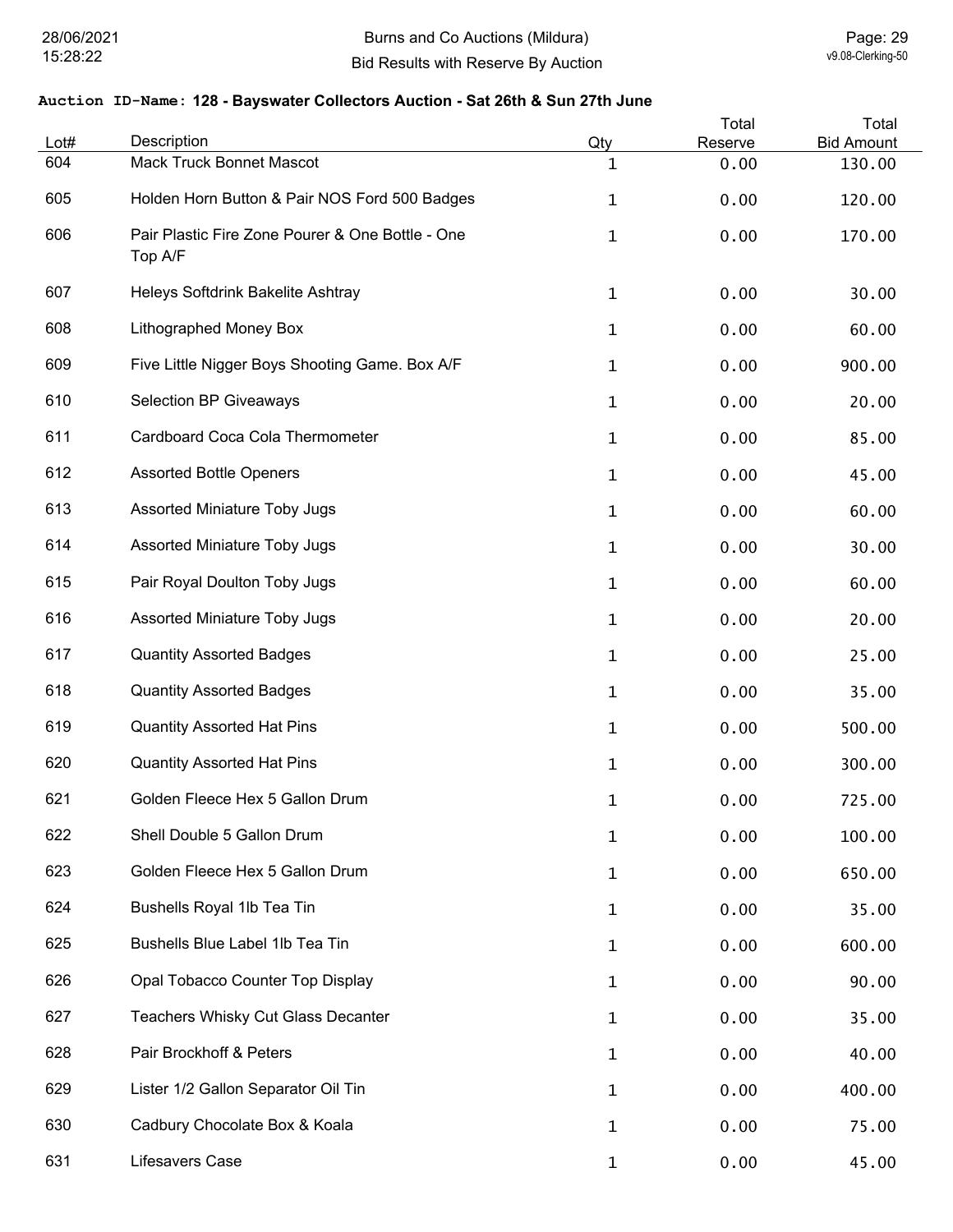| Lot# | Description                                                                                        | Qty          | Total<br>Reserve | Total<br><b>Bid Amount</b> |
|------|----------------------------------------------------------------------------------------------------|--------------|------------------|----------------------------|
| 632  | 3 x Tin Toy Sand Buckets Inc. Disney                                                               | 1            | 0.00             | 60.00                      |
| 633  | Smiths Potato Crisps Etched Glass Counter Top Jar                                                  | 1            | 0.00             | 250.00                     |
| 634  | Superb Original Etched Cottees Glass Counter Top<br>Lolly Jar                                      | 1            | 0.00             | 250.00                     |
| 635  | Forest & Stream Pocket Tobacco Tin                                                                 | $\mathbf{1}$ | 0.00             | 110.00                     |
| 636  | Superb SilverTown Lubricants Enamel Sign. Rare<br>Offering. Exceptional Sign                       | 1            | 0.00             | 2,600.00                   |
| 637  | Early Ford Falcon N.O.S Boot Emblem                                                                | 1            | 0.00             | 250.00                     |
| 638  | Ford XA GT 351 N.O.S Badge                                                                         | 1            | 0.00             | 525.00                     |
| 639  | Henry Richtee Wine & Spirit Merchant Kyneton 1<br>Gallon Demijohn. Missing Handle and Chip To Lip. | 1            | 0.00             | 275.00                     |
| 640  | Box Lot Mixed Centre Hubs Inc. 1924 Chevrolet                                                      | $\mathbf{1}$ | 0.00             | 100.00                     |
| 641  | <b>Box Lot Misc Car Parts</b>                                                                      | 1            | 0.00             | 10.00                      |
| 642  | <b>Assorted Meters</b>                                                                             | 1            | 0.00             | 35.00                      |
| 643  | Box Lot Assorted Household Tins                                                                    | 1            | 0.00             | 70.00                      |
| 644  | Fayrefield Cardboard Hat Display                                                                   | $\mathbf{1}$ | 0.00             | 30.00                      |
| 645  | 3 Vintage Night Lamps                                                                              | $\mathbf{1}$ | 0.00             | 50.00                      |
| 646  | Assorted Fob Watches & Cases                                                                       | 1            | 0.00             | 100.00                     |
| 647  | <b>Assorted Badges</b>                                                                             | 1            | 0.00             | 35.00                      |
| 648  | Neptune 1 Gallon Tin                                                                               | 1            | 0.00             | 410.00                     |
| 649  | Neptune 1 Quart Tin                                                                                | 1            | 0.00             | 2,800.00                   |
| 650  | Early Shell Oil Half Gallon Tin                                                                    | 1            | 0.00             | 875.00                     |
| 651  | Texaco (Australia) 1 Quart Tin                                                                     | 1            | 0.00             | 400.00                     |
| 652  | Neptune HVI Motor Oil 1 Gallon Tin. Dint to Side                                                   | 1            | 0.00             | 800.00                     |
| 653  | Clarence Virginia Cigarettes Glass Hanging Sign<br>(Crack to top right hand side corner) A/F       | 1            | 0.00             | 350.00                     |
| 653a | Superb Original Hills Hoist Apprentice Made<br>Clothes Line. Working. Height when Down 300mm       | 1            | 0.00             | 1,100.00                   |
| 653b | Vintage Cardboard Coke Point Of Sale Sign Fresca<br>.340 x 770                                     | 1            | 0.00             | 130.00                     |
| 653c | Original Hudson Soap Wooden Box.                                                                   | $\mathbf{1}$ | 0.00             | 250.00                     |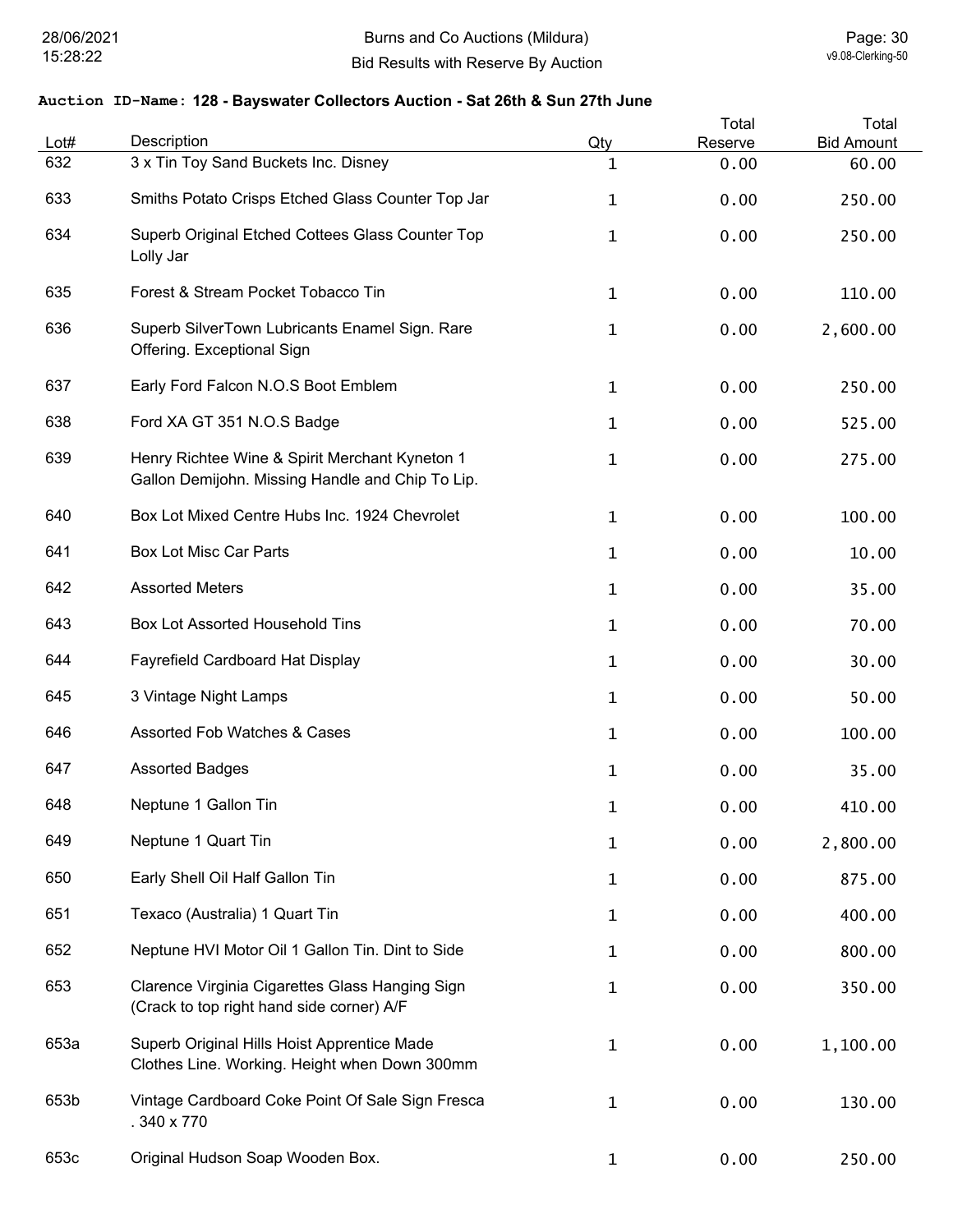| Lot#             | Description                                                                  | Qty          | Total<br>Reserve | Total<br><b>Bid Amount</b> |
|------------------|------------------------------------------------------------------------------|--------------|------------------|----------------------------|
| 653d             | Pair of Cadbury Bournville Cocoa Tins Inc. Sample                            | 1            | 0.00             | 140.00                     |
| 653e             | Original Saunders Malt Extract Advertising Flower<br>Sieve.                  | 1            | 0.00             | 125.00                     |
| 653f             | Anchor Brand Herbs Tin. G. Wood. Son Adelaide                                | $\mathbf 1$  | 0.00             | 225.00                     |
| 653g             | Group 3 Household Tins Inc. McKenzie, Bickfords &<br><b>Robinsons Groats</b> | 1            | 0.00             | 80.00                      |
| 653h             | Group Lot Household Tins                                                     | 1            | 0.00             | 150.00                     |
| 653i             | Original W.R Kent V.R.C Totes Bag                                            | 1            | 0.00             | 825.00                     |
| 653j             | Kodak Film Sign 300x200 Modern                                               | 1            | 0.00             | 65.00                      |
| 653k             | Superb 7lb R.G Wilson Special Blend Coffee &<br>Chicory Tin. Scarce Tin      | $\mathbf 1$  | 0.00             | 600.00                     |
| 6531             | Original 351 XW Falcon Guard Badge                                           | 1            | 0.00             | 95.00                      |
| 653m             | Original Ford XA GT Grill Badge                                              | $\mathbf{1}$ | 0.00             | 525.00                     |
| 653n             | Holden Playing Cards - With Compliments Foster &<br>Sons Waikerie SA         | $\mathbf 1$  | 0.00             | 150.00                     |
| 653o             | 2 X Original XW Ford GT Grill Badges                                         | $\mathbf 1$  | 0.00             | 150.00                     |
| 653p             | Pair Original NOS Ford Rear Pillar Badges                                    | $\mathbf{1}$ | 0.00             | 60.00                      |
| 653q             | 4 x Holden Horn Buttons - One A/F                                            | $\mathbf 1$  | 0.00             | 150.00                     |
| 653r             | 2 x Holden FJ Tail Light Lenses- One A/F                                     | $\mathbf 1$  | 0.00             | 25.00                      |
| 653s             | Original Screen Print Bex Sign 75 x 380                                      | 1            | 0.00             | 475.00                     |
| 653t             | Original Screen Print Caltex Pump Disc -250mm<br>Round                       | 1            | 0.00             | 1,200.00                   |
| 653u             | Enamel Pegasus Mobilgas Shield - 310 x 310                                   | 1            | 0.00             | 800.00                     |
| 653 <sub>v</sub> | Original Screen Print Champion Spark Plug Sign<br>645 x 295                  | 1            | 0.00             | 750.00                     |
| 653w             | Laurel Kerosene 1 Quart Tin                                                  | 1            | 0.00             | 1,000.00                   |
| 653x             | 1 Gallon Shell Transmission Tin                                              | 1            | 0.00             | 850.00                     |
| 653y             | 5 Gallon Gamages Tin                                                         | 1            | 0.00             | 360.00                     |
| 653z             | 1 Gallon Purr Gear Oil Tin                                                   | 1            | 0.00             | 400.00                     |
| 654              | Bathurst Race Game Hardie - Ferodo                                           | 1            | 0.00             | 140.00                     |
| 654a             | Enamel Mobil Approved Lubrication Sign - 630 x 50                            | $\mathbf{1}$ | 0.00             | 450.00                     |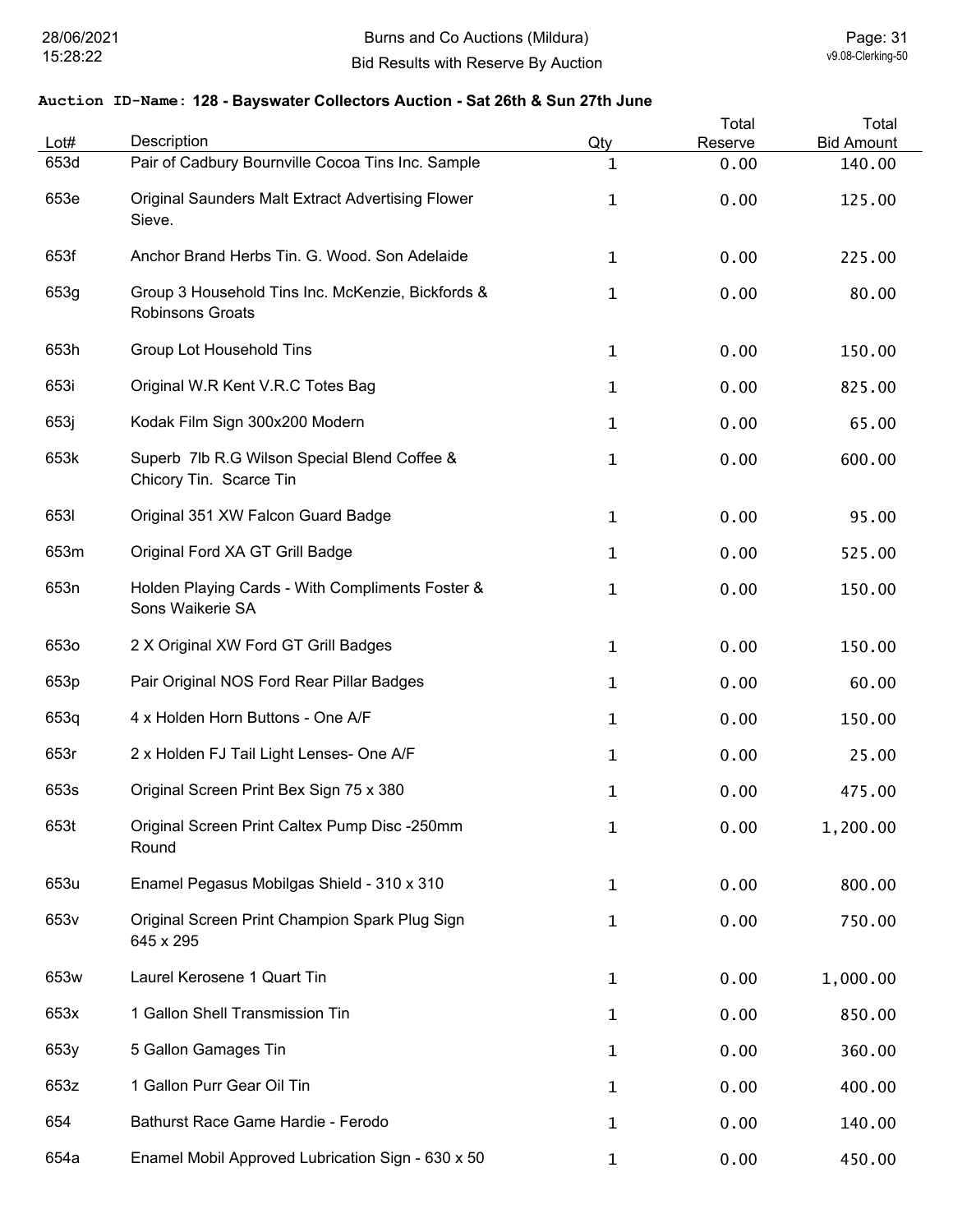| Lot# | Description                                                                | Qty | Total<br>Reserve | Total<br><b>Bid Amount</b> |
|------|----------------------------------------------------------------------------|-----|------------------|----------------------------|
| 655  | K.L.G Spark Plug Smiths Workshop Clock<br>(Not Tested)                     | 1   | 0.00             | 1,050.00                   |
| 655a | Original Furphy Water Cart on Transporter. Dated<br>1920 on the cast ends. | 1   | 0.00             | 3,200.00                   |
| 655b | PAX Blotter Holder (A/F) & Mobil Handy Oiler                               | 1   | 0.00             | 110.00                     |
| 655c | Original Brass A Simpson & Son Adelaide Safe<br>Plaque                     | 1   | 0.00             | 50.00                      |
| 655d | Neptune Lubricating Oil Tin                                                | 1   | 0.00             | 1,850.00                   |
| 655e | Original Screen Print Smiths Potato Crisps Tin<br>Sign - 255 x 300         | 1   | 0.00             | 600.00                     |
| 655f | Golden Fleece Hex 4 Gallon Tin                                             | 1   | 0.00             | 1,500.00                   |
| 655g | Boxed Mattel Bonneville Salt-Flats Special Toy<br>Car                      | 1   | 0.00             | 125.00                     |
| 655h | Golden Fleece Hex 7Lb Billy Grease Tin                                     | 1   | 0.00             | 310.00                     |
| 655i | Golden Fleece Lubricants 4 Gallon Tin                                      | 1   | 0.00             | 400.00                     |
| 656  | Ornamental Hanging Ford Wheel Light. 780mm<br>Diameter. Working            | 1   | 0.00             | 110.00                     |
| 656a | Original Four'n Twenty Pies Masonite Menu Board -<br>1220 x 620            | 1   | 0.00             | 500.00                     |
| 657  | Enamel Eveready Sign 460 x 870                                             | 1   | 0.00             | 625.00                     |
| 657a | 3 x Tin Railway Signs Modern 800 x 500<br>Hawthorn, Richmond & Collingwood | 1   | 0.00             | 275.00                     |
| 657b | Superb Shell Embossed Rolled Edged Directional<br>Sign - 1200 x 530 Modern | 1   | 0.00             | 1,600.00                   |
| 657c | Original Screen Print King Size Coke Sign. 710 x<br>505                    | 1   | 0.00             | 360.00                     |
| 658  | Enamel Mobil Gas Shield 460 x 460                                          | 1   | 0.00             | 450.00                     |
| 659  | Enamel Good Year Sign 640 x 180                                            | 1   | 0.00             | 650.00                     |
| 660  | Enamel Mobiloil Gargoyle Sign 710 x 480                                    | 1   | 0.00             | 250.00                     |
| 661  | Enamel Laurens Cigarettes Sign 800 x 600                                   | 1   | 0.00             | 175.00                     |
| 662  | Enamel His Masters Voice Records Sign 600mm<br>Diameter                    | 1   | 0.00             | 300.00                     |
| 663  | Vintage Tri-ang Child's Fendered Bike                                      | 1   | 0.00             | 325.00                     |
| 664  | Bathurst 1993 STP Flag                                                     | 1   | 0.00             | 50.00                      |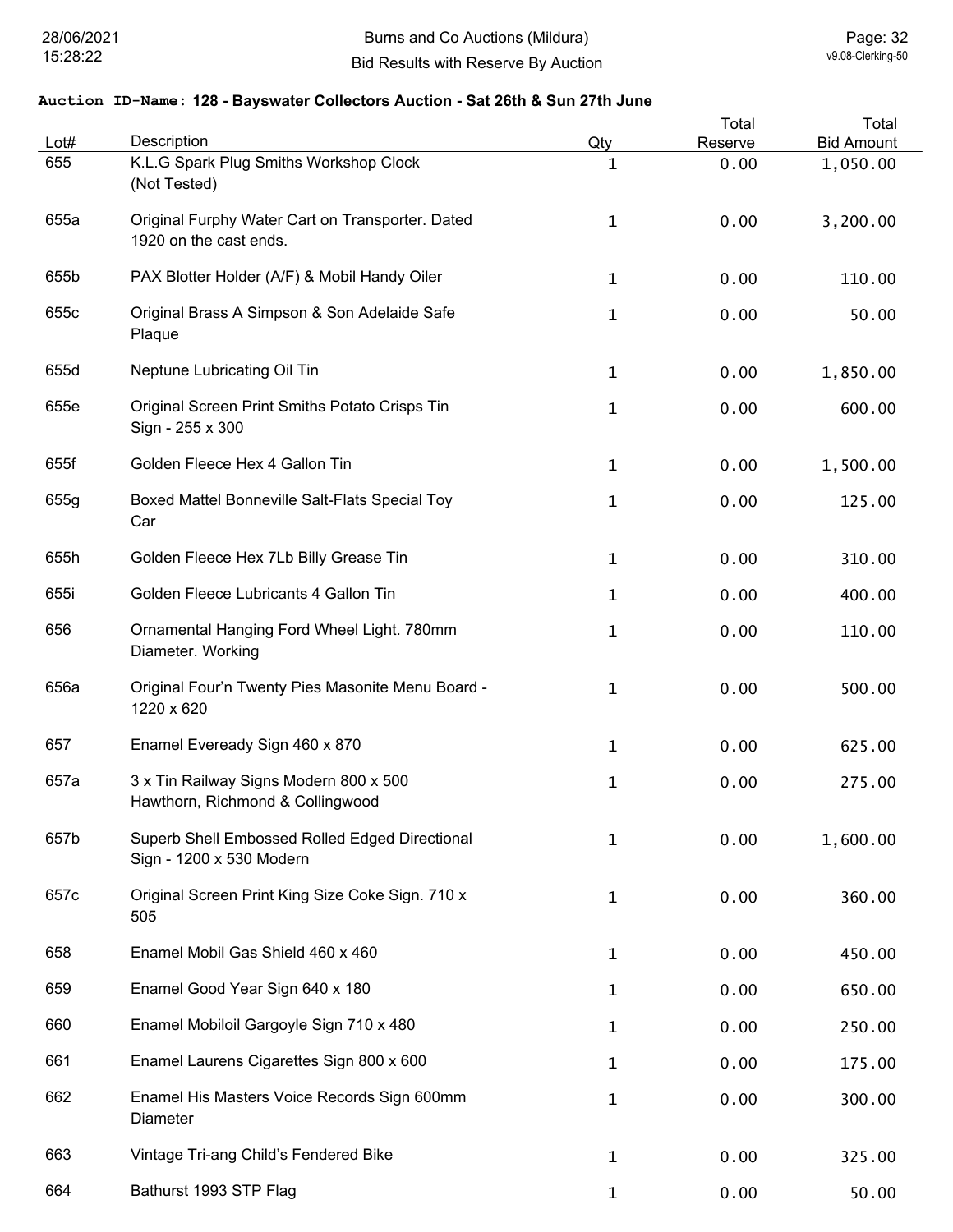| Lot# | Description                                                                      | Qty          | Total<br>Reserve | Total<br><b>Bid Amount</b> |
|------|----------------------------------------------------------------------------------|--------------|------------------|----------------------------|
| 665  | Enamel Agfa Sign 660 x 1170                                                      | $\mathbf{1}$ | 0.00             | 300.00                     |
| 666  | Enamel Mobiloil Gargoyle Sign 720 x 480                                          | $\mathbf{1}$ | 0.00             | 300.00                     |
| 667  | Enamel Columbia Records Sign 760 x 500                                           | $\mathbf{1}$ | 0.00             | 600.00                     |
| 668  | Enamel Mobilgas Shield 300 x 300                                                 | $\mathbf{1}$ | 0.00             | 300.00                     |
| 669  | Enamel Tell - Chocolade Sign 400 x 600                                           | $\mathbf{1}$ | 0.00             | 400.00                     |
| 670  | Enamel Good Year Sign 600 x 380                                                  | $\mathbf{1}$ | 0.00             | 400.00                     |
| 671  | Kodak Cameras & Film Screen Print Sign 600 x 460                                 | $\mathbf{1}$ | 0.00             | 300.00                     |
| 672  | Enamel Blue Eveready Boy Sign 460 x 1070                                         | $\mathbf{1}$ | 0.00             | 1,000.00                   |
| 673  | Enamel Wasatch Indian Sign 600mm Diameter                                        | $\mathbf{1}$ | 0.00             | 300.00                     |
| 674  | Genuine Ford Parts Tin Screen Print Hanging Sign<br>(Sign measures 600 x 400)    | $\mathbf 1$  | 0.00             | 3,250.00                   |
| 675  | Vertical Inchek Tyres Enamel Sign 380 x 1830                                     | $\mathbf 1$  | 0.00             | 300.00                     |
| 676  | Enamel Resis Motor Oil Sign 480 x 270                                            | $\mathbf{1}$ | 0.00             | 400.00                     |
| 677  | Enamel Shell Sign 600 x 150                                                      | $\mathbf{1}$ | 0.00             | 350.00                     |
| 678  | Large Imposing Double Sided Burmah - Shell Clam<br>Enamel Sign 1520 x 1520       | $\mathbf 1$  | 0.00             | 500.00                     |
| 679  | Enamel Eveready Sign 440 x 600                                                   | $\mathbf 1$  | 0.00             | 800.00                     |
| 680  | Glass Buoy                                                                       | $\mathbf 1$  | 0.00             | 350.00                     |
| 681  | Original Texaco Double Sided Post Mount Enamel<br>Sign 460 x 250                 | $\mathbf{1}$ | 0.00             | 1,800.00                   |
| 682  | Enamel Esso Elephant Kerosene Sign 300 x 600                                     | $\mathbf 1$  | 0.00             | 300.00                     |
| 683  | Enamel Mobilgas Pegasus Shield 600 x 580                                         | 1            | 0.00             | 300.00                     |
| 684  | Enamel Jenson & Nicholson Makers Of Robbialac<br>Sign 900 x 600                  | $\mathbf 1$  | 0.00             | 95.00                      |
| 685  | Enamel Castrol Sign 600 x 600                                                    | 1            | 0.00             | 300.00                     |
| 686  | Horizontal Good Year Enamel Sign 1800 x 600                                      | $\mathbf{1}$ | 0.00             | 800.00                     |
| 687  | Original Lipton's Tea Enamel Sign 1820 x 300                                     | $\mathbf{1}$ | 0.00             | 500.00                     |
| 688  | Enamel Ford The Universal Car Wings Sign On<br>Hanging Bracket. (Sign 760 x 300) | $\mathbf 1$  | 0.00             | 1,750.00                   |
| 689  | Original Four'n Twenty Tin Sign. 1840 x 310                                      | 1            | 0.00             | 650.00                     |
| 690  | Original Double Sided Timber King Gee Awning                                     | $\mathbf{1}$ | 0.00             | 500.00                     |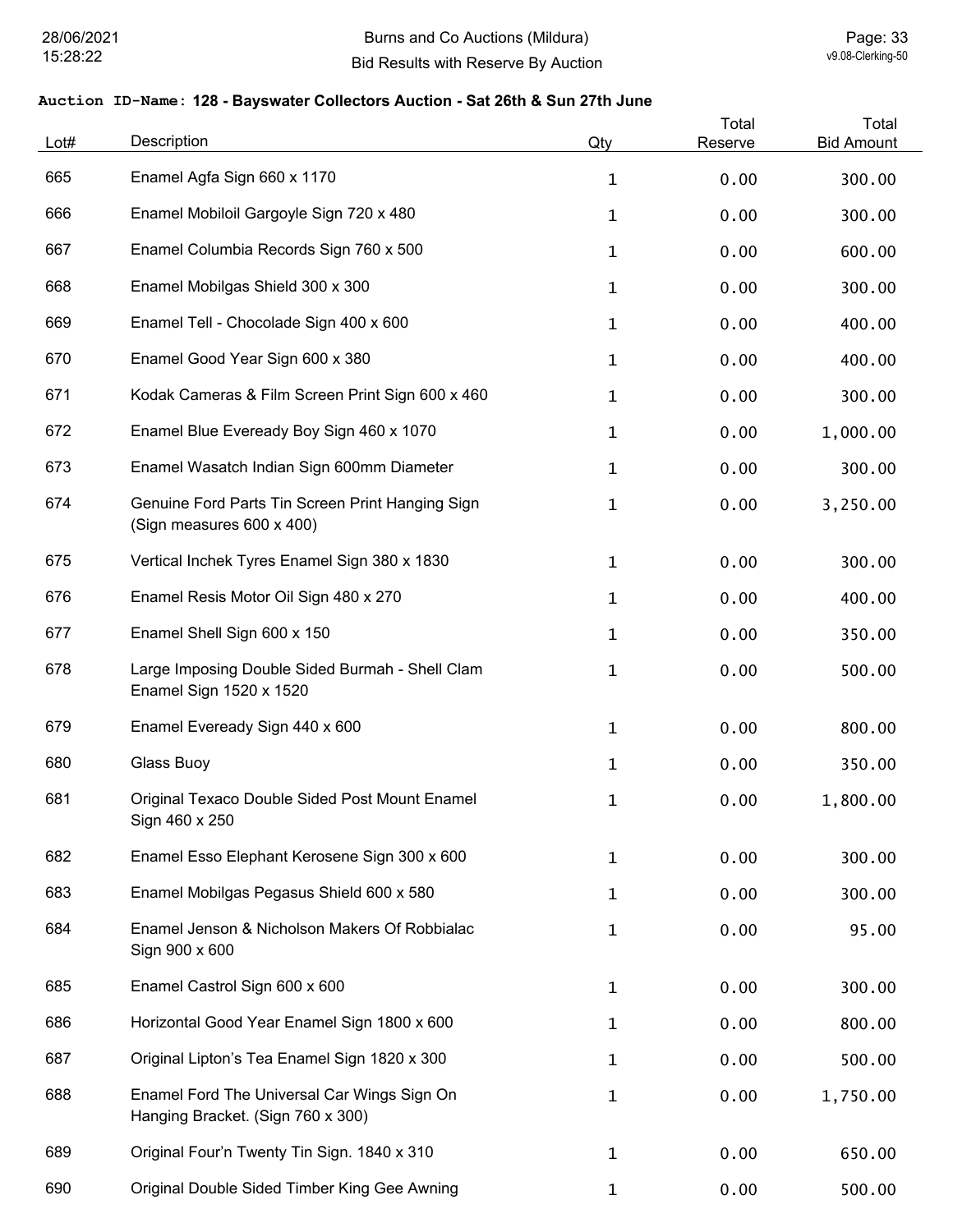| Lot# | Description                                                                            | Qty          | Total<br>Reserve | Total<br><b>Bid Amount</b> |
|------|----------------------------------------------------------------------------------------|--------------|------------------|----------------------------|
|      | Sign 1830 x 150                                                                        |              |                  |                            |
| 691  | Enamel Burmah - Shell Sign 1040 x 880                                                  | $\mathbf{1}$ | 0.00             | 170.00                     |
| 692  | Enamel His Masters Voice Sign 600 x 450                                                | $\mathbf{1}$ | 0.00             | 350.00                     |
| 693  | Enamel Mobiloil Gargoyle Sign 540 x 360                                                | $\mathbf 1$  | 0.00             | 425.00                     |
| 694  | Enamel His Masters Voice Sign 400 x 300                                                | $\mathbf 1$  | 0.00             | 450.00                     |
| 695  | Enamel Schwabhauler Bier Sign 400 x 600                                                | $\mathbf{1}$ | 0.00             | 100.00                     |
| 696  | Original Shell Motor Oil Double Sided Hanging<br>Enamel Sign (Sign Measures 850 x 420) | $\mathbf 1$  | 0.00             | 2,900.00                   |
| 697  | Enamel Vertical Embossed Good Year Tyres Sign 430<br>x 1800                            | $\mathbf{1}$ | 0.00             | 3,900.00                   |
| 698  | Enamel Quaker Maid Milk Sign 920 x 530                                                 | $\mathbf{1}$ | 0.00             | 250.00                     |
| 699  | Original Simplex Milking Machine Enamel Sign 680<br>x 100                              | $\mathbf 1$  | 0.00             | 275.00                     |
| 700  | Enamel Wills's Gold Flake Cigarette Sign 500 x<br>760                                  | $\mathbf 1$  | 0.00             | 500.00                     |
| 701  | Perspex RACV Light Box Lense 900 x 900                                                 | $\mathbf{1}$ | 0.00             | 200.00                     |
| 702  | Enamel Black & White Whisky Sign 250mm Diameter                                        | $\mathbf 1$  | 0.00             | 110.00                     |
| 703  | Ford Schaffers Garage Millersburg Number Plate<br>Topper 250 x 90                      | 1            | 0.00             | 150.00                     |
| 704  | Original Acrylic Shell Clam Sign A/F 750 x 700                                         | $\mathbf 1$  | 0.00             | 420.00                     |
| 705  | Original Cast Shell Stand With Modern Sign Height<br>1510mm                            | 1            | 0.00             | 700.00                     |
| 706  | Original Peters Ice Cream Cone.<br>Missing some Acrylic Letters. (Not tested) A/F      | $\mathbf{1}$ | 0.00             | 2,750.00                   |
| 707  | Coke Light Box Lense In Frame 1220 x 500                                               | $\mathbf{1}$ | 0.00             | 400.00                     |
| 708  | Enamel Rotax Coaster Hub Sign 500mm Diameter                                           | $\mathbf{1}$ | 0.00             | 100.00                     |
| 709  | Original Escort 30s Advertising Clock Acrylic 990<br>x 700                             | $\mathbf 1$  | 0.00             | 350.00                     |
| 710  | 3 Tin Signs Inc Shell Esso & Castrol 200 x 300<br>Modern                               | $\mathbf{1}$ | 0.00             | 180.00                     |
| 711  | Enamel Traisers Pippins Cigar Sign 400 x 580                                           | $\mathbf{1}$ | 0.00             | 600.00                     |
| 712  | Original Telephone Office Enamel Sign 920 x 150                                        | $\mathbf 1$  | 0.00             | 300.00                     |
| 713  | Original Sunshine Massey Harris Double Sided                                           | $\mathbf 1$  | 0.00             | 3,100.00                   |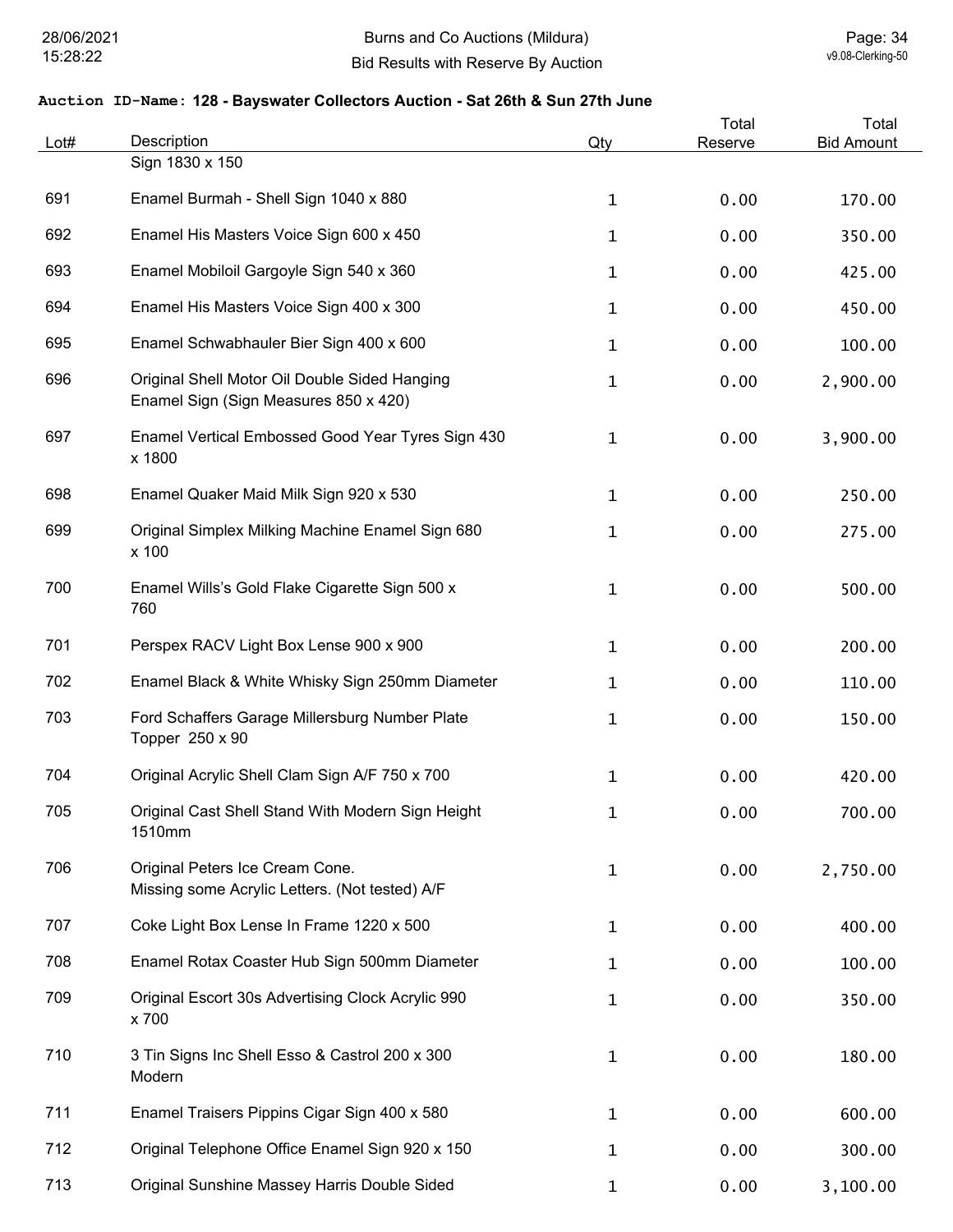| Lot# | Description                                                                                    | Qty          | Total<br>Reserve | Total<br><b>Bid Amount</b> |
|------|------------------------------------------------------------------------------------------------|--------------|------------------|----------------------------|
|      | Enamel Sign 750mm Diameter                                                                     |              |                  |                            |
| 714  | Original Screen Print Golden Fleece Map Sign<br>510 x 770                                      | $\mathbf{1}$ | 0.00             | 80.00                      |
| 715  | Original NRMA Registered Garage Double Sided<br>Hanging Enamel Sign. (Sign Measures 480 x 610) | $\mathbf{1}$ | 0.00             | 4,400.00                   |
| 716  | Enamel Eveready Sign 230 x 350                                                                 | $\mathbf{1}$ | 0.00             | 250.00                     |
| 717  | 2 x Enamel Round Coca Cola Signs                                                               | 1            | 0.00             | 450.00                     |
| 718  | Masonite Energol Lubrication Service Dealership<br>Sign 1830 x 600                             | 1            | 0.00             | 500.00                     |
| 718a | Embossed Citizens Life Assurance Co Tin Sign -<br>345 x 490                                    | 1            | 0.00             | 550.00                     |
| 719  | Enamel Good Year Sign 790 x 200                                                                | $\mathbf 1$  | 0.00             | 750.00                     |
| 720  | Enamel Coca Cola Sign 400 x 280                                                                | 1            | 0.00             | 250.00                     |
| 721  | Coca Cola Upper Murray Fish Farm Screen Print<br>Sign 1800 x 940                               | 1            | 0.00             | 250.00                     |
| 722  | Wynn's Racing Formula Cardboard Display Drum<br>-Height 730mm                                  | 1            | 0.00             | 75.00                      |
| 723  | Original Shell Kerosene Enamel Sign 570 x 330                                                  | 1            | 0.00             | 800.00                     |
| 724  | Original Vacdip & Vacmark Enamel Please Shut The<br>Gate Sign 400 x 100                        | 1            | 0.00             | 1,950.00                   |
| 725  | Original Castrol Wakefield Enamel 6 Bottle Rack<br>Sign 380 x 300                              | 1            | 0.00             | 600.00                     |
| 726  | Original Double Sided Kendall The 2000 Mile Oil<br>Enamel Sign 600mm Diameter                  | 1            | 0.00             | 1,600.00                   |
| 727  | Original Blackstone Oil Engines Enamel Sign 1020<br>x 500<br>Rare Offering                     | 1            | 0.00             | 5,000.00                   |
| 728  | Original Shell Cross Kerosene Enamel Sign. Has<br>Significant Touch Ups. 1830 x 910            | 1            | 0.00             | 750.00                     |
| 729  | Masonite Daily Mirror Painted Sign 1800 x 300                                                  | 1            | 0.00             | 10.00                      |
| 730  | Original Shell Pennant Kerosene Double Sided Post<br>Mount Enamel Sign. 560 x 300              | 1            | 0.00             | 1,500.00                   |
| 731  | Original King Neptune Screen Print Sign 1200 x<br>1430                                         | $\mathbf 1$  | 0.00             | 2,500.00                   |
| 732  | Nurseries Light Box (Untested) 1220 x 300                                                      | $\mathbf 1$  | 0.00             | 110.00                     |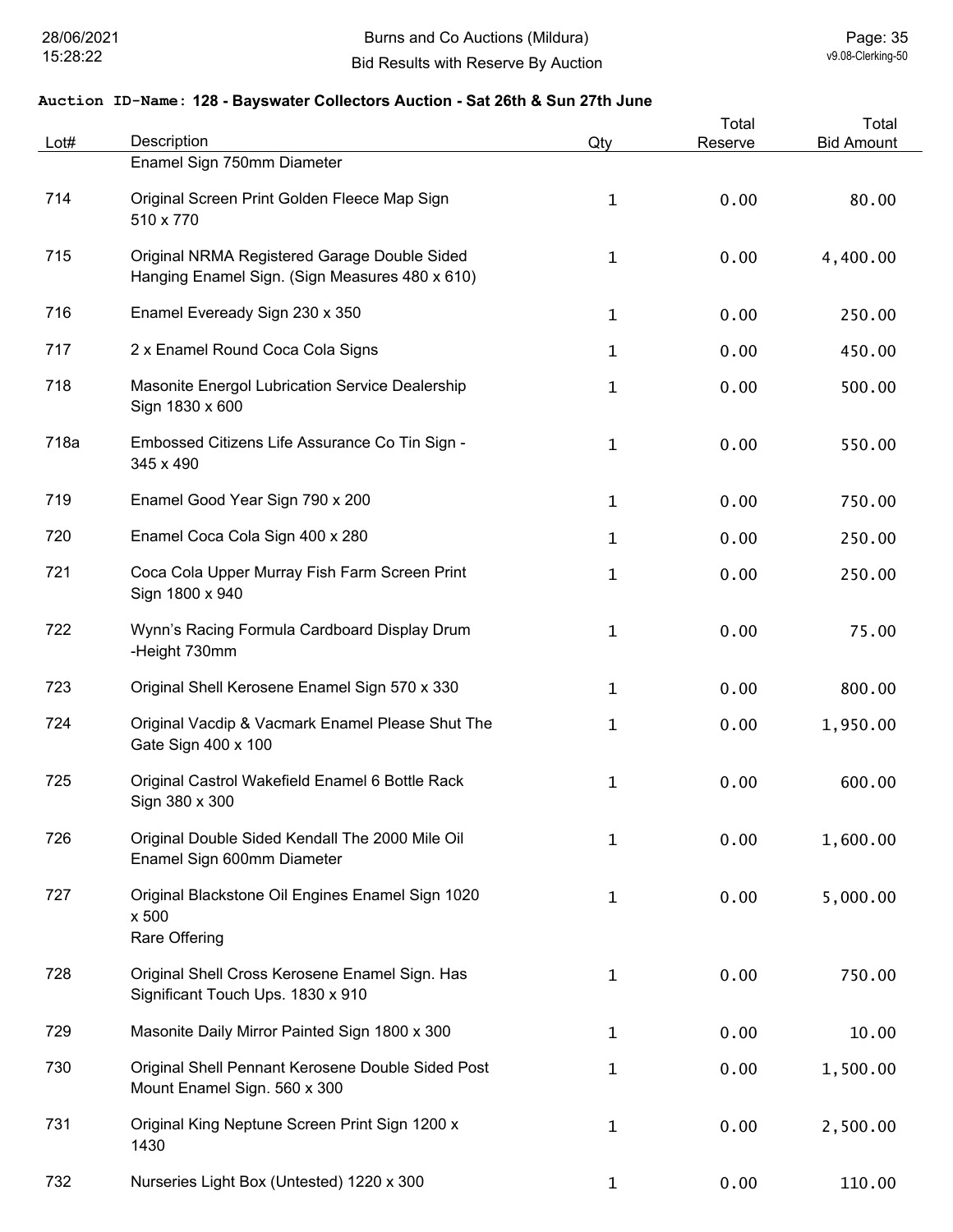| Lot# | Description                                                                                                    | Qty          | Total<br>Reserve | Total<br><b>Bid Amount</b> |
|------|----------------------------------------------------------------------------------------------------------------|--------------|------------------|----------------------------|
| 733  | Large Imposing 3 Piece Shell Motor Spirit Enamel<br>Sign. Few cut outs A/F 2720 x 1660                         | 1            | 0.00             | 3,900.00                   |
| 733a | Superb Original Pictorial Robertson's Highland<br>Sheep Dip Dunedin Enamel Sign - 610 x 920 - Rare<br>Offering | 1            | 0.00             | 7,000.00                   |
| 733b | Superb Double Sided Golden North Milk Bar Sign<br>910 x 600. Scarce Offering                                   | 1            | 0.00             | 1,200.00                   |
| 734  | Large Imposing Embossed Blue Shell Stick Man 3<br>Piece Enamel sign 2620 x 1820                                | $\mathbf 1$  | 0.00             | 17,000.00                  |
|      | Moderate Enamel Loss and Some Touch Ups.                                                                       |              |                  |                            |
| 735  | Texaco Havoline Oil & Filter Change Special<br>Banner 1115 x 2200                                              | $\mathbf 1$  | 0.00             | 125.00                     |
| 735a | Original Timber Double Sided Hanging Dairy<br>Farmers Ice Cream Sign. 1820 x 309                               | 1            | 0.00             | 800.00                     |
| 736  | <b>Original Ford Authorized Service Station Enamel</b><br>Sign. 1515 x 685                                     | $\mathbf 1$  | 0.00             | 5,000.00                   |
| 737  | Original Enamel Ford Wings Duncan Motors Adelaide<br>Sign - 1370 x 620. Some Repairs & Touch Ups               | $\mathbf 1$  | 0.00             | 5,000.00                   |
| 738  | Framed Glass ALBA Motor Spirit Advertising Piece<br>800 x 410 -Modern Piece                                    | 1            | 0.00             | 125.00                     |
| 739  | Large Imposing 4 Piece Enamel Shell Motor Spirit<br>Sign 3500 x 1820<br>Some Cut Outs                          | 1            | 0.00             | 4,000.00                   |
| 740  | Cast Bronze/ Brass ?? John Thompson (Australia)<br>Boiler No. 18 Makers Plaque . 400mm Diameter                | 1            | 0.00             | 50.00                      |
| 741  | Cast Bronze / Brass?? C.A Parsons & Co Makers<br>Plaque - 490 x 250                                            | $\mathbf{1}$ | 0.00             | 35.00                      |
| 742  | Imposing 3 Piece Embossed Enamel Super Shell Sign<br>2560 x 1800                                               | $\mathbf{1}$ | 0.00             | 9,000.00                   |
| 743  | Set Post Office Boxes 280x1100 (1 x Key jammed)                                                                | $\mathbf 1$  | 0.00             | 200.00                     |
| 744  | Superb Original Cast Fire Alarm with Base and<br>Original Key. Rare Find H2100mm                               | $\mathbf{1}$ | 0.00             | 3,100.00                   |
| 745  | Castrol Wakefield Enamel Sign 1200x780                                                                         | $\mathbf 1$  | 0.00             | 3,000.00                   |
| 746  | Superb Embossed Valvoline Motor Oil Metal Sign.<br>Harder to get small size. 900x450                           | $\mathbf{1}$ | 0.00             | 1,500.00                   |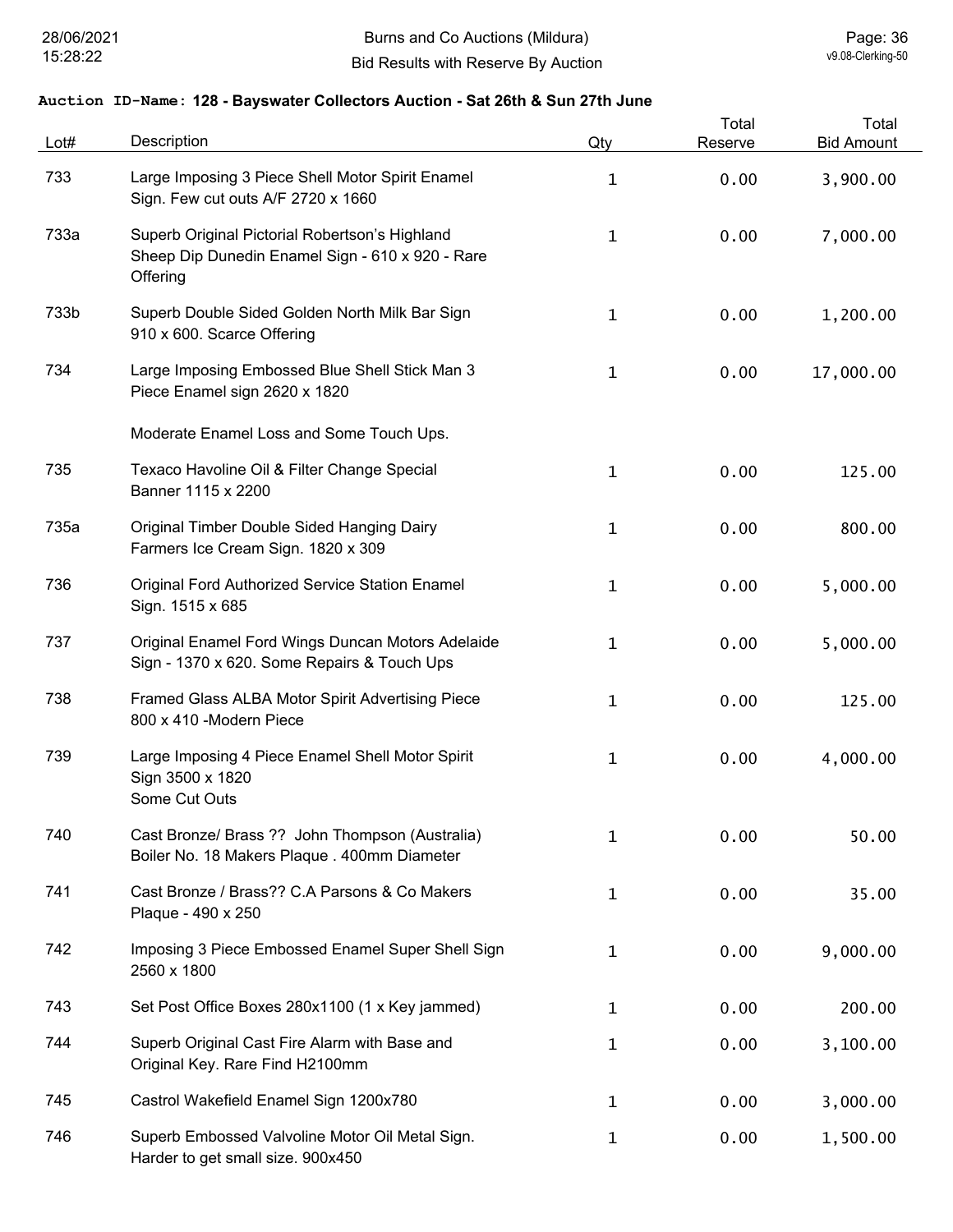| Lot# | Description                                                            | Qty          | Total<br>Reserve | Total<br><b>Bid Amount</b> |
|------|------------------------------------------------------------------------|--------------|------------------|----------------------------|
| 747  | Enamel Sign SOUTHLAND ETHYL 300x300                                    | $\mathbf 1$  | 0.00             | 120.00                     |
| 748  | 2 x Sets Original Castrol Blotters Framed 650x270                      | $\mathbf 1$  | 0.00             | 45.00                      |
| 749  | DANGER Neptune Enamel Sign 380x310                                     | $\mathbf 1$  | 0.00             | 350.00                     |
| 750  | BARBER Enamel Sign 570x140                                             | 1            | 0.00             | 200.00                     |
| 751  | Caltex CXT Screen Print Oil Rack Sign                                  | $\mathbf 1$  | 0.00             | 130.00                     |
| 752  | LUCAS Screen Print Sign GENUINE PARTS STOCKIST<br>350x520              | 1            | 0.00             | 650.00                     |
| 753  | <b>ATLANTIC MOTOR OILS Enamel Sign Heavily Repaired</b><br>560x370     | $\mathbf{1}$ | 0.00             | 60.00                      |
| 754  | Castrol L Screen Print Sign 690x690                                    | $\mathbf 1$  | 0.00             | 350.00                     |
| 755  | 2 x Small Enamel Signs Industrial 230x100                              | $\mathbf 1$  | 0.00             | 100.00                     |
| 756  | Enamel Castrol Wakefield Motor Oil Post Mount<br>Sign                  | $\mathbf 1$  | 0.00             | 1,700.00                   |
| 757  | Goodyear Enamel Post Mount Sign. Repair and Touch<br>Ups               | $\mathbf{1}$ | 0.00             | 650.00                     |
| 758  | ESSO Drum Cover Suit 22 Gallon Drum                                    | $\mathbf 1$  | 0.00             | 175.00                     |
| 759  | Large Castrol Diesel Tractor Screen Print Sign.<br>Hard to find 1200mm | 1            | 0.00             | 2,000.00                   |
| 760  | Enamel Queensland Government Savings Bank Sign<br>450x300              | 1            | 0.00             | 500.00                     |
| 761  | Enamel Eveready Battery Sign 300x450                                   | 1            | 0.00             | 200.00                     |
| 761a | Original Enamel Shell X-100 Oil Stand Sign 890 x<br>255                | 1            | 0.00             | 600.00                     |
| 762  | Enamel Sign State Accident Insurance 460x460                           | 1            | 0.00             | 425.00                     |
| 763  | Caltex Oil Rack Screen Print Sign (Cut) 530x250                        | 1            | 0.00             | 350.00                     |
| 764  | Penrite Screen Print Sign 600x600                                      | 1            | 0.00             | 450.00                     |
| 765  | BIG TREE Motor Oil Enamel Sign 300x340.<br>Reproduction?               | $\mathbf 1$  | 0.00             | 400.00                     |
| 766  | Goodyear Supersteel Screen Print Sign Jack<br>Brabham Unusual 600x360  | 1            | 0.00             | 800.00                     |
| 767  | Enamel Post Mount Wakefield Oil                                        | 1            | 0.00             | 1,100.00                   |
| 768  | Enamel Post Mount TEXACO Motor Oil (Some Touch<br>Ups)                 | 1            | 0.00             | 1,050.00                   |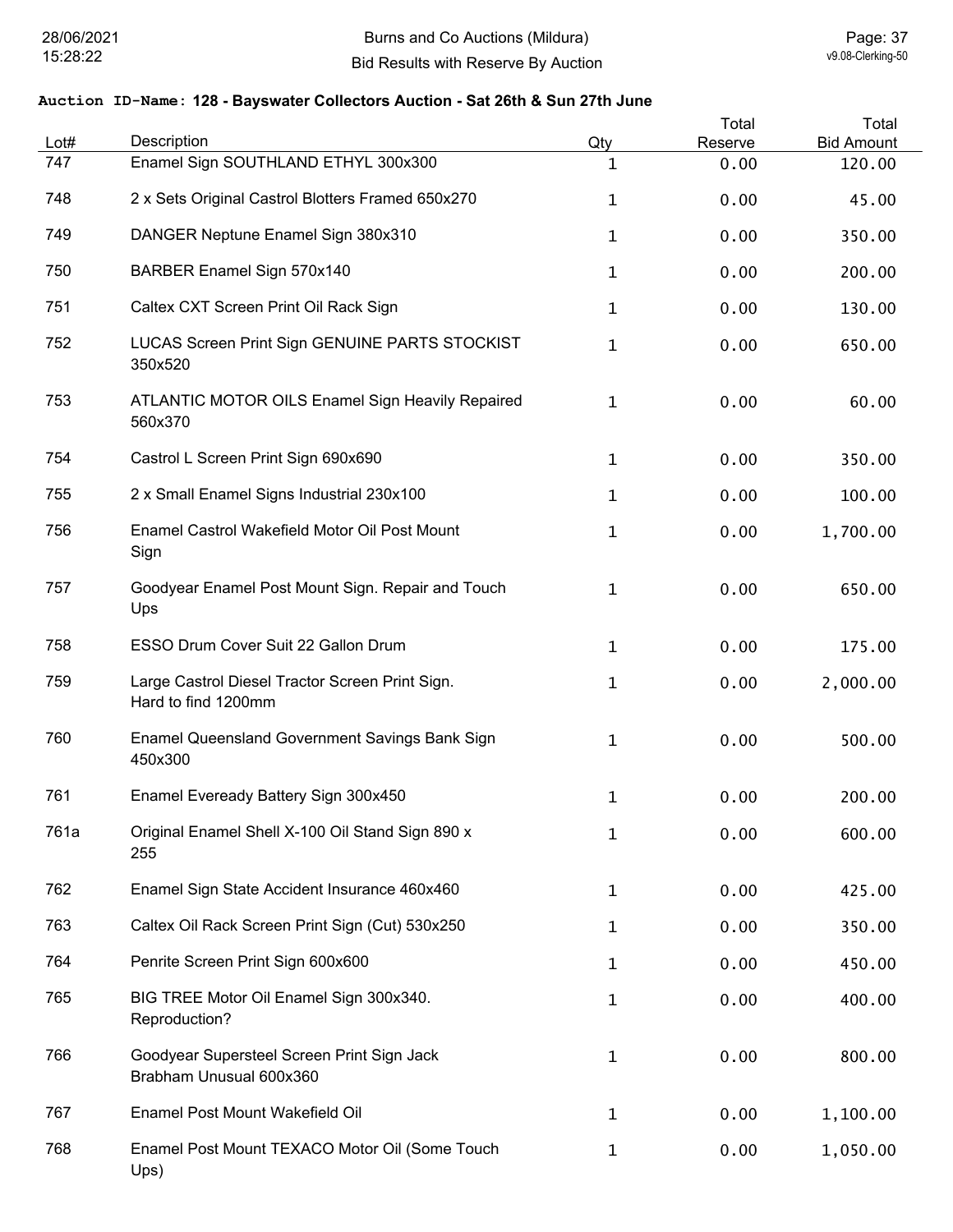| Lot# | Description                                                                 | Qty          | Total<br>Reserve | Total<br><b>Bid Amount</b> |
|------|-----------------------------------------------------------------------------|--------------|------------------|----------------------------|
| 769  | Superb Embossed Enamel SHELLUBRICATION Sign<br>2400x900                     | 1            | 0.00             | 6,000.00                   |
| 770  | ALEMITE Lubricants Enamel Sign 1510x740                                     | $\mathbf{1}$ | 0.00             | 500.00                     |
| 770a | 1960's Toyota Genuine Parts Perspex Sign in<br>Timber Frame 410x430         | 1            | 0.00             | 525.00                     |
| 770b | Original Enamel Cresco Fertilizers Sign - 460 x<br>200                      | $\mathbf{1}$ | 0.00             | 300.00                     |
| 770c | Original Cottees Passiona Tin Menu Board - 510 x<br>610                     | 1            | 0.00             | 350.00                     |
| 770d | Original Peters Jojo & Ruff Cardboard Advertising<br>Sign - 350 x 450       | $\mathbf{1}$ | 0.00             | 160.00                     |
| 771  | <b>Drum Trolley</b>                                                         | 1            | 0.00             | 35.00                      |
| 770e | Original Cadbury Strawberry Mallow Cardboard<br>Advertising Sign -305 x 480 | 1            | 0.00             | 45.00                      |
| 772  | Firestone Enamel Post Mount Sign. Some touch ups                            | 1            | 0.00             | 1,600.00                   |
| 773  | Large Toohey's Red Screen Print Sign 1800x900                               | 1            | 0.00             | 225.00                     |
| 774  | Goodyear Enamel Sign 1800x720                                               | 1            | 0.00             | 1,000.00                   |
| 775  | Original Cast Street Side Fire Hydrant H1500mm                              | 1            | 0.00             | 450.00                     |
| 776  | Set Red Green Train Stop Lights (not tested)                                | 1            | 0.00             | 70.00                      |
| 777  | Shell Super Plus Screen Print Rack Sign and Stand                           | 1            | 0.00             | 400.00                     |
| 778  | FEDERAL Tyres Screen Print Sign 1800x640                                    | 1            | 0.00             | 25.00                      |
| 779  | Shell Oils Screen Print Sign 1800x600. Some<br>flaking                      | 1            | 0.00             | 130.00                     |
| 780  | AMOCO Lubrication Job Card Holder 460x830                                   | 1            | 0.00             | 350.00                     |
| 781  | Large Toohey's Blue Screen Print Sign 1800x900                              | 1            | 0.00             | 250.00                     |
| 782  | Holden NEON Clock 240V and Battery 360mm. Niece<br>Piece                    | $\mathbf{1}$ | 0.00             | 225.00                     |
| 783  | Yellow BEX HEADACHE Battery Operated Clock 320mm<br>Modern                  | 1            | 0.00             | 850.00                     |
| 784  | Framed 1984 Holden Racing Team Signed Peter<br>Brock, Lowndes and Others    | 1            | 0.00             | 625.00                     |
| 785  | Embossed Tin Coca Cola Disc Sign 600mm Modern                               | 1            | 0.00             | 50.00                      |
| 786  | Embossed Harley Davidson Motor Cycles Tin Sign<br>830x380                   | 1            | 0.00             | 85.00                      |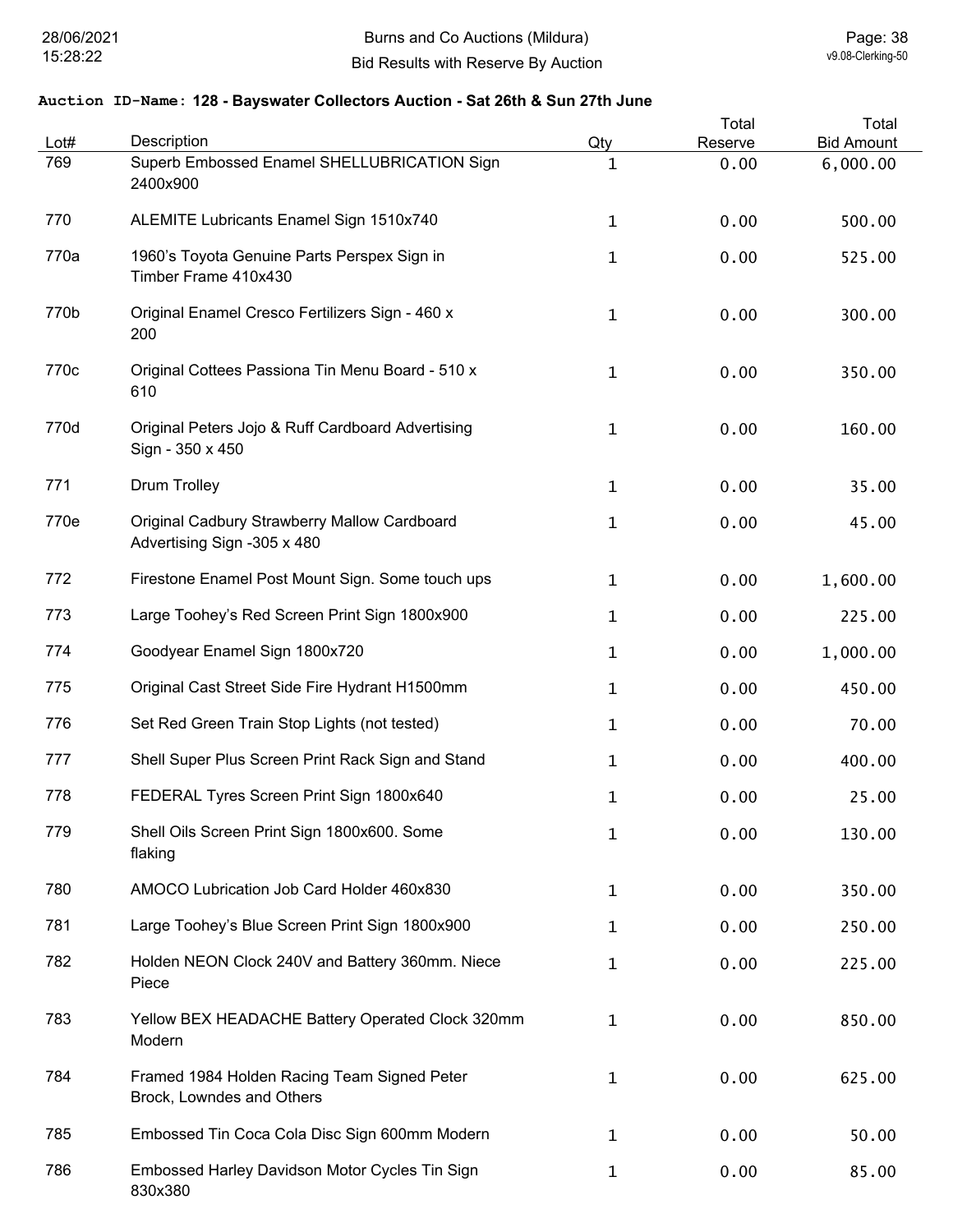| Lot# | Description                                                                                | Qty          | Total<br>Reserve | Total<br><b>Bid Amount</b> |
|------|--------------------------------------------------------------------------------------------|--------------|------------------|----------------------------|
| 787  | Original WILL'S Gold Flake Enamel Sign 500x760                                             | 1            | 0.00             | 600.00                     |
| 788  | Cedar Timber Fire Place Surround with Mantle plus<br><b>Tiled Wash Stand Back</b>          | 1            | 0.00             | 110.00                     |
| 789  | 7 x Sets Dual Halogen Taskis Lamps in Stands                                               | 1            | 0.00             | 15.00                      |
| 790  | Selection USA Metal Number Plates and Surrounds                                            | 1            | 0.00             | 65.00                      |
| 791  | 3 x Car Tail Lights                                                                        | 1            | 0.00             | 190.00                     |
| 792  | <b>Selection Car Lights</b>                                                                | 1            | 0.00             | 40.00                      |
| 793  | Drop Saw (not checked)                                                                     | 1            | 0.00             | 10.00                      |
| 794  | Small Free Standing Fire Guard 400x600                                                     | 1            | 0.00             | 20.00                      |
| 795  | <b>Bakelite Valve Radio</b>                                                                | 1            | 0.00             | 90.00                      |
| 796  | Selection Tins inc ACME FAULDING OPAL. Nice Lot                                            | $\mathbf 1$  | 0.00             | 60.00                      |
| 797  | 2 x Tea Tins inc Griffiths 10lbs and Glen Valley<br>2lbs                                   | $\mathbf 1$  | 0.00             | 45.00                      |
| 798  | 2 x Tins inc Melba Wafers and Lagoon                                                       | $\mathbf{1}$ | 0.00             | 45.00                      |
| 799  | Vintage Mantle Clock                                                                       | 1            | 0.00             | 40.00                      |
| 800  | 2 x Holden Shop Manuals inc 48:215 and FE FC<br>(A/F)                                      | 1            | 0.00             | 70.00                      |
| 801  | NOS Ford XY GT351 Side Stickers                                                            | 1            | 0.00             | 95.00                      |
| 802  | 3 x Grease / Oil Tins inc Mobil and Castrol                                                | 1            | 0.00             | 40.00                      |
| 803  | Vintage Tin Toy Tractor and Trailer QANTAS                                                 | 1            | 0.00             | 40.00                      |
| 804  | 2 x Early Holden Owners Manuals                                                            | 1            | 0.00             | 50.00                      |
| 805  | Original 1950's Coca Cola Milk Bar Clock H550mm<br>(Not Checked)                           | 1            | 0.00             | 600.00                     |
| 806  | 1980's Metal E.T. Childs School Lunchbox                                                   | $\mathbf{1}$ | 0.00             | 110.00                     |
| 807  | 1980's Metal Gunsmoke Matt Dillon U.S Marshal<br><b>Childs School Lunchbox and Thermos</b> | $\mathbf{1}$ | 0.00             | 100.00                     |
| 808  | 1980's DRAG STRIP Childs School Lunchbox                                                   | $\mathbf{1}$ | 0.00             | 70.00                      |
| 809  | 1980's Metal Evil Knievel Childs School Lunchbox<br>and Thermos                            | 1            | 0.00             | 275.00                     |
| 809a | Bensons Toffee & Swallow & Ariell Tin                                                      | $\mathbf{1}$ | 0.00             | 15.00                      |
| 810  | 1980's Metal Superman Childs School Lunchbox and                                           | $\mathbf{1}$ | 0.00             | 35.00                      |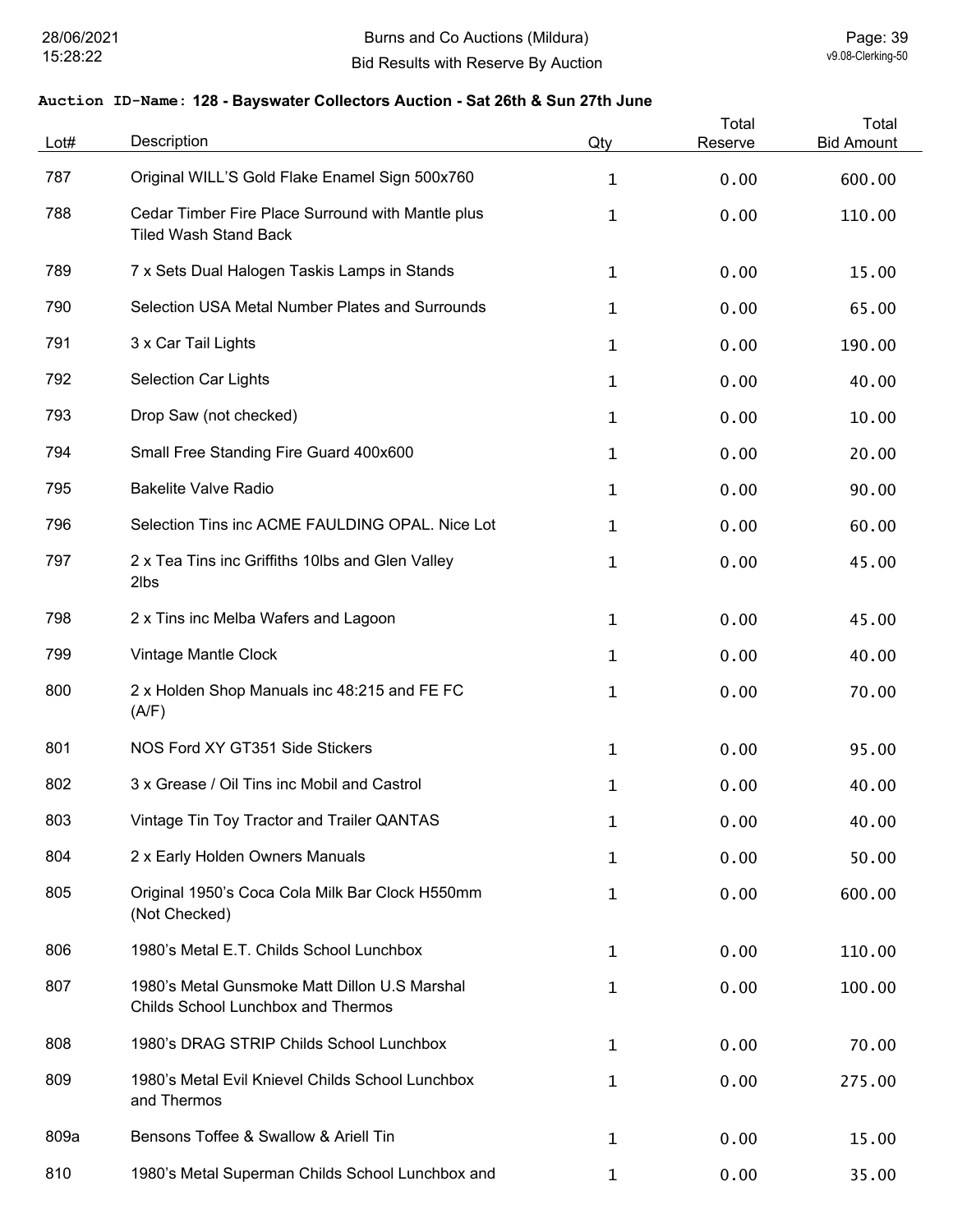| Lot# | Description                                                                      | Qty          | Total<br>Reserve | Total<br><b>Bid Amount</b> |
|------|----------------------------------------------------------------------------------|--------------|------------------|----------------------------|
|      | 2 x Thermos                                                                      |              |                  |                            |
| 811  | 2 x 1980's Metal Charlies Angels and Muppet<br>Childs School Lunchbox (A/F)      | 1            | 0.00             | 50.00                      |
| 811a | 1:18 Scale 1932 3-Window Ford Coupe Die Cast<br>Model Deluxe Edition             | 1            | 0.00             | 45.00                      |
| 812  | NOS RACV Vic Perspex Light Box Lense Sign 920x920                                | 1            | 0.00             | 100.00                     |
| 813  | Set 4 x Go Jacks on Trolley                                                      | 1            | 0.00             | 450.00                     |
| 814  | Early Victa 18 Lawnmower Restored (not checked)                                  | 1            | 0.00             | 200.00                     |
| 815  | Victa Standard Lawnmower (not Checked)                                           | 1            | 0.00             | 55.00                      |
| 816  | Early Victa Mower with Catcher (not Checked)                                     | 1            | 0.00             | 225.00                     |
| 817  | Eagle II Welder (not Checked)                                                    | 1            | 0.00             | 20.00                      |
| 818  | Near new BOSSWELD Welder with accessories and<br>helmet                          | $\mathbf 1$  | 0.00             | 200.00                     |
| 819  | Pair Cast USA Hotrod Number Plates                                               | 1            | 0.00             | 40.00                      |
| 819a | Coors Beer On Tap Wall Hanging Plaque - 250mm<br>Diameter                        | $\mathbf 1$  | 0.00             | 270.00                     |
| 820  | Selection of Early Victorian Road Maps                                           | 1            | 0.00             | 50.00                      |
| 821  | Selection Milk Board Ephemera                                                    | $\mathbf 1$  | 0.00             | 15.00                      |
| 822  | Selection Corvette POS Dealership Advertising<br>Ephemera                        | $\mathbf 1$  | 0.00             | 25.00                      |
| 823  | Selection Motoring Books etc                                                     | 1            | 0.00             | 25.00                      |
| 824  | Vintage Lot inc Box, Race Car Kit, Telephones and<br>Pedal Car Wheels etc        | $\mathbf{1}$ | 0.00             | 20.00                      |
| 825  | Misc Lot inc Car Parts, Tools etc                                                | $\mathbf{1}$ | 0.00             | 35.00                      |
| 826  | Vintage CB Radio and Aerial (not Checked)                                        | $\mathbf{1}$ | 0.00             | 20.00                      |
| 827  | Selection Motoring Ephemera inc BP VAC etc                                       | $\mathbf{1}$ | 0.00             | 20.00                      |
| 828  | Portable Singer Sewing Machine Featherweight<br>221K1in Carry Case (not Checked) | $\mathbf{1}$ | 0.00             | 325.00                     |
| 829  | VitaPower Premium Motor Oil Bucket 2 Gallon<br><b>Unusual Piece</b>              | $\mathbf{1}$ | 0.00             | 125.00                     |
| 829a | Paper Labeled ILO Lubricants 5 Gallon Tin                                        | $\mathbf{1}$ | 0.00             | 75.00                      |
| 830  | Superb Enamel Castrol XL HiBoy Sign Double Sided.<br><b>Outstanding Colours</b>  | $\mathbf{1}$ | 0.00             | 300.00                     |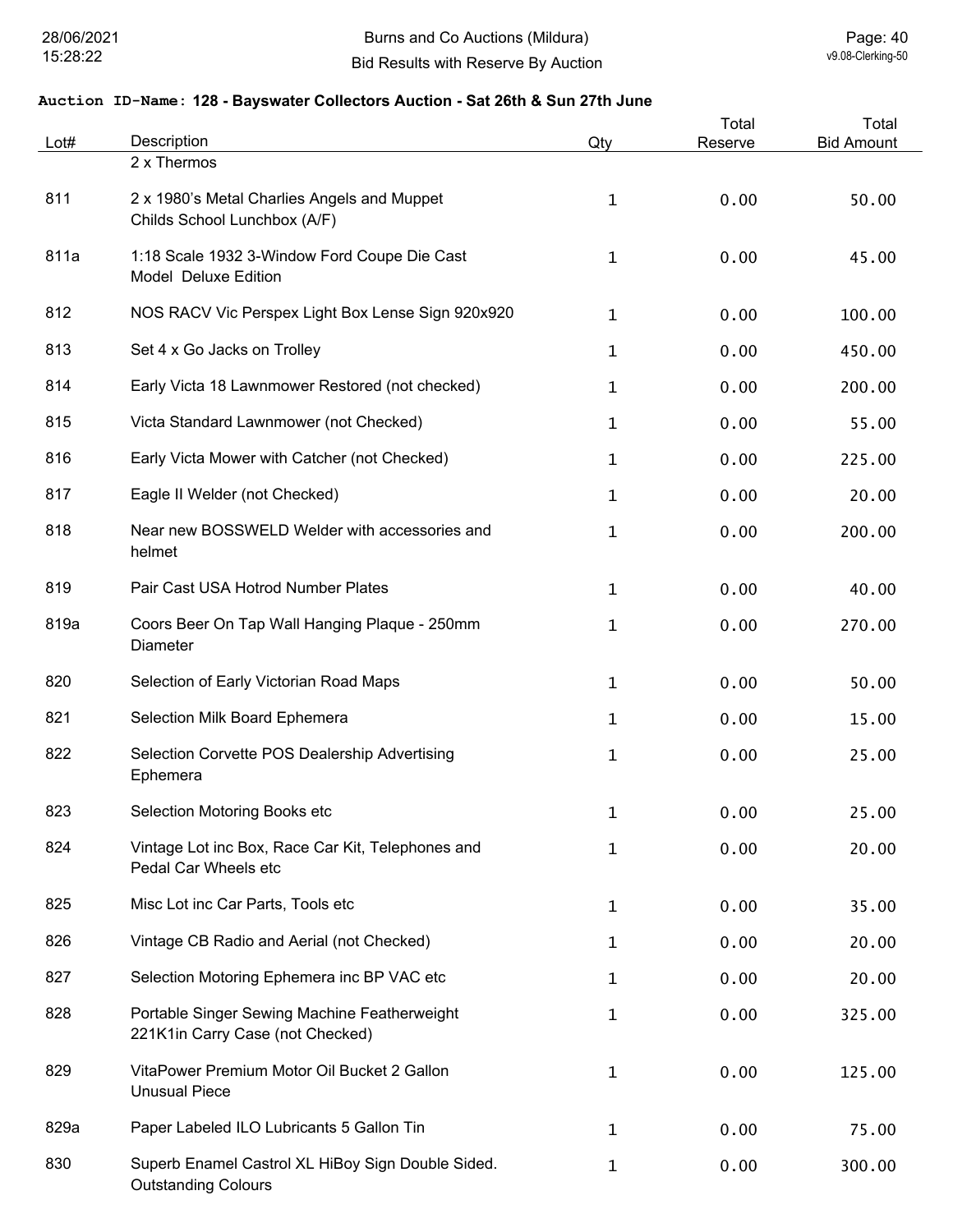| Lot# | Description                                                                            | Qty          | Total<br>Reserve | Total<br><b>Bid Amount</b> |
|------|----------------------------------------------------------------------------------------|--------------|------------------|----------------------------|
| 831  | Qty Model Toy Cars inc Remotes etc. Nothing<br>Checked                                 | $\mathbf{1}$ | 0.00             | 50.00                      |
| 832  | Large Tin Trunk 730x460                                                                | 1            | 0.00             | 30.00                      |
| 832a | <b>Engine Trolley</b>                                                                  | 1            | 0.00             | 100.00                     |
| 832b | <b>Original Daylube Hiboy</b>                                                          | 1            | 0.00             | 490.00                     |
| 833  | <b>Engine Trolley</b>                                                                  | 1            | 0.00             | 75.00                      |
| 834  | Large Engine Lifter / Trolley with Jack etc                                            | 1            | 0.00             | 50.00                      |
| 835  | Industrial Shed Gas Heater (not Checked)                                               | 1            | 0.00             | 70.00                      |
| 836  | Large Trolley Jack                                                                     | 1            | 0.00             | 65.00                      |
| 837  | Oxy Welder                                                                             | 1            | 0.00             | 80.00                      |
| 838  | Castrol Wakefield Double Sided Light Up Post<br>Mount 400mm Modern                     | 1            | 0.00             | 600.00                     |
| 839  | Superb Original MALVERN STAR Dealership Light<br>Box. Striking Piece 1000x550          | 1            | 0.00             | 600.00                     |
| 840  | Double Sided Streets Milk Bar NEON Sign. NEON<br>Single Sided 540x400. Neon flickers   | 1            | 0.00             | 425.00                     |
| 840a | Double Sided Paul's Ice Cream Light Box 450 x 600<br>- Modern<br>Working               | 1            | 0.00             | 850.00                     |
| 841  | Embossed Painted Shell Stickman Sign 1800x620<br><b>Modern Reproduction</b>            | 1            | 0.00             | 1,700.00                   |
| 841a | Scarce Embossed NESTLE Chocolate Tin Sign<br>790x365 Never seen another                | 1            | 0.00             | 1,200.00                   |
| 841b | Mobil Oil Carbon Dispensing Enamel Sign 910x610mm                                      | 1            | 0.00             | 500.00                     |
| 841c | PAULS Ice Cream Screen Print Sign 1700x800                                             | 1            | 0.00             | 400.00                     |
| 841d | SUPER STOP Perspex Light Box Lense 1200x1200<br>(small chip right top and bottom left) | $\mathbf{1}$ | 0.00             | 100.00                     |
| 841e | VB Victoria Bitter Beer Perspex Sign Framed<br>1000x500                                | 1            | 0.00             | 200.00                     |
| 841f | PRESIDENT FORD Dealership Screen Print Sign<br>1800x1200                               | 1            | 0.00             | 350.00                     |
| 841g | PETERS ICE CREAM Enamel Sign 6 x 3. Strong<br>Colours                                  | 1            | 0.00             | 750.00                     |
| 841h | PETERS ICE CREAM Enamel Sign with Flags Trade                                          | $\mathbf{1}$ | 0.00             | 1,600.00                   |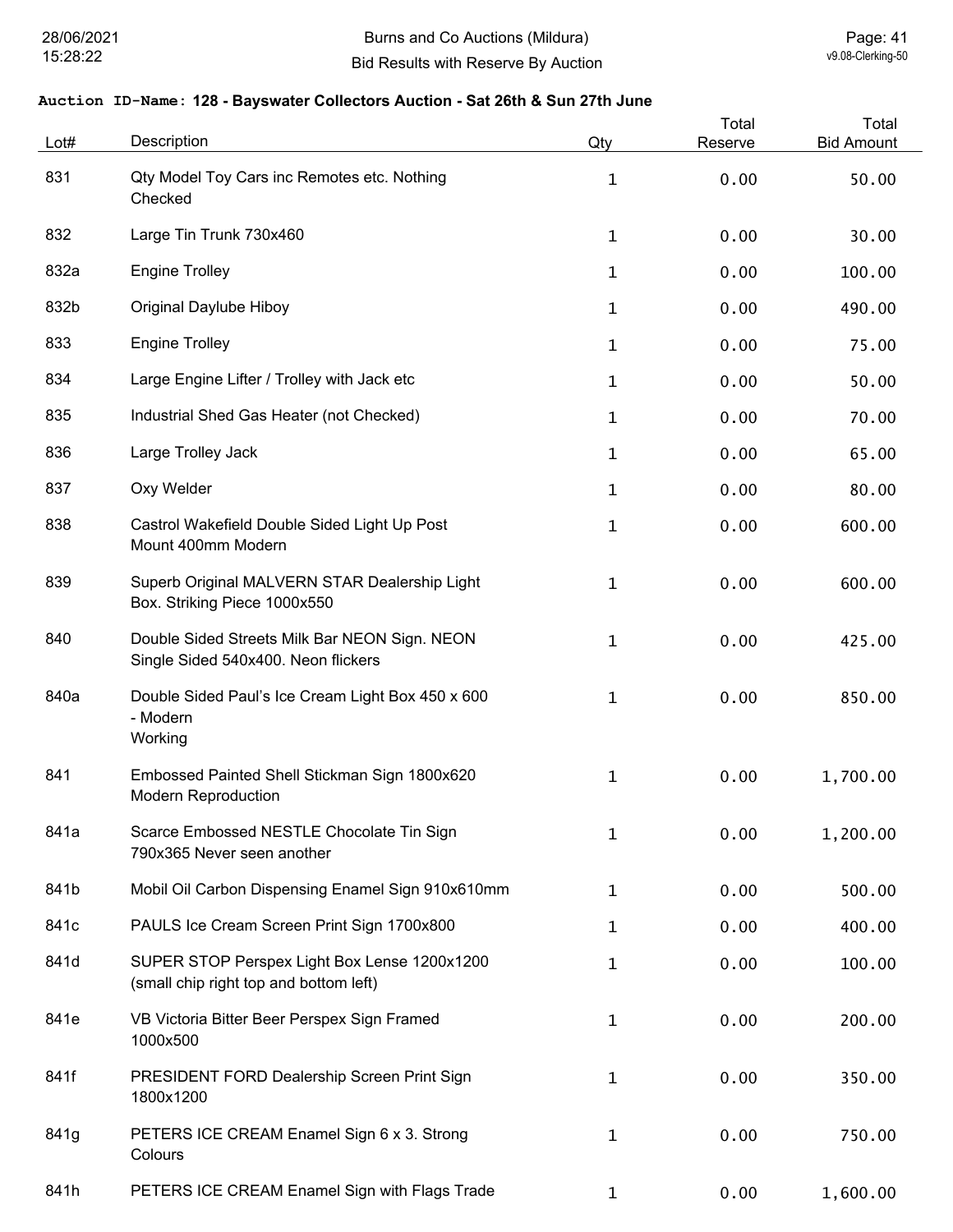| Lot# | Description                                                                                     | Qty          | Total<br>Reserve | Total<br><b>Bid Amount</b> |
|------|-------------------------------------------------------------------------------------------------|--------------|------------------|----------------------------|
|      | Mark 6 x 3                                                                                      |              |                  |                            |
| 842  | Misc Car Parts Lot inc Grill Consul etc                                                         | $\mathbf{1}$ | 0.00             | 60.00                      |
| 843  | Original Holden HT GTS Steering Wheel                                                           | $\mathbf{1}$ | 0.00             | 440.00                     |
| 844  | Cast Singer Sewing Machine Stand                                                                | $\mathbf{1}$ | 0.00             | 100.00                     |
| 845  | Vintage Metal Rocking Horse                                                                     | $\mathbf 1$  | 0.00             | 35.00                      |
| 846  | Early Original Peerless Pedal Car                                                               | $\mathbf{1}$ | 0.00             | 500.00                     |
| 847  | Cyclops Pedal Car                                                                               | $\mathbf{1}$ | 0.00             | 350.00                     |
| 848  | Restored Cyclops Pedal Car                                                                      | $\mathbf{1}$ | 0.00             | 350.00                     |
| 849  | Pedal Car                                                                                       | $\mathbf{1}$ | 0.00             | 300.00                     |
| 850  | Pedal Car                                                                                       | $\mathbf{1}$ | 0.00             | 175.00                     |
| 851  | Vintage Trike                                                                                   | $\mathbf{1}$ | 0.00             | 50.00                      |
| 852  | Vintage Trike                                                                                   | $\mathbf 1$  | 0.00             | 110.00                     |
| 853  | Vintage HOUSEHOLD Mangle                                                                        | $\mathbf 1$  | 0.00             | 120.00                     |
| 854  | Large Embossed CHEVROLET Super Service Metal Sign<br>1500x1200                                  | $\mathbf{1}$ | 0.00             | 300.00                     |
| 855  | Original VACUUM OIL Co Enamel Sign Rolled Edge<br>1800x900 Repaired                             | $\mathbf 1$  | 0.00             | 600.00                     |
| 856  | 3 x Vintage Industrial Fruit Dip Tins                                                           | $\mathbf 1$  | 0.00             | 50.00                      |
| 857  | 3 x Vintage Industrial Fruit Dip Tins                                                           | $\mathbf 1$  | 0.00             | 50.00                      |
| 858  | 4 x Rabbit Traps                                                                                | $\mathbf{1}$ | 0.00             | 50.00                      |
| 859  | Box Lot Car Parts mainly FJ Holden                                                              | $\mathbf{1}$ | 0.00             | 40.00                      |
| 860  | Box Lot Car Parts mainly FJ Holden                                                              | $\mathbf{1}$ | 0.00             | 60.00                      |
| 861  | Shell Tin and Modern FX Ute Tin Sign 600x400                                                    | $\mathbf{1}$ | 0.00             | 80.00                      |
| 862  | NOS Ford XB XC Bonet Scoops x 2. Suit GT GS etc                                                 | $\mathbf{1}$ | 0.00             | 300.00                     |
| 862a | Rustic Tin Trunk 580x350                                                                        | $\mathbf{1}$ | 0.00             | 20.00                      |
| 864  | Limited Edition Framed 1971 1000x700 BATHURST<br>GT-HO Phase 3 Falcons 254/971 with Certificate | $\mathbf{1}$ | 0.00             | 600.00                     |
| 865  | Framed GEOGHEGAN'S Ford Castrol Advert 540x760                                                  | $\mathbf{1}$ | 0.00             | 190.00                     |
| 865a | Set of 5 Framed Original Ford Advertisements -<br>220 x 310                                     | $\mathbf{1}$ | 0.00             | 90.00                      |
| 865b | Set of 5 Framed Original Ford Advertisements -                                                  | $\mathbf{1}$ | 0.00             | 100.00                     |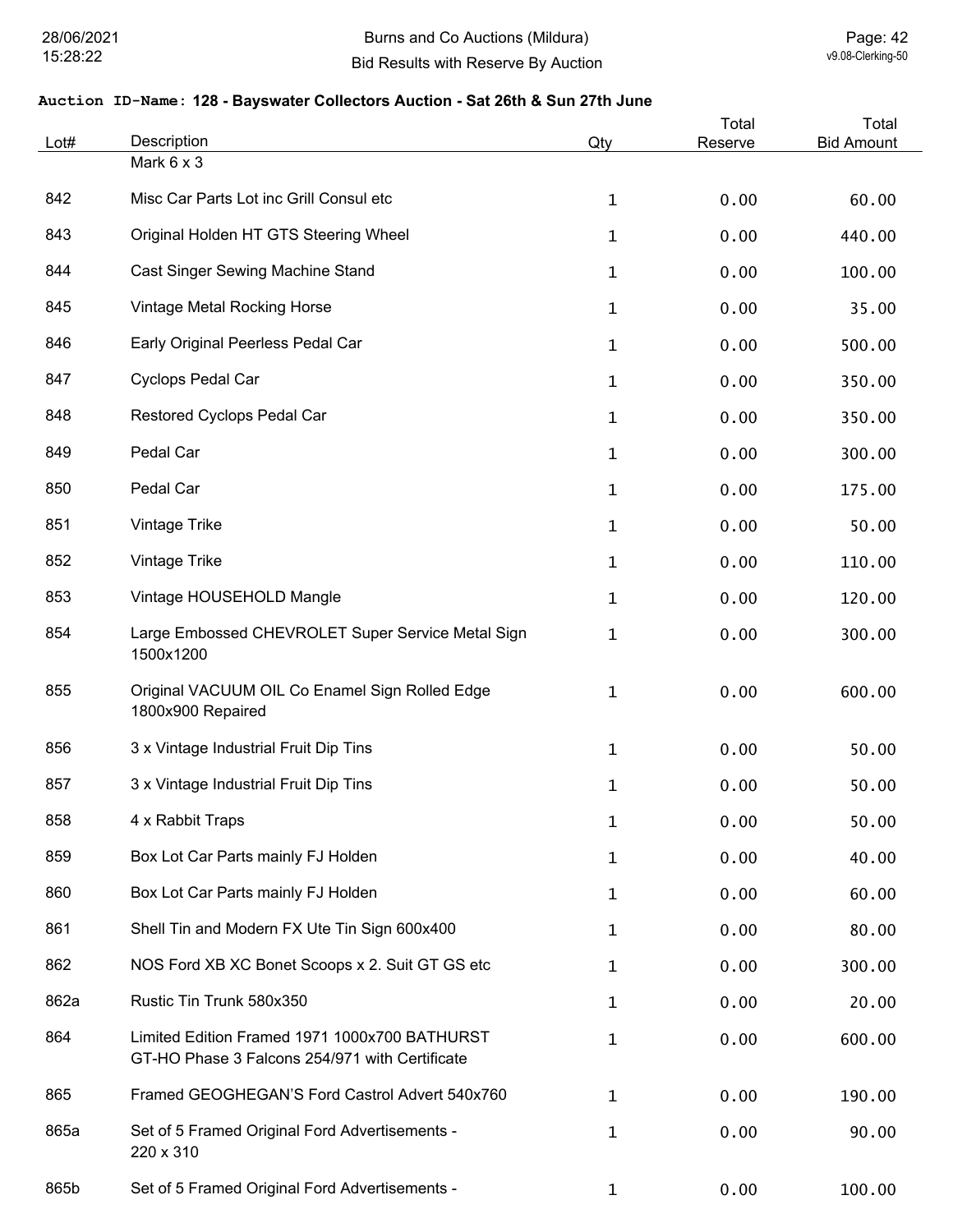| Lot# | Description                                                                     | Qty          | Total<br>Reserve | Total<br><b>Bid Amount</b> |
|------|---------------------------------------------------------------------------------|--------------|------------------|----------------------------|
|      | 220 x 310                                                                       |              |                  |                            |
| 870  | 1954 Ford Customline Horn Ring                                                  | 1            | 0.00             | 55.00                      |
| 871  | 1956/57 Ford Horn Ring                                                          | 1            | 0.00             | 45.00                      |
| 872  | New 1959-60 Chevrolet Wonderbar AM/FM Bluetooth<br>Radio                        | $\mathbf{1}$ | 0.00             | 625.00                     |
| 873  | Selection Car Speakers etc Suit Ford GT Falcon                                  | 1            | 0.00             | 70.00                      |
| 874  | Selection Car Parts inc NOS Suit Ford GT Falcon                                 | $\mathbf{1}$ | 0.00             | 150.00                     |
| 875  | New Windscreen Suit XY XW Ford Falcon                                           | $\mathbf{1}$ | 0.00             | 170.00                     |
| 876  | New Windscreen Suit XY XW Ford Falcon                                           | $\mathbf{1}$ | 0.00             | 170.00                     |
| 877  | New Windscreen Suit XY XW Ford Falcon                                           | $\mathbf 1$  | 0.00             | 160.00                     |
| 878  | Set Extractors Headers Suit XY XW Phase 3 Scarce                                | 1            | 0.00             | 425.00                     |
| 879  | Framed Ali v Liston Fight 1965 930x680                                          | $\mathbf 1$  | 0.00             | 55.00                      |
| 880  | Framed Signed TORANA GTR XU-1 THE GREAT Brock<br>Firth Bond 830x590. Rare Piece | 1            | 0.00             | 1,650.00                   |
| 881  | Framed Print Ford Falcon GT 351 850x650                                         | $\mathbf 1$  | 0.00             | 85.00                      |
| 882  | New Chrome Side Strips Suit For Falcon XY XW                                    | $\mathbf{1}$ | 0.00             | 500.00                     |
| 883  | Original Chrome Metal Wiper Front Suit Ford<br>Falcon XY XW                     | 1            | 0.00             | 75.00                      |
| 884  | NOS Radiator Suit Ford Falcon XA XB<br><b>Excellent Condition</b>               | $\mathbf 1$  | 0.00             | 650.00                     |
| 885  | LS 1 Engine Cover                                                               | 1            | 0.00             | 45.00                      |
| 886  | 2 x Carburettor Suit XY XW Ford Falcon                                          | 1            | 0.00             | 160.00                     |
| 887  | Carburettor Suit Ford Falcon XY XW                                              | 1            | 0.00             | 190.00                     |
| 888  | Qty Rubber Floor Mats Suit XY XW Ford Falcon                                    | 1            | 0.00             | 100.00                     |
| 889  | 2 x Steering Wheel Inserts Suit XY XW Ford Falcon                               | 1            | 0.00             | 650.00                     |
| 890  | 2 x Steering Wheel Inserts Suit XY XW Ford Falcon                               | 1            | 0.00             | 350.00                     |
| 891  | Original NOS Ford Falcon XY GT Grill                                            | $\mathbf{1}$ | 0.00             | 2,000.00                   |
| 892  | Set Sun Visors Suit Ford Falcon                                                 | $\mathbf{1}$ | 0.00             | 50.00                      |
| 893  | Clock in Working Order Suit Ford XY XW                                          | $\mathbf{1}$ | 0.00             | 700.00                     |
| 894  | Original Ford XY XW FOMOCO Shaker Lid<br>Rare Offering                          | $\mathbf 1$  | 0.00             | 1,700.00                   |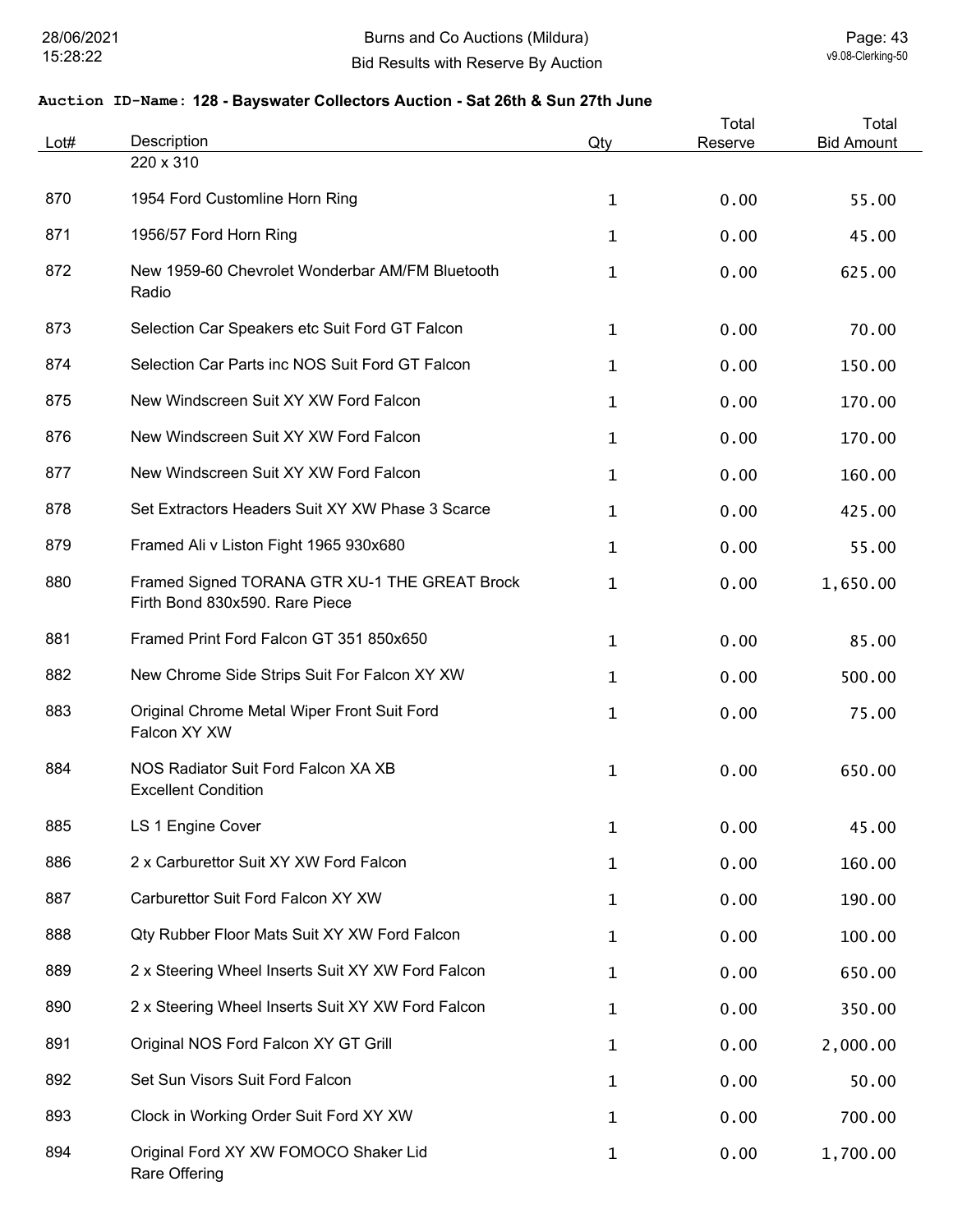| Lot# | Description                                                                 | Qty          | Total<br>Reserve | Total<br><b>Bid Amount</b> |
|------|-----------------------------------------------------------------------------|--------------|------------------|----------------------------|
| 895  | Original Ford Falcon Steering Wheel XA, XB                                  | 1            | 0.00             | 1,300.00                   |
| 896  | Original Ford Falcon Steering Wheel XA, XB                                  | 1            | 0.00             | 1,100.00                   |
| 897  | Original Ford Falcon GT Steering Wheel XR, XT<br><b>Excellent Condition</b> | 1            | 0.00             | 3,900.00                   |
| 898  | 2 x Original Ford Falcon GT XY XW Fuel Caps                                 | 1            | 0.00             | 460.00                     |
| 899  | 4 x Early Ford Chrome Hub Caps                                              | 1            | 0.00             | 80.00                      |
| 900  | Set Original Rear Tail Lights Ford XY GT Falcon                             | 1            | 0.00             | 280.00                     |
| 901  | Early NOS Ford Hub Cap                                                      | 1            | 0.00             | 80.00                      |
| 902  | Original Ford Falcon Steering Wheel XA, XB                                  | 1            | 0.00             | 775.00                     |
| 903  | Original Ford Falcon Steering Wheel XT, XR                                  | $\mathbf{1}$ | 0.00             | 1,300.00                   |
| 904  | Brake Booster Suit Ford XY XW GT Falcon                                     | 1            | 0.00             | 160.00                     |
| 905  | 6 x Wheel Hub Caps                                                          | 1            | 0.00             | 40.00                      |
| 906  | Original Ford Falcon XW Grill                                               | 1            | 0.00             | 625.00                     |
| 907  | Set Original Ford Falcon XY XW Seat Belts                                   | 1            | 0.00             | 180.00                     |
| 908  | Selection Ford XY XW GT Falcon Car Parts                                    | 1            | 0.00             | 60.00                      |
| 909  | Scarce Original Windsor Radiator Shroud                                     | 1            | 0.00             | 230.00                     |
| 910  | Rare Ford Falcon XY XW GT Shaker Full Set                                   | 1            | 0.00             | 2,800.00                   |
| 911  | Scarce Original Ford Falcon XR Dash Face                                    | 1            | 0.00             | 3,000.00                   |
| 912  | <b>Set New Scuff Plates</b>                                                 | 1            | 0.00             | 50.00                      |
| 913  | Set New Scuff Plates Suit Ford                                              | 1            | 0.00             | 90.00                      |
| 914  | Chrome Bonnet Mould Suit Ford Falcon XY XW?                                 | 1            | 0.00             | 90.00                      |
| 914a | Set Original Tail Lights Suit Ford Falcon XY                                | 1            | 0.00             | 320.00                     |
| 914b | Early Bank of NSW Cheque Book - Ex Aberlines Ford<br>West Wyalong           | 1            | 0.00             | 50.00                      |
| 915  | Set Original Ford GT Black Dash Glove Box                                   | $\mathbf{1}$ | 0.00             | 625.00                     |
| 916  | Pair Ford Falcon GT XA Windscreen Wipers                                    | $\mathbf 1$  | 0.00             | 390.00                     |
| 917  | Set 4 x Outer Chrome Wheel Trims Suit Ford Falcon<br>XY XW                  | 1            | 0.00             | 180.00                     |
| 918  | Set 2 x Rocker Covers Suit Ford Falcon<br><b>Rare Offering</b>              | 1            | 0.00             | 450.00                     |
| 919  | Pair Ford Falcon XA GT Windscreen Wipers                                    | $\mathbf{1}$ | 0.00             | 240.00                     |